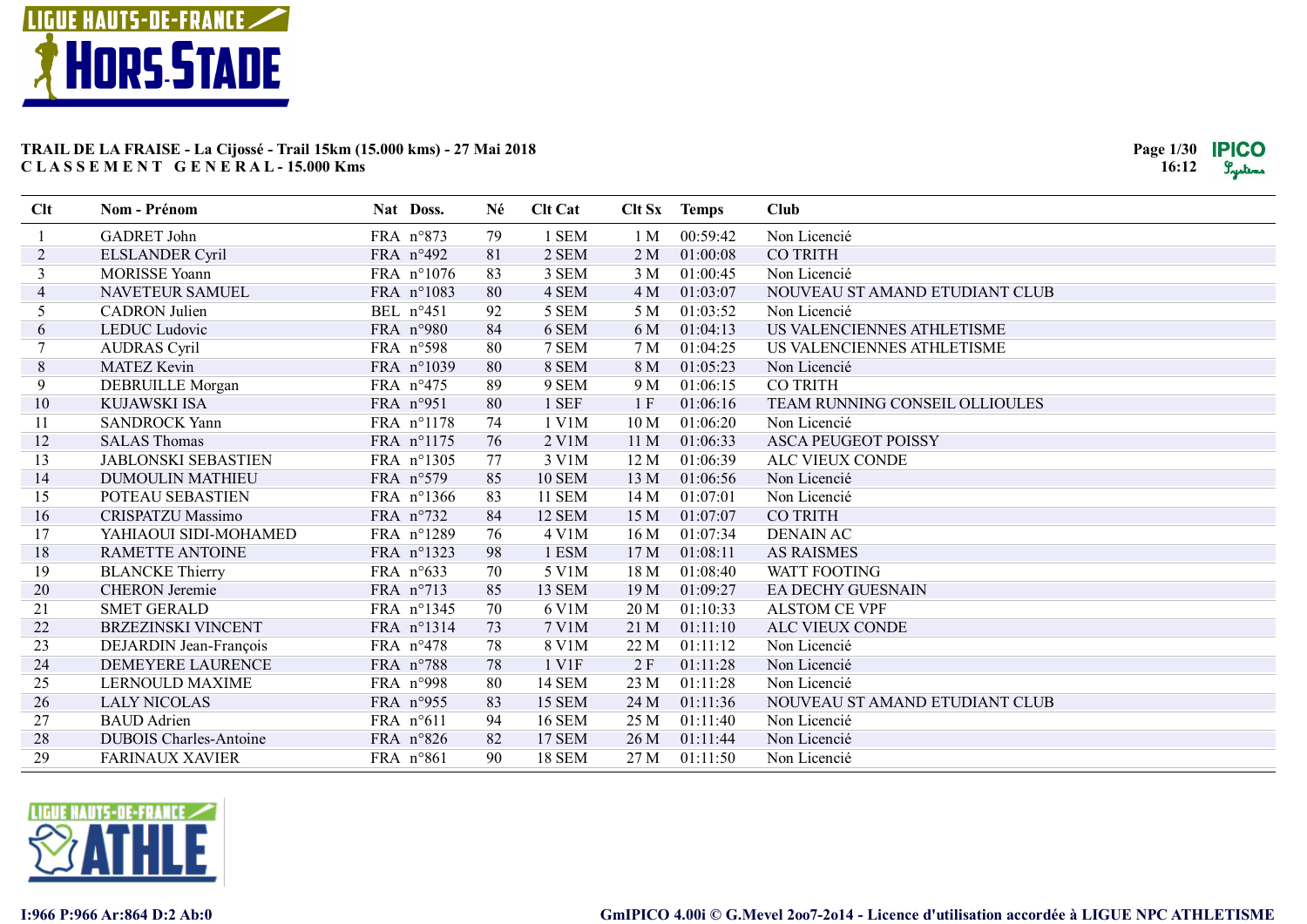

| Clt | Nom - Prénom                   | Nat Doss.           |                    | Né | <b>Clt Cat</b> |      | Clt Sx Temps | Club                           |
|-----|--------------------------------|---------------------|--------------------|----|----------------|------|--------------|--------------------------------|
| 30  | <b>OUAGUENI Mouloud</b>        |                     | FRA n°1096         | 67 | 1 V2M          | 28 M | 01:11:50     | LES CHTIS MARATHONIENS         |
| 31  | <b>ALLIOTTE Manuel</b>         |                     | FRA n°592          | 86 | <b>19 SEM</b>  | 29 M | 01:11:59     | Non Licencié                   |
| 32  | <b>HAZZAN FRANCK</b>           | FRA n°913           |                    | 69 | 9 V1M          | 30 M | 01:12:02     | NOUVEAU ST AMAND ETUDIANT CLUB |
| 33  | <b>ALATI Massimo</b>           |                     | FRA n°589          | 83 | <b>20 SEM</b>  | 31 M | 01:12:13     | Non Licencié                   |
| 34  | ELGHAZLANI Mickael             |                     | FRA n°850          | 70 | 10 V1M         | 32 M | 01:12:17     | RONCHIN ATHLETIC CLUB          |
| 35  | VION Adrien                    | FRA n°571           |                    | 90 | <b>21 SEM</b>  | 33 M | 01:12:54     | JUDO CLUB DU PARC              |
| 36  | VANDERSTRAETEN Jean-Christophe | FRA $n°567$         |                    | 72 | 11 V1M         | 34 M | 01:12:59     | <b>LES CHTIS MARATHONIENS</b>  |
| 37  | <b>JAWORSKI LAURENT</b>        |                     | FRA n°1335         | 71 | 12 V1M         | 35 M | 01:13:06     | <b>ALSTOM CE VPF</b>           |
| 38  | DERECOURT MAXIME               |                     | FRA $n°792$        | 82 | 22 SEM         | 36 M | 01:13:11     | NOUVEAU ST AMAND ETUDIANT CLUB |
| 39  | <b>LEDENT ROMAIN</b>           |                     | FRA n°516          | 85 | 23 SEM         | 37 M | 01:13:32     | <b>AUCHAN</b>                  |
| 40  | DELCAMBRE Jerome               | FRA n°767           |                    | 71 | 13 V1M         | 38 M | 01:13:41     | <b>ETOILE OIGNIES</b>          |
| 41  | <b>LEREDDE Tony</b>            |                     | FRA n°997          | 86 | <b>24 SEM</b>  | 39 M | 01:13:56     | Non Licencié                   |
| 42  | DE BAERDEMACKER STEPHANE       |                     | FRA n°1311         | 76 | 14 V1M         | 40 M | 01:13:58     | ALC VIEUX CONDE                |
| 43  | <b>GENNAI</b> Christphe        |                     | FRA n°879          | 76 | 15 V1M         | 41 M | 01:14:01     | Non Licencié                   |
| 44  | <b>WOITRAIN Laurent</b>        |                     | FRA n°1265         | 83 | <b>25 SEM</b>  | 42 M | 01:14:06     | Non Licencié                   |
| 45  | <b>LEMAIRE</b> Maxime          | FRA n°991           |                    | 81 | <b>26 SEM</b>  | 43 M | 01:14:11     | <b>TOBESPORT</b>               |
| 46  | <b>VERBEKE QUENTIN</b>         |                     | FRA n°1242         | 93 | <b>27 SEM</b>  | 44 M | 01:14:59     | <b>ESTRUN DE BON PIED</b>      |
| 47  | <b>GRUMERMER Christian</b>     |                     | FRA n°898          | 77 | 16 V1M         | 45 M | 01:15:03     | Non Licencié                   |
| 48  | <b>DERBAL MEHDI</b>            |                     | FRA n°1303         | 74 | 17 V1M         | 46 M | 01:15:10     | ALC VIEUX CONDE                |
| 49  | LAMAC Sébastien                |                     | FRA n°956          | 91 | <b>28 SEM</b>  | 47 M | 01:15:39     | Non Licencié                   |
| 50  | <b>BRICLET</b> Ludovic         | FRA n°663           |                    | 78 | 18 V1M         | 48 M | 01:15:54     | Non Licencié                   |
| 51  | NOVACQ Alban                   |                     | FRA n°1091         | 81 | <b>29 SEM</b>  | 49 M | 01:16:13     | Non Licencié                   |
| 52  | <b>CATELIN JEREMY</b>          |                     | FRA $n^{\circ}406$ | 83 | <b>30 SEM</b>  | 50 M | 01:16:23     | <b>HERGNIES AC</b>             |
| 53  | LE MOUEL DIMITRI               |                     | FRA $n°966$        | 89 | <b>31 SEM</b>  | 51 M | 01:16:37     | <b>ESTRUN DE BON PIED</b>      |
| 54  | <b>RENARD Didier</b>           |                     | FRA n°1159         | 71 | 19 V1M         | 52 M | 01:16:49     | Non Licencié                   |
| 55  | DELAHAYE JEAN-MICHEL           | FRA $n^{\circ}$ 762 |                    | 65 | 2 V2M          | 53 M | 01:16:56     | NOUVEAU ST AMAND ETUDIANT CLUB |
| 56  | STEPHAN JEAN-MARC              |                     | FRA n°1197         | 57 | 1 V3M          | 54 M | 01:16:56     | NOUVEAU ST AMAND ETUDIANT CLUB |
| 57  | DELEARDE MELANIE               | FRA n°771           |                    | 91 | 2 SEF          | 3 F  | 01:16:56     | NOUVEAU ST AMAND ETUDIANT CLUB |
| 58  | <b>REMY VALENTIN</b>           | FRA n°423           |                    | 96 | 2 ESM          | 55 M | 01:17:03     | RUNNING MOUCHINOISE            |

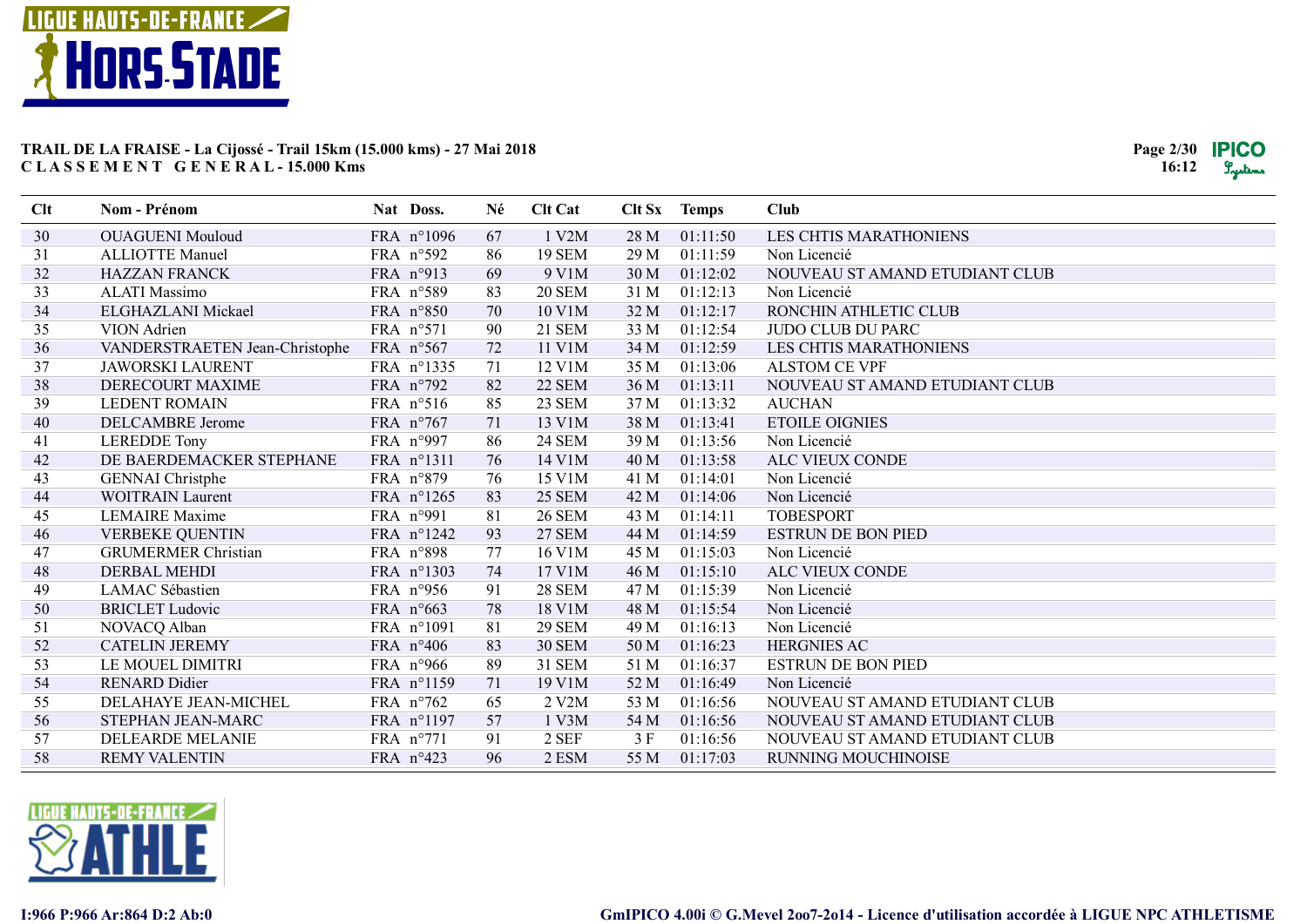

| Clt | Nom - Prénom             | Nat Doss.          | Né     | <b>Clt Cat</b> |      | Clt Sx Temps | <b>Club</b>                   |
|-----|--------------------------|--------------------|--------|----------------|------|--------------|-------------------------------|
| 59  | DEHOVE JULIE             | FRA n°759          | 87     | 3 SEF          | 4 F  | 01:17:03     | <b>CO TRITH</b>               |
| 60  | VILCOT Alexandre         | FRA n°1255         | 89     | <b>32 SEM</b>  | 56 M | 01:17:06     | Non Licencié                  |
| 61  | DEMAN THIBAULT           | FRA $n^{\circ}786$ | 99     | 1 JUM          | 57 M | 01:17:19     | Non Licencié                  |
| 62  | <b>SCHOLAERT EMERIC</b>  | FRA n°1185         | 81     | 33 SEM         | 58 M | 01:17:21     | Non Licencié                  |
| 63  | <b>RAMETTE</b> Denis     | FRA n°1148         | 81     | <b>34 SEM</b>  | 59 M | 01:17:36     | Non Licencié                  |
| 64  | <b>CANONNE</b> Olivier   | FRA n°679          | 78     | 20 V1M         | 60 M | 01:17:41     | Non Licencié                  |
| 65  | <b>VANTINE Charlotte</b> | FRA n°1236         | 85     | 4 SEF          | 5F   | 01:17:43     | US VALENCIENNES ATHLETISME    |
| 66  | <b>DECLERCK HUBERT</b>   | FRA n°752          | 59     | 3 V2M          | 61 M | 01:18:00     | Non Licencié                  |
| 67  | <b>ALATI Silvio</b>      | FRA n°1357         | 87     | <b>35 SEM</b>  | 62 M | 01:18:08     | Non Licencié                  |
| 68  | <b>LEBEAU PIERRE</b>     | FRA n°968          | 72     | 21 V1M         | 63 M | 01:18:14     | Non Licencié                  |
| 69  | CARRÉE Christophe        | FRA n°693          | 89     | <b>36 SEM</b>  | 64 M | 01:18:16     | Non Licencié                  |
| 70  | <b>CARREE STEPHEN</b>    | FRA $n^{\circ}458$ | 92     | <b>37 SEM</b>  | 65 M | 01:18:17     | Non Licencié                  |
| 71  | <b>CHUFFART</b> Julien   | FRA n°718          | 94     | <b>38 SEM</b>  | 66 M | 01:18:22     | Non Licencié                  |
| 72  | <b>LECERF Yvon</b>       | FRA n°972          | 71     | 22 V1M         | 67 M | 01:18:28     | Non Licencié                  |
| 73  | <b>BLANCHART ROMARIC</b> | FRA n°403          | 77     | 23 V1M         | 68 M | 01:18:42     | <b>HERGNIES AC</b>            |
| 74  | <b>HUREZ</b> Daniel      | FRA n°935          | 71     | 24 V1M         | 69 M | 01:18:44     | Non Licencié                  |
| 75  | <b>CORNEC Rémi</b>       | FRA n°724          | 58     | $2$ V $3M$     | 70 M | 01:18:54     | Non Licencié                  |
| 76  | <b>DHENNIN Damien</b>    | FRA n°816          | 86     | <b>39 SEM</b>  | 71 M | 01:19:12     | Non Licencié                  |
| 77  | <b>DUPIN YANNICK</b>     | FRA n°1346         | 72     | 25 V1M         | 72 M | 01:19:16     | Non Licencié                  |
| 78  | <b>DAVID GAEL</b>        | FRA n°744          | 83     | 40 SEM         | 73 M | 01:19:17     | <b>AULNOYE BOXE FRANCAISE</b> |
| 79  | VANDERBEKE Mathieu       | BEL n°1231         | 89     | 41 SEM         | 74 M | 01:19:19     | Non Licencié                  |
| 80  | <b>LE ROUX Loïc</b>      | FRA n°967          | 93     | 42 SEM         | 75 M | 01:19:40     | Non Licencié                  |
| 81  | <b>SCHMITT GUILLAUME</b> | FRA n°1184         | 75     | 26 V1M         | 76 M | 01:19:45     | Non Licencié                  |
| 82  | <b>FLEUET Guillaume</b>  | FRA n°495          | 84     | 43 SEM         | 77 M | 01:19:49     | Non Licencié                  |
| 83  | MANY Jean-Francois       | FRA n°524          | 69     | 27 V1M         | 78 M | 01:19:50     | Non Licencié                  |
| 84  | <b>MONTOIS Mathieu</b>   | FRA n°1070         | 85     | 44 SEM         | 79 M | 01:19:52     | Non Licencié                  |
| 85  | <b>HACHE</b> Camille     | FRA n°905          | 95     | 5 SEF          | 6 F  | 01:19:53     | Non Licencié                  |
| 86  | <b>OCHIN GUILLAUME</b>   | FRA n°1094         | 72     | 28 V1M         | 80 M | 01:19:53     | Non Licencié                  |
| 87  | <b>GOFFART Thomas</b>    | FRA n°885          | $00\,$ | 2 JUM          | 81 M | 01:19:53     | Non Licencié                  |

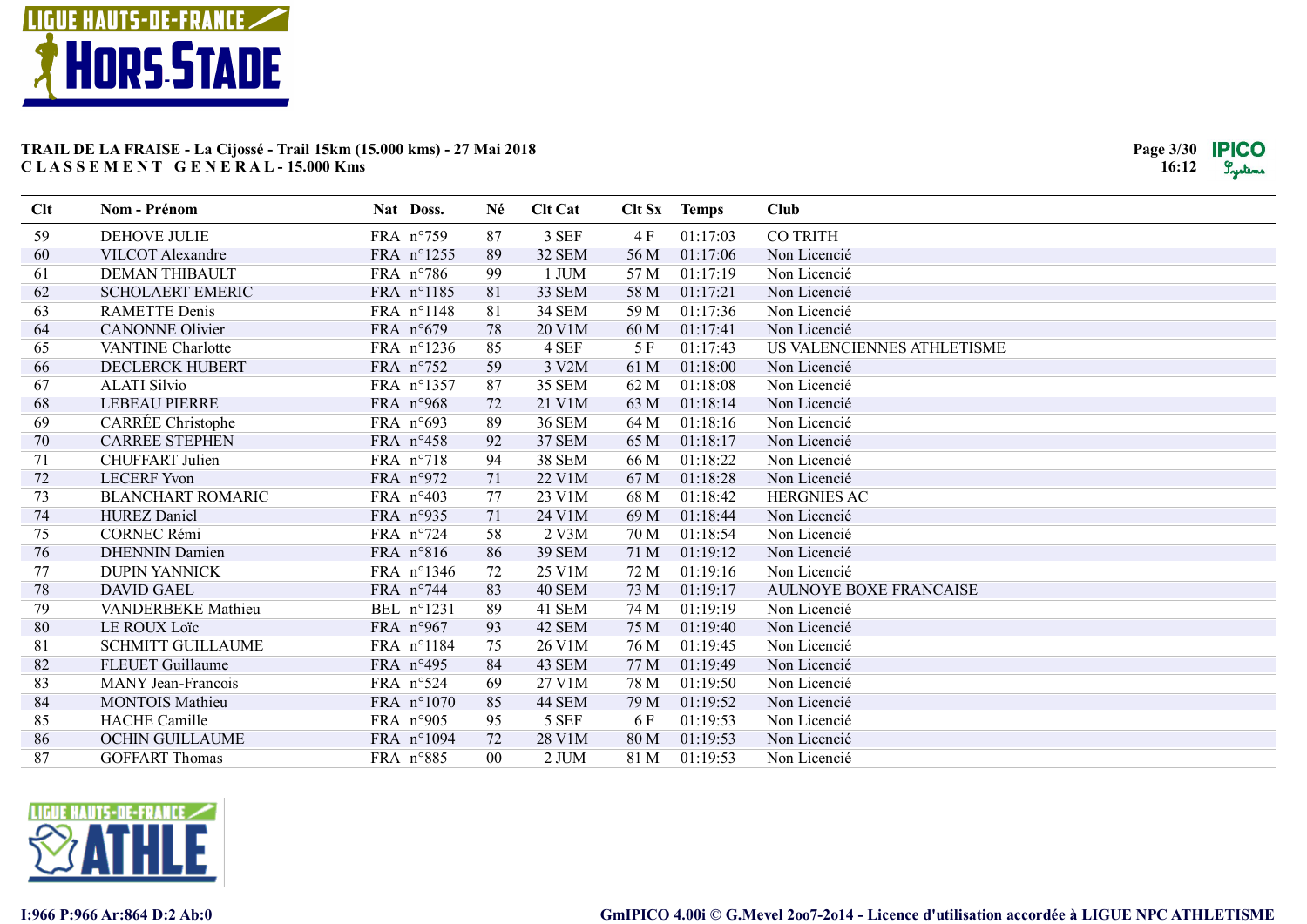

| Clt | <b>Nom - Prénom</b>        | Nat Doss.          | Né | <b>Clt Cat</b>         |                  | Clt Sx Temps | <b>Club</b>                       |
|-----|----------------------------|--------------------|----|------------------------|------------------|--------------|-----------------------------------|
| 88  | <b>DHAINE CHARLOTTE</b>    | FRA n°815          | 79 | 6 SEF                  | 7F               | 01:20:03     | Non Licencié                      |
| 89  | <b>KHENFRI SMAIL</b>       | FRA n°947          | 86 | 45 SEM                 | 82 M             | 01:20:19     | NOUVEAU ST AMAND ETUDIANT CLUB    |
| 90  | DESJARDIN YOHANN           | FRA n°410          | 77 | 29 V1M                 | 83 M             | 01:20:20     | RUNNING MOUCHINOISE               |
| 91  | <b>CHRETIEN Vincent</b>    | FRA $n^{\circ}463$ | 77 | 30 V1M                 | 84 M             | 01:20:28     | Non Licencié                      |
| 92  | POULAIN Olivier            | FRA n°1141         | 63 | 4 V2M                  | 85 M             | 01:20:29     | <b>CO TRITH</b>                   |
| 93  | <b>THOUVENIN ALAN</b>      | FRA n°1210         | 01 | 1 CAM                  | 86 M             | 01:20:35     | <b>ENTENTE SAMBRE AVESNOIS 59</b> |
| 94  | <b>MATTON</b> Adrien       | FRA n°1040         | 93 | <b>46 SEM</b>          | 87 M             | 01:20:46     | Non Licencié                      |
| 95  | <b>SKROBALA Nathan</b>     | FRA n°1191         | 95 | 47 SEM                 | 88 M             | 01:20:50     | Non Licencié                      |
| 96  | DESQUEMACK BERTRAND        | FRA n°808          | 61 | 5 V2M                  | 89 M             | 01:20:51     | Non Licencié                      |
| 97  | <b>GRARD INGRID</b>        | FRA n°891          | 73 | $2$ V <sub>1</sub> $F$ | 8F               | 01:20:53     | VALENCIENNES TRIATHLON            |
| 98  | <b>MONNIER Martial</b>     | FRA n°530          | 76 | 31 V1M                 | 90 M             | 01:21:09     | Non Licencié                      |
| 99  | VANSIMAEYS Thierry         | FRA n°1235         | 66 | 6 V2M                  | 91 M             | 01:21:09     | Non Licencié                      |
| 100 | <b>CRESTA François</b>     | FRA n°731          | 82 | 48 SEM                 | 92 M             | 01:21:20     | Non Licencié                      |
| 101 | <b>SIRI</b> Vincent        | FRA n°1190         | 74 | 32 V1M                 | 93 M             | 01:21:28     | Non Licencié                      |
| 102 | <b>GARY Nicolas</b>        | FRA n°877          | 81 | 49 SEM                 | 94 M             | 01:21:35     | Non Licencié                      |
| 103 | <b>PARENT Philippe</b>     | FRA n°1103         | 79 | <b>50 SEM</b>          | 95 M             | 01:21:36     | Non Licencié                      |
| 104 | ROUSSEAUX Aurélien         | FRA n°1171         | 85 | <b>51 SEM</b>          | 96 M             | 01:21:41     | Non Licencié                      |
| 105 | FERNANDES MOULARD SEVERINE | FRA n°1312         | 81 | 7 SEF                  | 9 F              | 01:21:54     | ALC VIEUX CONDE                   |
| 106 | <b>MARTINEZ JEROME</b>     | FRA n°1308         | 73 | 33 V1M                 | 97 M             | 01:21:54     | ALC VIEUX CONDE                   |
| 107 | <b>BACHETTI</b> Jeremy     | FRA n°599          | 91 | <b>52 SEM</b>          | 98 M             | 01:21:55     | Non Licencié                      |
| 108 | <b>DUJARDIN Bruno</b>      | FRA n°1367         | 73 | 34 V1M                 | 99 M             | 01:22:05     | Non Licencié                      |
| 109 | <b>GRENEL William</b>      | FRA n°894          | 97 | 3 ESM                  | 100 M            | 01:22:23     | Non Licencié                      |
| 110 | POUCHET Ivan               | FRA n°1138         | 75 | 35 V1M                 | 101 M            | 01:22:24     | Non Licencié                      |
| 111 | PIT BRUNO                  | FRA n°1128         | 62 | 7 V2M                  | 102 M            | 01:22:27     | <b>FOULEES LOONOISES</b>          |
| 112 | POULET Gérard              | FRA n°1142         | 76 | 36 V1M                 | 103 M            | 01:22:29     | Non Licencié                      |
| 113 | HENOCQ Sophie              | FRA $n°916$        | 71 | 3 V1F                  | 10F              | 01:22:40     | Non Licencié                      |
| 114 | <b>AMSELLEM LAURENT</b>    | FRA n°401          | 73 | 37 V1M                 | 104 M            | 01:22:49     | RUNNING MOUCHINOISE               |
| 115 | SION David                 | FRA n°1189         | 84 | <b>53 SEM</b>          | 105 M            | 01:22:53     | Non Licencié                      |
| 116 | <b>DELCOURT SYLVAIN</b>    | FRA n°1271         | 82 | <b>54 SEM</b>          | 106 <sub>M</sub> | 01:22:53     | ASS SPORTIVE CULTUREL SMAN VAL    |

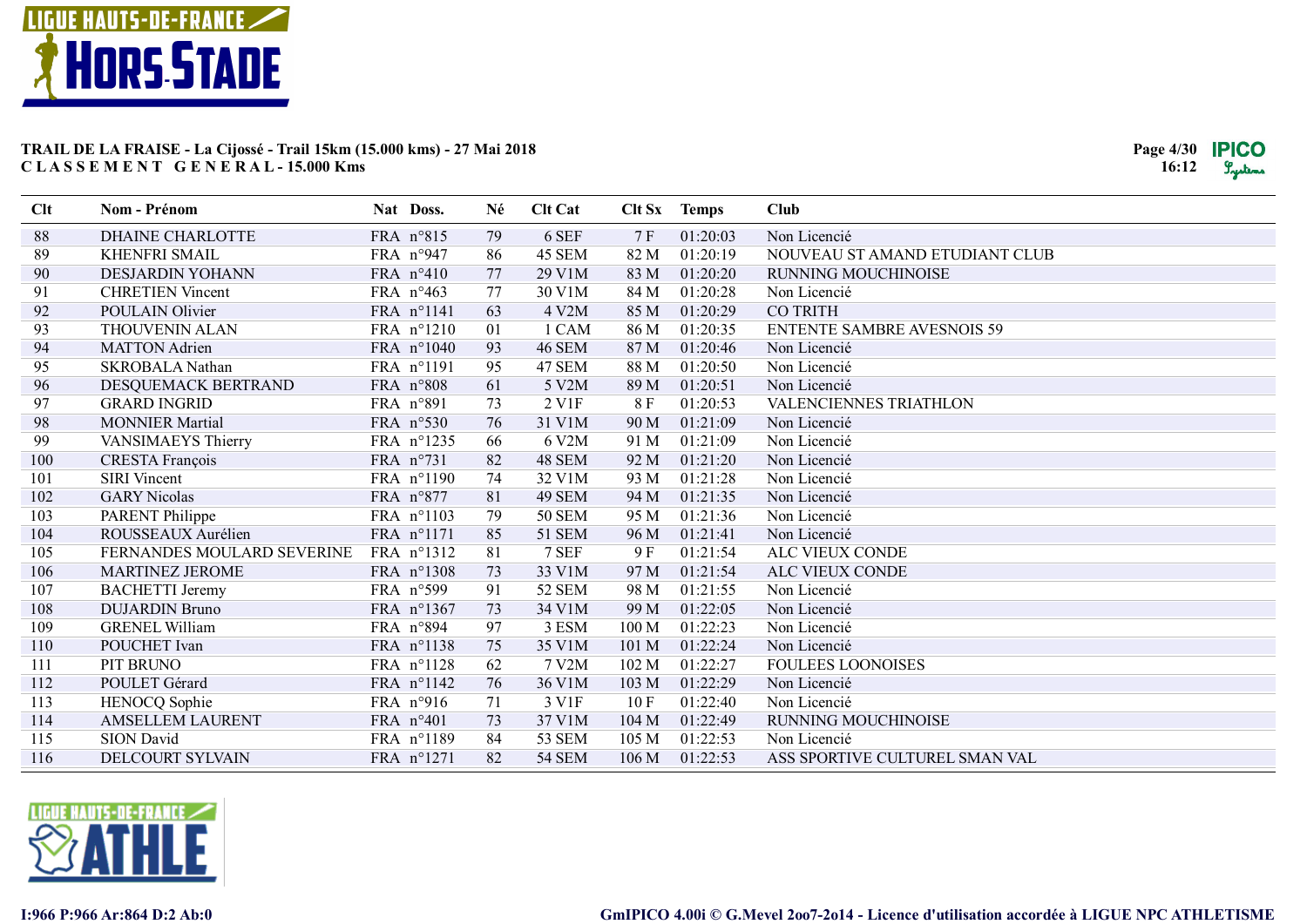

| Clt | <b>Nom - Prénom</b>            | Nat Doss.          | Né | <b>Clt Cat</b> |       | Clt Sx Temps | Club                           |
|-----|--------------------------------|--------------------|----|----------------|-------|--------------|--------------------------------|
| 117 | DEBERGUE ERIC                  | FRA n°746          | 76 | 38 V1M         | 107 M | 01:22:57     | Non Licencié                   |
| 118 | <b>KASZYNSKI</b> Eric          | FRA n°946          | 72 | 39 V1M         | 108 M | 01:22:57     | VILLENEUVE D ASCQ FRETIN ATHLE |
| 119 | <b>TOPCZENSKI Maxime</b>       | FRA n°1214         | 76 | 40 V1M         | 109 M | 01:22:58     | Non Licencié                   |
| 120 | <b>FAJFAR Emmanuel</b>         | FRA n°859          | 76 | 41 V1M         | 110 M | 01:23:09     | Non Licencié                   |
| 121 | RATAYZYK Xavier                | FRA n°1152         | 72 | 42 V1M         | 111M  | 01:23:09     | Non Licencié                   |
| 122 | <b>DERIEPPE Maxence</b>        | FRA n°794          | 77 | 43 V1M         | 112 M | 01:23:16     | PASS'RUNNING                   |
| 123 | <b>WADBLED Geoffrey</b>        | FRA n°1259         | 82 | <b>55 SEM</b>  | 113 M | 01:23:30     | Non Licencié                   |
| 124 | <b>DUFOUR Nicolas</b>          | FRA n°833          | 76 | 44 V1M         | 114 M | 01:23:31     | Non Licencié                   |
| 125 | <b>LANOY David</b>             | FRA n°959          | 73 | 45 V1M         | 115M  | 01:23:31     | Non Licencié                   |
| 126 | <b>WOELFFLE Pierre Edouard</b> | FRA n°577          | 85 | <b>56 SEM</b>  | 116 M | 01:23:34     | Non Licencié                   |
| 127 | VAN OVERTVELDT Elodie          | FRA n°1227         | 87 | 8 SEF          | 11F   | 01:23:44     | Non Licencié                   |
| 128 | CHOTTEAU LIONEL                | FRA n°717          | 74 | 46 V1M         | 117 M | 01:23:49     | Non Licencié                   |
| 129 | <b>GOFFART</b> Christophe      | FRA n°884          | 74 | 47 V1M         | 118M  | 01:23:54     | Non Licencié                   |
| 130 | COMBAT Jean-Claude             | FRA n°723          | 73 | 48 V1M         | 119M  | 01:24:04     | Non Licencié                   |
| 131 | <b>FACON GERARD</b>            | FRA n°855          | 99 | 3 JUM          | 120 M | 01:24:04     | Non Licencié                   |
| 132 | DEBERT CHRISTOPHE              | FRA n°1331         | 73 | 49 V1M         | 121 M | 01:24:11     | <b>ALSTOM CE VPF</b>           |
| 133 | PACHINSKI DIDIER               | FRA n°1100         | 63 | 8 V2M          | 122 M | 01:24:16     | Non Licencié                   |
| 134 | <b>MACHON</b> Freddy           | FRA n°1021         | 80 | <b>57 SEM</b>  | 123 M | 01:24:18     | Non Licencié                   |
| 135 | <b>RIEUBERNET Cecile</b>       | FRA n°1163         | 81 | 9 SEF          | 12F   | 01:24:22     | Non Licencié                   |
| 136 | <b>LAMOTHE Paul</b>            | FRA n°958          | 90 | <b>58 SEM</b>  | 124 M | 01:24:25     | Non Licencié                   |
| 137 | <b>WEUS MAXIME</b>             | FRA n°576          | 99 | 4 JUM          | 125 M | 01:24:32     | Non Licencié                   |
| 138 | <b>MASSET LAURENT</b>          | FRA n°1038         | 67 | 9 V2M          | 126 M | 01:24:33     | Non Licencié                   |
| 139 | DELSAUX JEROME                 | FRA n°783          | 82 | <b>59 SEM</b>  | 127 M | 01:24:37     | JOGGING AVENTURE RONCQUOISE    |
| 140 | <b>ROSIER GERARD</b>           | FRA n°1316         | 56 | 3 V3M          | 128 M | 01:24:38     | <b>ALC VIEUX CONDE</b>         |
| 141 | <b>LAWNICZAK GREGORY</b>       | FRA n°964          | 71 | 50 V1M         | 129 M | 01:24:40     | Non Licencié                   |
| 142 | <b>EDMOND Willy</b>            | FRA n°848          | 79 | 60 SEM         | 130 M | 01:24:43     | VILLENEUVE D ASCQ FRETIN ATHLE |
| 143 | QUOIREZ Alexandre              | FRA n°1145         | 91 | 61 SEM         | 131 M | 01:24:52     | Non Licencié                   |
| 144 | <b>MOREL Clémence</b>          | FRA n°1071         | 91 | <b>10 SEF</b>  | 13F   | 01:24:55     | Non Licencié                   |
| 145 | DEKNUYT CHRISTOPHE             | FRA $n^{\circ}761$ | 67 | 10 V2M         | 132 M | 01:24:57     | NOUVEAU ST AMAND ETUDIANT CLUB |

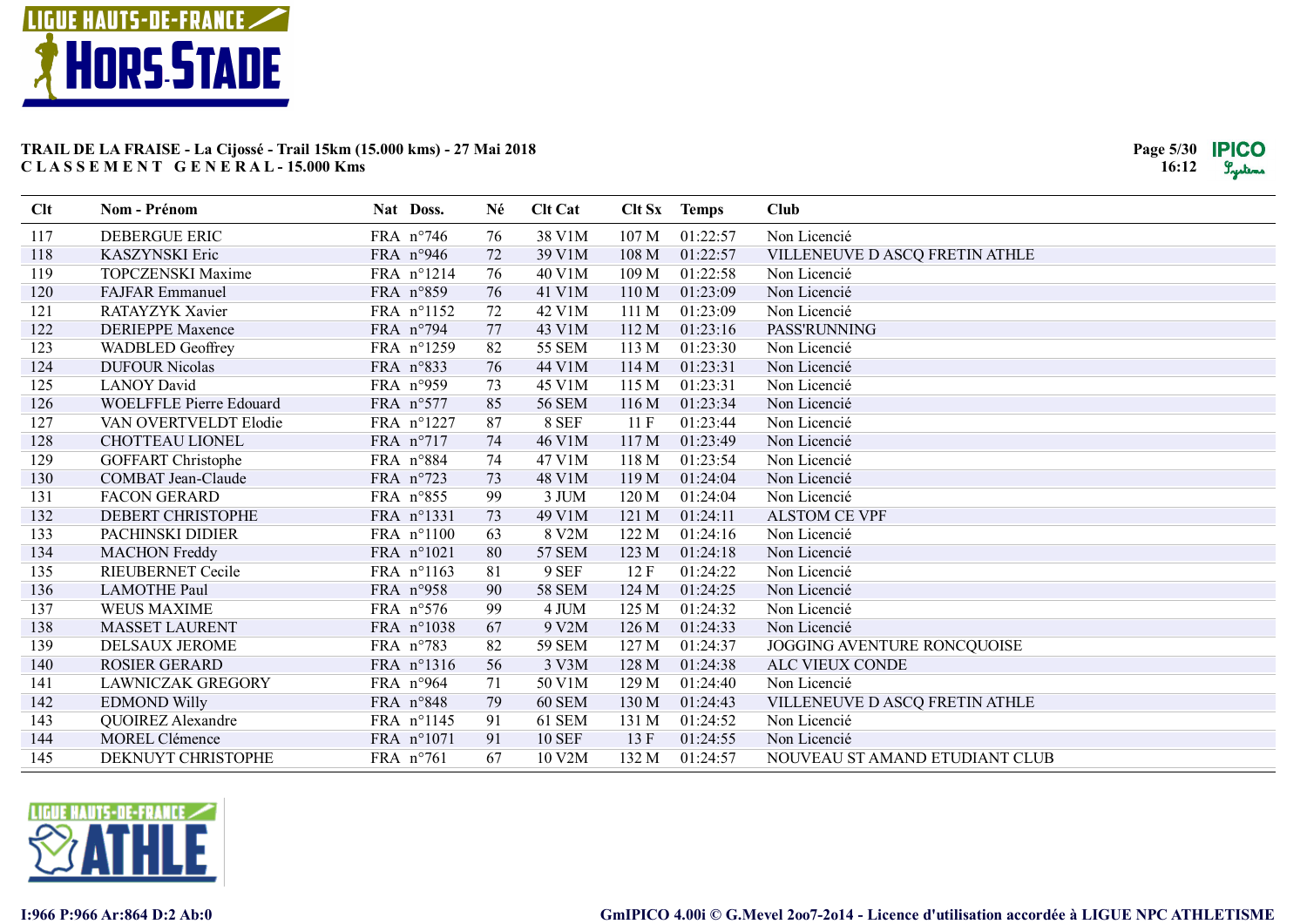

| Clt | Nom - Prénom                 | Nat Doss.          | Né | <b>Clt Cat</b> |       | Clt Sx Temps | <b>Club</b>                    |
|-----|------------------------------|--------------------|----|----------------|-------|--------------|--------------------------------|
| 146 | <b>OFFROY Vincent</b>        | FRA n°540          | 70 | 51 V1M         | 133 M | 01:25:01     | Non Licencié                   |
| 147 | <b>DEZAUX</b> Patrick        | FRA n°814          | 72 | 52 V1M         | 134 M | 01:25:04     | Non Licencié                   |
| 148 | MILLET Virginie              | FRA n°1060         | 75 | 4 V1F          | 14F   | 01:25:08     | <b>ASDN</b>                    |
| 149 | <b>BADTS</b> Franck          | FRA n°600          | 75 | 53 V1M         | 135 M | 01:25:08     | <b>ESTRUN DE BON PIED</b>      |
| 150 | <b>WOJDYLA Guillaume</b>     | FRA n°1268         | 90 | 62 SEM         | 136 M | 01:25:32     | Non Licencié                   |
| 151 | <b>VERMERSCH Richard</b>     | FRA n°1247         | 70 | 54 V1M         | 137 M | 01:25:33     | Non Licencié                   |
| 152 | <b>MENARD</b> Stephane       | FRA n°1049         | 78 | 55 V1M         | 138 M | 01:25:34     | Non Licencié                   |
| 153 | FROUCHART FABRICE            | FRA n°1318         | 73 | 56 V1M         | 139 M | 01:25:35     | ALC VIEUX CONDE                |
| 154 | <b>BOURLET Jean-Philippe</b> | FRA n°657          | 69 | 57 V1M         | 140 M | 01:25:36     | Non Licencié                   |
| 155 | TIRELEMONT FREDERIC          | FRA n°1286         | 71 | 58 V1M         | 141 M | 01:25:43     | Non Licencié                   |
| 156 | <b>LIENARD</b> Isabelle      | FRA n°1013         | 73 | 5 V1F          | 15F   | 01:25:44     | US ATHLETIQUES DE LIEVIN       |
| 157 | <b>SZCZUREK OLIVIER</b>      | FRA n°1276         | 88 | 63 SEM         | 142 M | 01:25:54     | Non Licencié                   |
| 158 | MUNDUBELTZ Fabienne          | FRA n°1079         | 69 | 6 V1F          | 16F   | 01:26:01     | Non Licencié                   |
| 159 | <b>DEBLOCK Etienne</b>       | FRA $n^{\circ}748$ | 59 | 11 V2M         | 143 M | 01:26:20     | Non Licencié                   |
| 160 | <b>BACQUET MICHAEL</b>       | FRA n°434          | 76 | 59 V1M         | 144 M | 01:26:28     | <b>AUCHAN</b>                  |
| 161 | <b>BODART</b> Christian      | FRA $n^{\circ}640$ | 64 | 12 V2M         | 145 M | 01:26:33     | Non Licencié                   |
| 162 | PAGANO LAURA                 | FRA n°1302         | 83 | <b>11 SEF</b>  | 17F   | 01:26:37     | ALC VIEUX CONDE                |
| 163 | <b>GREBAUX JEAN-CLAUDE</b>   | FRA n°1306         | 65 | 13 V2M         | 146 M | 01:26:49     | ALC VIEUX CONDE                |
| 164 | <b>BASILE Bastien</b>        | FRA $n^{\circ}437$ | 88 | 64 SEM         | 147 M | 01:26:53     | Non Licencié                   |
| 165 | LEVÊQUE Romain               | FRA n°523          | 01 | 2 CAM          | 148 M | 01:26:54     | Non Licencié                   |
| 166 | <b>SMAIL Jimmy</b>           | FRA n°1192         | 93 | 65 SEM         | 149 M | 01:26:57     | Non Licencié                   |
| 167 | DELLAL DJAMEL                | FRA $n^{\circ}776$ | 66 | 14 V2M         | 150 M | 01:27:01     | <b>BOMBARDIER</b>              |
| 168 | ROMERA ESTEBAN               | FRA n°1166         | 95 | <b>66 SEM</b>  | 151 M | 01:27:03     | NOUVEAU ST AMAND ETUDIANT CLUB |
| 169 | <b>HOLIN</b> Edmond          | FRA n°925          | 68 | 15 V2M         | 152 M | 01:27:05     | Non Licencié                   |
| 170 | <b>HERLIN Vanessa</b>        | FRA $n°506$        | 83 | <b>12 SEF</b>  | 18F   | 01:27:06     | Non Licencié                   |
| 171 | <b>HERLIN</b> Cédric         | FRA n°920          | 81 | 67 SEM         | 153 M | 01:27:06     | Non Licencié                   |
| 172 | <b>DURANCER Julien</b>       | FRA n°841          | 83 | 68 SEM         | 154 M | 01:27:13     | Non Licencié                   |
| 173 | <b>LEROY</b> Cyprien         | FRA n°1000         | 90 | <b>69 SEM</b>  | 155 M | 01:27:21     | Non Licencié                   |
| 174 | <b>BOCHU</b> Michel          | FRA n°639          | 65 | 16 V2M         | 156 M | 01:27:23     | <b>TEAM TERNOIS</b>            |

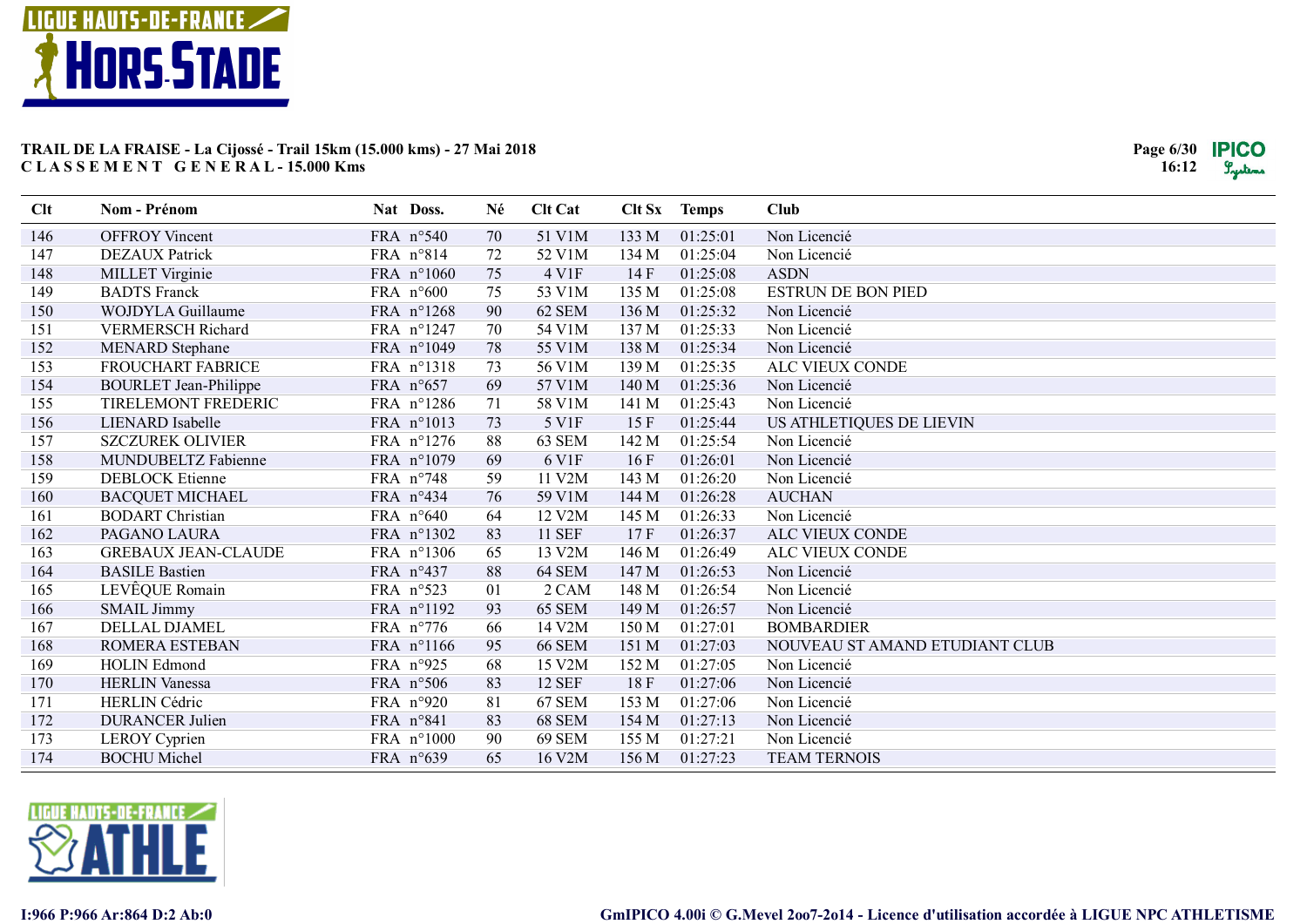

| Clt | Nom - Prénom              | Nat Doss.          | Né     | <b>Clt Cat</b> |                  | Clt Sx Temps | <b>Club</b>                |
|-----|---------------------------|--------------------|--------|----------------|------------------|--------------|----------------------------|
| 175 | <b>BOUCHEZ Herve</b>      | FRA n°1371         | 74     | 60 V1M         | 157 M            | 01:27:30     | Non Licencié               |
| 176 | <b>VANDEVILLE Nicolas</b> | FRA n°568          | 84     | <b>70 SEM</b>  | 158 M            | 01:27:42     | Non Licencié               |
| 177 | <b>DENYS</b> Fabien       | FRA $n°790$        | 78     | 61 V1M         | 159 M            | 01:27:46     | Non Licencié               |
| 178 | ROUSSEL Christophe        | FRA n°1172         | 72     | 62 V1M         | 160 M            | 01:27:48     | Non Licencié               |
| 179 | <b>PICOT</b> Guillaume    | FRA n°1118         | 77     | 63 V1M         | 161 M            | 01:27:59     | Non Licencié               |
| 180 | <b>GOHE VINCENT</b>       | FRA n°1334         | 81     | <b>71 SEM</b>  | 162 M            | 01:28:01     | <b>ALSTOM CE VPF</b>       |
| 181 | MAYEUR Rémi               | FRA n°1045         | $00\,$ | 5 JUM          | 163 M            | 01:28:02     | LES COUREURS DU LOUP BLANC |
| 182 | PREVOT JEAN-FRANCOIS      | FRA n°548          | 80     | <b>72 SEM</b>  | 164 M            | 01:28:03     | Non Licencié               |
| 183 | <b>HUET</b> Emmanuel      | FRA n°929          | 78     | 64 V1M         | 165 M            | 01:28:05     | PASS'RUNNING               |
| 184 | DESLAEF Jérôme            | FRA n°802          | 73     | 65 V1M         | 166 M            | 01:28:11     | ASC AGRATI RUNNING         |
| 185 | <b>ROBINET</b> Lionel     | FRA n°1164         | 76     | 66 V1M         | 167 <sub>M</sub> | 01:28:14     | Non Licencié               |
| 186 | <b>BELLU SALVATORE</b>    | FRA n°617          | 62     | 17 V2M         | 168 M            | 01:28:17     | <b>DOUAI TRIATHLON</b>     |
| 187 | MEERSCHAUT Jean David     | FRA n°1048         | 80     | <b>73 SEM</b>  | 169 M            | 01:28:21     | Non Licencié               |
| 188 | <b>DELATTRE JEREMY</b>    | FRA n°1332         | 94     | <b>74 SEM</b>  | 170 M            | 01:28:24     | <b>ALSTOM CE VPF</b>       |
| 189 | <b>ROSSBERG Florian</b>   | FRA n°1167         | 90     | <b>75 SEM</b>  | 171 M            | 01:28:26     | PHALEMPIN AC               |
| 190 | <b>CAPPOEN SYLVAIN</b>    | FRA n°681          | 79     | <b>76 SEM</b>  | 172 M            | 01:28:42     | Non Licencié               |
| 191 | <b>HAUSSY</b> Maxime      | FRA n°912          | 83     | <b>77 SEM</b>  | 173 M            | 01:28:42     | Non Licencié               |
| 192 | LEMARECHAL Remi           | FRA n°992          | 94     | <b>78 SEM</b>  | 174 M            | 01:28:43     | Non Licencié               |
| 193 | <b>DAUBERCIES Julie</b>   | FRA $n^{\circ}474$ | 86     | <b>13 SEF</b>  | 19F              | 01:28:47     | Non Licencié               |
| 194 | <b>GELLENS</b> Samuel     | FRA n°878          | 87     | <b>79 SEM</b>  | 175 M            | 01:28:57     | Non Licencié               |
| 195 | KLEWIEC JEAN MICHEL       | FRA n°1287         | 64     | 18 V2M         | 176 M            | 01:29:03     | <b>DENAIN AC</b>           |
| 196 | <b>VERDIERE ANDY</b>      | FRA n°1347         | 82     | <b>80 SEM</b>  | 177 M            | 01:29:19     | Non Licencié               |
| 197 | <b>FOURNEAU Luc</b>       | FRA n°870          | 83     | <b>81 SEM</b>  | 178 M            | 01:29:24     | Non Licencié               |
| 198 | <b>DELERUE</b> Julien     | FRA n°772          | 75     | 67 V1M         | 179 M            | 01:29:26     | Non Licencié               |
| 199 | MARKOCKI GEOFFROY         | FRA n°1358         | 83     | 82 SEM         | 180 M            | 01:29:27     | Non Licencié               |
| 200 | <b>LAMBRECQ Bruno</b>     | FRA n°957          | 55     | 4 V3M          | 181 M            | 01:29:32     | Non Licencié               |
| 201 | <b>GRARD</b> Steeven      | FRA n°892          | 91     | <b>83 SEM</b>  | 182 M            | 01:29:33     | Non Licencié               |
| 202 | <b>ALBAGNAC Vincent</b>   | FRA n°432          | 90     | 84 SEM         | 183 M            | 01:29:37     | Non Licencié               |
| 203 | <b>BEAURY</b> Christophe  | FRA $n°613$        | 75     | 68 V1M         | 184 M            | 01:29:45     | Non Licencié               |

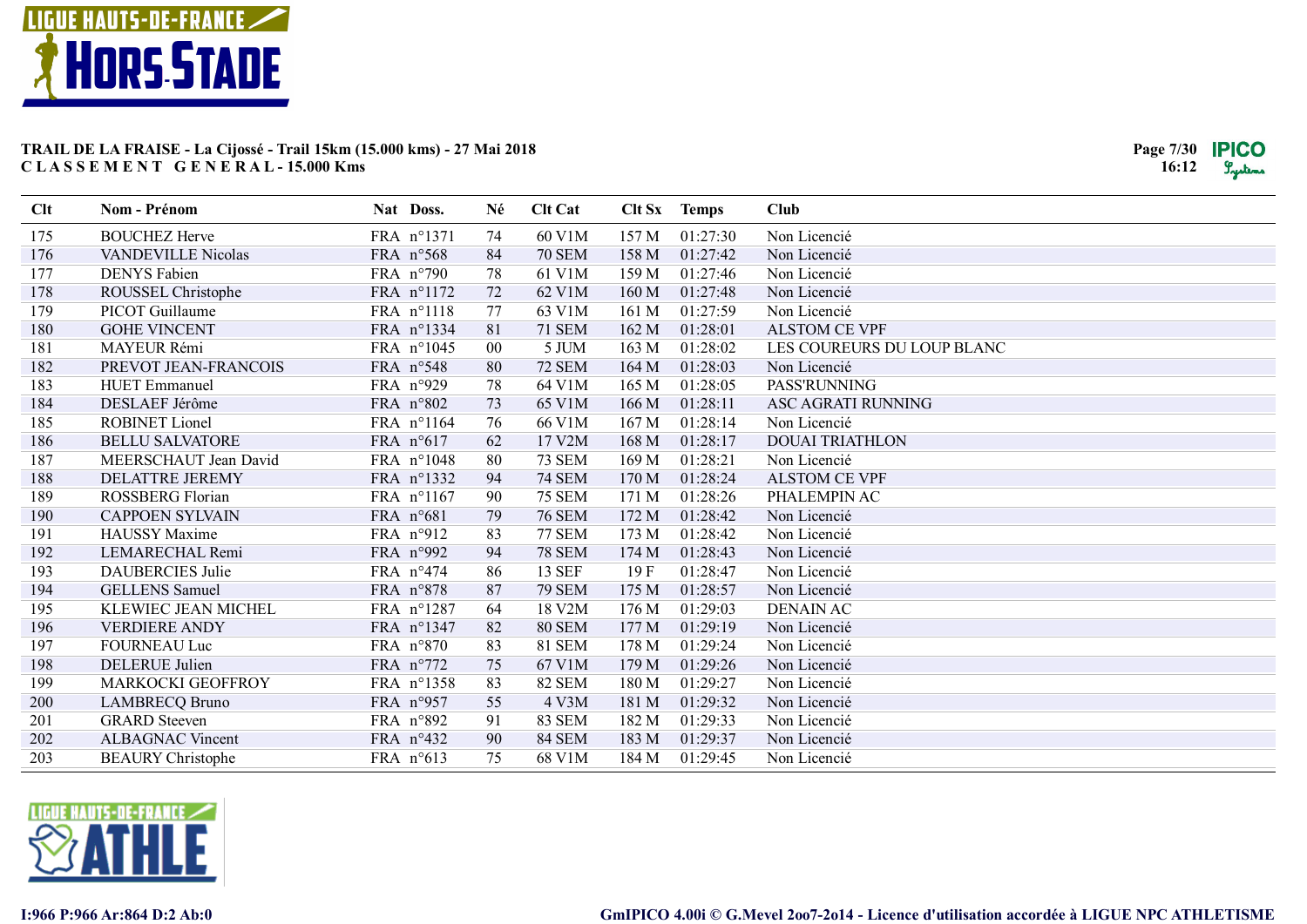

| Clt | Nom - Prénom             | Nat Doss.          | Né | <b>Clt Cat</b> |       | Clt Sx Temps | Club                       |
|-----|--------------------------|--------------------|----|----------------|-------|--------------|----------------------------|
| 204 | VINCENT Jean louis       | FRA n°1256         | 69 | 69 V1M         | 185 M | 01:29:49     | Non Licencié               |
| 205 | <b>BOUTTEAU Alexis</b>   | FRA $n^{\circ}660$ | 79 | <b>85 SEM</b>  | 186 M | 01:30:09     | Non Licencié               |
| 206 | <b>BONOMO</b> Simon      | FRA n°645          | 86 | <b>86 SEM</b>  | 187 M | 01:30:17     | Non Licencié               |
| 207 | <b>LUTAS JEROME</b>      | FRA n°1339         | 82 | <b>87 SEM</b>  | 188 M | 01:30:18     | <b>ALSTOM CE VPF</b>       |
| 208 | <b>HACART</b> Matthieu   | FRA n°904          | 77 | 70 V1M         | 189 M | 01:30:24     | Non Licencié               |
| 209 | <b>DESMET Anthony</b>    | FRA n°804          | 71 | 71 V1M         | 190 M | 01:30:31     | Non Licencié               |
| 210 | <b>MOREL Pierre</b>      | FRA n°1073         | 94 | <b>88 SEM</b>  | 191 M | 01:30:43     | Non Licencié               |
| 211 | MUSIALIK JEAN STEPHANE   | FRA n°1081         | 75 | 72 V1M         | 192 M | 01:30:46     | <b>ALSTOM CE VPF</b>       |
| 212 | CAPELLE LOIC             | FRA n°454          | 74 | 73 V1M         | 193 M | 01:30:47     | Non Licencié               |
| 213 | MALFAIT Stéphane         | FRA n°1029         | 68 | 19 V2M         | 194 M | 01:30:47     | Non Licencié               |
| 214 | <b>VERLOOVE Gautier</b>  | FRA n°1245         | 77 | 74 V1M         | 195 M | 01:30:50     | RUNNING CLUB NOYELLOIS     |
| 215 | <b>BAILLEUL Benoit</b>   | FRA n°601          | 81 | <b>89 SEM</b>  | 196 M | 01:30:52     | Non Licencié               |
| 216 | <b>MAYEUR Antoine</b>    | FRA n°1044         | 82 | <b>90 SEM</b>  | 197 M | 01:30:53     | Non Licencié               |
| 217 | <b>DUHAUT</b> Frederic   | FRA n°834          | 62 | 20 V2M         | 198 M | 01:30:55     | <b>WATT FOOTING</b>        |
| 218 | <b>BINOT</b> Vincent     | FRA n°629          | 80 | 91 SEM         | 199 M | 01:31:17     | Non Licencié               |
| 219 | <b>BIDOLI Alain</b>      | FRA n°628          | 58 | 5 V3M          | 200 M | 01:31:19     | <b>ASCA PEUGEOT POISSY</b> |
| 220 | <b>LARIVIERE MAXIME</b>  | FRA n°960          | 88 | <b>92 SEM</b>  | 201 M | 01:31:21     | Non Licencié               |
| 221 | <b>RYCKMAN Vincent</b>   | FRA n°1174         | 84 | 93 SEM         | 202 M | 01:31:22     | Non Licencié               |
| 222 | <b>CAFFIER Sebastien</b> | FRA n°673          | 78 | 75 V1M         | 203 M | 01:31:26     | Non Licencié               |
| 223 | <b>MONTI Nils</b>        | FRA n°1068         | 94 | <b>94 SEM</b>  | 204 M | 01:31:29     | Non Licencié               |
| 224 | <b>MONTI</b> Valentin    | FRA n°1069         | 92 | <b>95 SEM</b>  | 205 M | 01:31:29     | Non Licencié               |
| 225 | <b>JESSUS</b> Luc        | FRA n°939          | 91 | <b>96 SEM</b>  | 206 M | 01:31:38     | Non Licencié               |
| 226 | MERLIN Michaël           | FRA n°1053         | 74 | 76 V1M         | 207 M | 01:31:40     | Non Licencié               |
| 227 | <b>HARB</b> Naim         | FRA $n°910$        | 83 | 97 SEM         | 208 M | 01:31:48     | Non Licencié               |
| 228 | <b>LENOIR Florian</b>    | FRA n°995          | 89 | <b>98 SEM</b>  | 209 M | 01:31:49     | Non Licencié               |
| 229 | <b>CARPENTIER Pierre</b> | FRA n°691          | 77 | 77 V1M         | 210 M | 01:31:52     | Non Licencié               |
| 230 | PINTE Christophe         | FRA n°1123         | 67 | 21 V2M         | 211 M | 01:31:54     | Non Licencié               |
| 231 | LEFEVRE FRANCK           | FRA n°1356         | 68 | 22 V2M         | 212 M | 01:31:54     | Non Licencié               |
| 232 | <b>COULTHARD KARINE</b>  | FRA n°727          | 72 | 7 V1F          | 20F   | 01:31:58     | <b>ATTICHES RUN NATURE</b> |

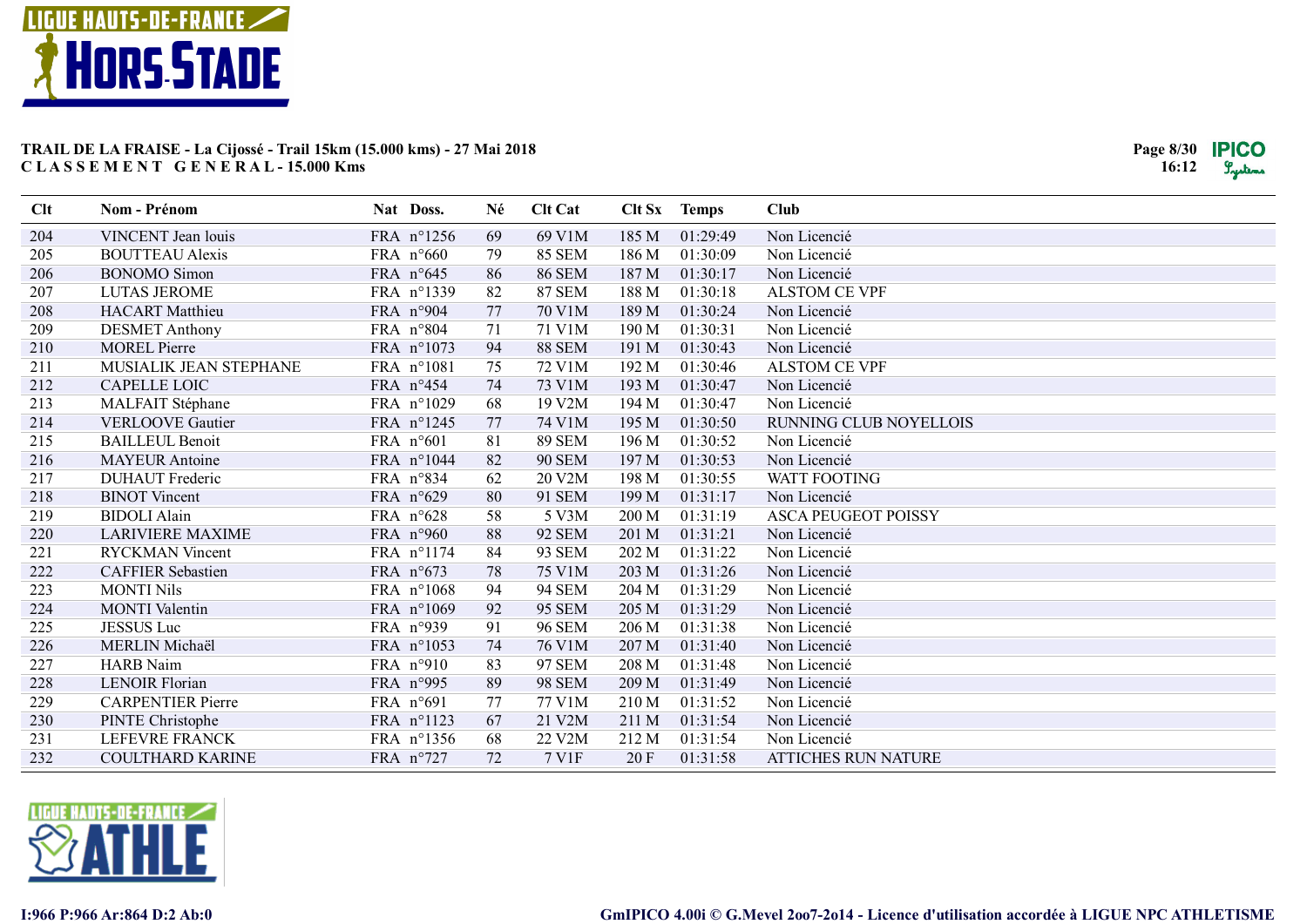

| Nom - Prénom             | Nat Doss.                                                                                          | Né                                                                                        | <b>Clt Cat</b>                               |                                                                                                            |                                                  | <b>Club</b>                                                                                      |
|--------------------------|----------------------------------------------------------------------------------------------------|-------------------------------------------------------------------------------------------|----------------------------------------------|------------------------------------------------------------------------------------------------------------|--------------------------------------------------|--------------------------------------------------------------------------------------------------|
| NIEMENCK LAURENT         | FRA n°1086                                                                                         | 71                                                                                        | 78 V1M                                       | 213 M                                                                                                      | 01:31:59                                         | AS RENAULT DOUAI                                                                                 |
| <b>MOREL Julie</b>       | FRA n°1072                                                                                         | 95                                                                                        | <b>14 SEF</b>                                | 21F                                                                                                        | 01:32:00                                         | Non Licencié                                                                                     |
| <b>GRARDEL Pauline</b>   | FRA n°893                                                                                          | 86                                                                                        | <b>15 SEF</b>                                | 22F                                                                                                        | 01:32:05                                         | Non Licencié                                                                                     |
| <b>BECUE FREDERIC</b>    | FRA n°439                                                                                          | 66                                                                                        | 23 V2M                                       | 214 M                                                                                                      | 01:32:12                                         | Non Licencié                                                                                     |
| <b>BAUDRIN PHILIPPE</b>  | FRA n°1348                                                                                         | 58                                                                                        | 6 V3M                                        | 215 M                                                                                                      | 01:32:14                                         | Non Licencié                                                                                     |
| <b>REGHEM ODILE</b>      | FRA n°1158                                                                                         | 72                                                                                        | 8 V1F                                        | 23 F                                                                                                       | 01:32:17                                         | VILLENEUVE D ASCQ FRETIN ATHLE                                                                   |
| <b>REGHEM DIDIER</b>     | FRA n°1157                                                                                         | 62                                                                                        | 24 V2M                                       | 216 M                                                                                                      | 01:32:17                                         | VILLENEUVE D ASCQ FRETIN ATHLE                                                                   |
| SONNEVILLE Michaël       | FRA n°1193                                                                                         | 79                                                                                        | <b>99 SEM</b>                                | 217 M                                                                                                      | 01:32:18                                         | Non Licencié                                                                                     |
| AMADEI Elena             | FRA n°593                                                                                          | 90                                                                                        | <b>16 SEF</b>                                | 24 F                                                                                                       | 01:32:19                                         | Non Licencié                                                                                     |
| VIGNAUD Benjamin         | FRA n°1253                                                                                         | 89                                                                                        | <b>100 SEM</b>                               | 218 M                                                                                                      | 01:32:19                                         | Non Licencié                                                                                     |
| HERRMANN DAVID           | FRA n°922                                                                                          | 73                                                                                        | 79 V1M                                       | 219M                                                                                                       | 01:32:21                                         | Non Licencié                                                                                     |
| <b>VALARD Emmanuel</b>   | FRA n°1226                                                                                         | 68                                                                                        | 25 V2M                                       | 220 M                                                                                                      | 01:32:22                                         | Non Licencié                                                                                     |
| <b>LEMOINE MICHEL</b>    | FRA n°994                                                                                          | 80                                                                                        | <b>101 SEM</b>                               | 221 M                                                                                                      | 01:32:26                                         | <b>BOMBARDIER</b>                                                                                |
| <b>BONNET</b> Sandrine   | FRA n°644                                                                                          | 67                                                                                        | 1 V <sub>2F</sub>                            | 25 F                                                                                                       | 01:32:27                                         | Non Licencié                                                                                     |
| <b>LARIVIERE THOMAS</b>  | FRA n°961                                                                                          | 88                                                                                        | <b>102 SEM</b>                               | 222 M                                                                                                      | 01:32:42                                         | Non Licencié                                                                                     |
| WADBLED Cyril            |                                                                                                    |                                                                                           |                                              |                                                                                                            |                                                  | Non Licencié                                                                                     |
|                          |                                                                                                    |                                                                                           |                                              |                                                                                                            |                                                  | Non Licencié                                                                                     |
| VANTREPOTTE EMILIE       |                                                                                                    |                                                                                           |                                              | 26F                                                                                                        |                                                  | <b>HERGNIES AC</b>                                                                               |
|                          |                                                                                                    |                                                                                           |                                              |                                                                                                            |                                                  | Non Licencié                                                                                     |
| <b>BRACQ Valerie</b>     | FRA n°661                                                                                          | 67                                                                                        | 2 V <sub>2F</sub>                            | 27F                                                                                                        | 01:33:06                                         | WATT FOOTING                                                                                     |
| <b>LOLOT</b> Samuel      | FRA n°1018                                                                                         | 83                                                                                        | <b>105 SEM</b>                               | 226 M                                                                                                      | 01:33:14                                         | Non Licencié                                                                                     |
| <b>GONTIER Marie</b>     | FRA n°887                                                                                          | 89                                                                                        | <b>18 SEF</b>                                | 28F                                                                                                        | 01:33:15                                         | JOGGING AVENTURE RONCQUOISE                                                                      |
| <b>FAGE XAVIER</b>       |                                                                                                    | 82                                                                                        | <b>106 SEM</b>                               | 227 M                                                                                                      | 01:33:16                                         | Non Licencié                                                                                     |
|                          | FRA n°784                                                                                          |                                                                                           |                                              |                                                                                                            | 01:33:17                                         | <b>CO TRITH</b>                                                                                  |
| <b>CARPENTIER Franck</b> | FRA n°687                                                                                          |                                                                                           |                                              |                                                                                                            |                                                  | Non Licencié                                                                                     |
|                          |                                                                                                    |                                                                                           |                                              |                                                                                                            |                                                  | Non Licencié                                                                                     |
| <b>DESMARETS Edouard</b> |                                                                                                    |                                                                                           |                                              | 230 M                                                                                                      |                                                  | Non Licencié                                                                                     |
| <b>TISON FLORENCE</b>    | FRA n°1353                                                                                         | 67                                                                                        | 3 V <sub>2F</sub>                            | 30F                                                                                                        | 01:33:32                                         | Non Licencié                                                                                     |
| FERNEZ ADELINE           | FRA n°863                                                                                          | 81                                                                                        | <b>19 SEF</b>                                | 31 F                                                                                                       | 01:33:32                                         | Non Licencié                                                                                     |
|                          | <b>SCOURION Laurent</b><br><b>BURETTE Frédéric</b><br>DELÉPINE Christelle<br><b>GOSSAERT REGIS</b> | FRA n°1258<br>FRA n°1186<br>FRA n°428<br>FRA n°450<br>FRA n°858<br>FRA n°583<br>FRA n°803 | 81<br>84<br>79<br>64<br>72<br>74<br>59<br>89 | <b>103 SEM</b><br><b>104 SEM</b><br><b>17 SEF</b><br>26 V2M<br>9 V1F<br>80 V1M<br>27 V2M<br><b>107 SEM</b> | 223 M<br>224 M<br>225 M<br>29F<br>228 M<br>229 M | Clt Sx Temps<br>01:32:49<br>01:32:53<br>01:32:55<br>01:32:59<br>01:33:20<br>01:33:27<br>01:33:29 |

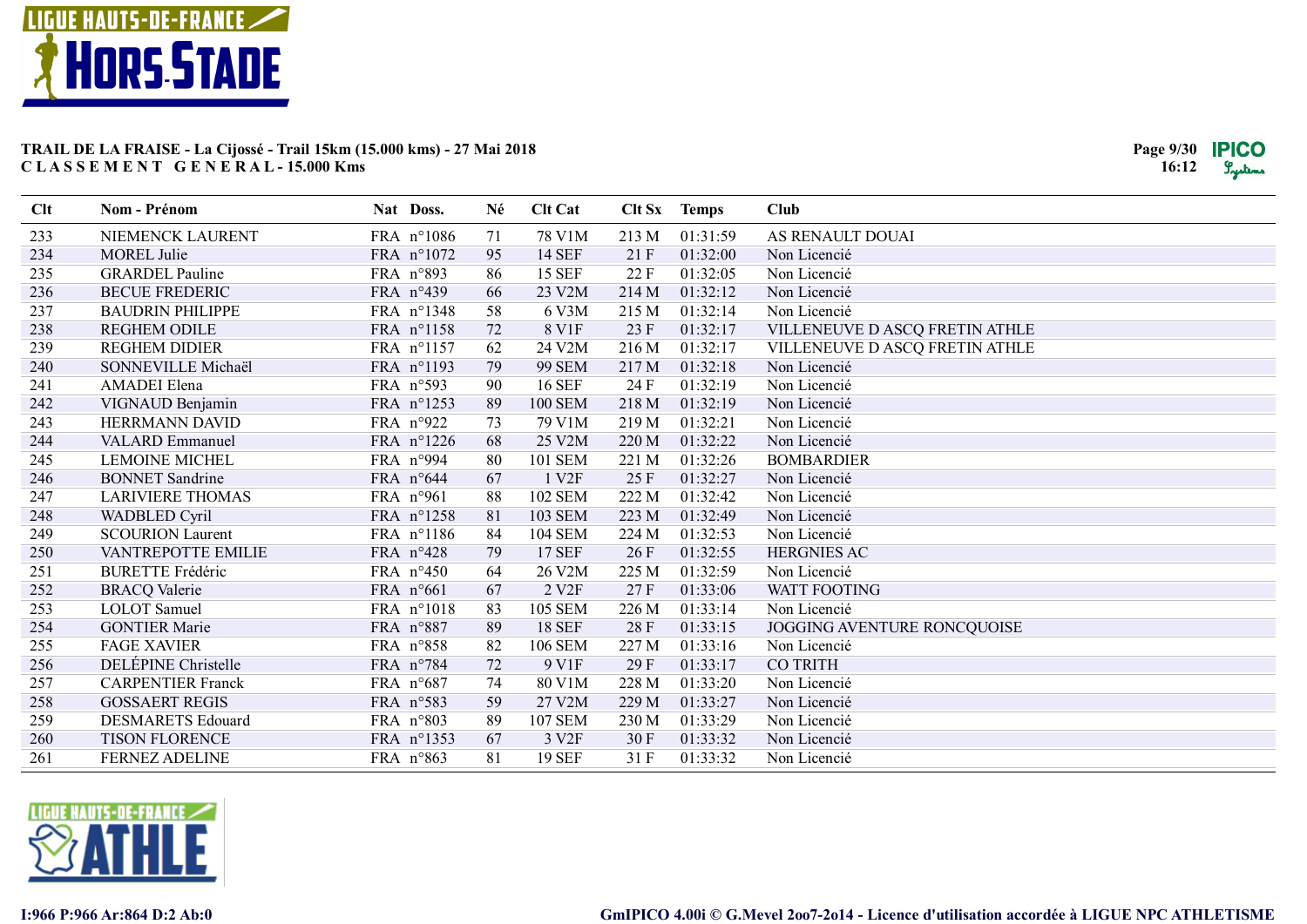

| Clt | Nom - Prénom                 | Nat Doss.           | Né | <b>Clt Cat</b> |       | Clt Sx Temps | <b>Club</b>                    |
|-----|------------------------------|---------------------|----|----------------|-------|--------------|--------------------------------|
| 262 | RAUWEL Guillaume             | FRA n°1154          | 90 | <b>108 SEM</b> | 231 M | 01:33:34     | Non Licencié                   |
| 263 | <b>MUET ALAIN</b>            | FRA n°584           | 52 | 7 V3M          | 232 M | 01:33:41     | Non Licencié                   |
| 264 | <b>DEBERT</b> Quentin        | FRA n°747           | 98 | 4 ESM          | 233 M | 01:33:50     | Non Licencié                   |
| 265 | <b>HUET Renée</b>            | FRA n°930           | 67 | 4 V2F          | 32F   | 01:33:52     | ASC AGRATI RUNNING             |
| 266 | POULAIN Fabienne             | FRA n°1140          | 63 | 5 V2F          | 33 F  | 01:33:53     | VILLENEUVE D ASCQ FRETIN ATHLE |
| 267 | DELAY Cyril                  | FRA $n^{\circ}$ 765 | 84 | <b>109 SEM</b> | 234 M | 01:34:00     | Non Licencié                   |
| 268 | <b>RENARD NICOLAS</b>        | FRA n°1359          | 90 | <b>110 SEM</b> | 235 M | 01:34:07     | Non Licencié                   |
| 269 | <b>MANIEN</b> Arnaud         | FRA n°1031          | 74 | 81 V1M         | 236 M | 01:34:13     | Non Licencié                   |
| 270 | <b>DULEU</b> Anne Charlotte  | FRA n°836           | 84 | <b>20 SEF</b>  | 34 F  | 01:34:13     | Non Licencié                   |
| 271 | <b>CAPELLE RAPHAELLE</b>     | FRA n°455           | 73 | 10 V1F         | 35F   | 01:34:21     | Non Licencié                   |
| 272 | PLANCKAERT Nicolas           | FRA n°1131          | 79 | 111 SEM        | 237 M | 01:34:35     | Non Licencié                   |
| 273 | <b>GOURDIN Fabien</b>        | FRA n°890           | 88 | 112 SEM        | 238 M | 01:34:37     | Non Licencié                   |
| 274 | D'ARCANO ISABELLE            | FRA n°580           | 80 | 21 SEF         | 36 F  | 01:34:40     | Non Licencié                   |
| 275 | <b>LECOLIER Florence</b>     | FRA n°975           | 71 | 11 V1F         | 37F   | 01:34:40     | US VALENCIENNES ATHLETISME     |
| 276 | <b>LEMAITRE MAXIME</b>       | FRA n°1338          | 80 | <b>113 SEM</b> | 239 M | 01:34:41     | <b>ALSTOM CE VPF</b>           |
| 277 | PILLIEZ Thomas               | FRA n°1121          | 82 | <b>114 SEM</b> | 240 M | 01:34:50     | Non Licencié                   |
| 278 | <b>BOULOGNE Tanguy</b>       | FRA n°654           | 97 | 5 ESM          | 241 M | 01:34:51     | Non Licencié                   |
| 279 | <b>COLLIE Simon</b>          | FRA $n^{\circ}466$  | 89 | 115 SEM        | 242 M | 01:34:59     | Non Licencié                   |
| 280 | <b>LESTIENNES JEROME</b>     | FRA n°1002          | 76 | 82 V1M         | 243 M | 01:35:07     | Non Licencié                   |
| 281 | <b>BEGHIN Florent</b>        | FRA n°614           | 88 | 116 SEM        | 244 M | 01:35:09     | Non Licencié                   |
| 282 | <b>CHARPENTIER CEDRIC</b>    | FRA $n^{\circ}711$  | 83 | <b>117 SEM</b> | 245 M | 01:35:23     | Non Licencié                   |
| 283 | <b>VENDERMASSEN PHILIPPE</b> | FRA n°1240          | 84 | <b>118 SEM</b> | 246 M | 01:35:23     | Non Licencié                   |
| 284 | JOLY Jean Marc               | FRA n°941           | 64 | 28 V2M         | 247 M | 01:35:23     | Non Licencié                   |
| 285 | VIEIRA Hélder                | POR n°1252          | 85 | 119 SEM        | 248 M | 01:35:24     | Non Licencié                   |
| 286 | SIDER LUDEWIG ADELINE        | FRA n°1313          | 80 | <b>22 SEF</b>  | 38F   | 01:35:29     | ALC VIEUX CONDE                |
| 287 | <b>BENTLEY RONALD</b>        | FRA n°620           | 55 | 8 V3M          | 249 M | 01:35:32     | <b>ALSTOM CE VPF</b>           |
| 288 | ZBIERSKI Christophe          | FRA n°1269          | 67 | 29 V2M         | 250 M | 01:35:39     | <b>WATT FOOTING</b>            |
| 289 | <b>ELLUIN</b> Gwendoline     | FRA n°851           | 92 | <b>23 SEF</b>  | 39 F  | 01:35:40     | Non Licencié                   |
| 290 | <b>DELAPORTE Vanessa</b>     | FRA n°764           | 81 | <b>24 SEF</b>  | 40 F  | 01:35:53     | Non Licencié                   |

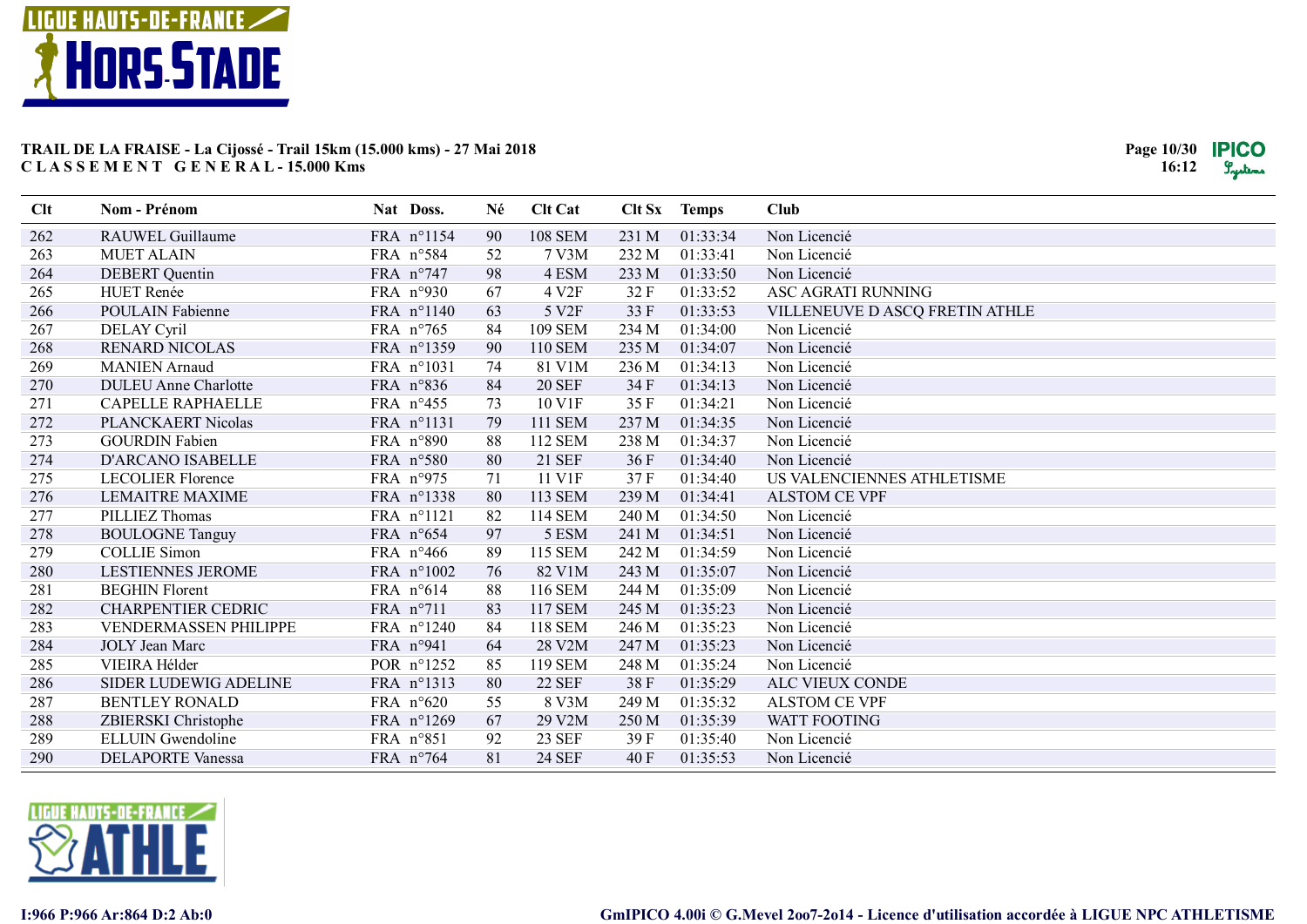

| Clt | Nom - Prénom             | Nat Doss.  | Né | <b>Clt Cat</b>    | Clt Sx | <b>Temps</b> | <b>Club</b>                 |
|-----|--------------------------|------------|----|-------------------|--------|--------------|-----------------------------|
| 291 | <b>SCAFARTO Franck</b>   | FRA n°1182 | 63 | 30 V2M            | 251 M  | 01:35:56     | Non Licencié                |
| 292 | <b>BODDAERT</b> Pierre   | FRA n°444  | 63 | 31 V2M            | 252 M  | 01:35:56     | Non Licencié                |
| 293 | <b>BOON</b> Jean-claude  | FRA n°647  | 56 | 9 V3M             | 253 M  | 01:35:58     | <b>GAZELEC VALENCIENNES</b> |
| 294 | <b>DEGRAND SEBASTIEN</b> | FRA n°477  | 67 | 32 V2M            | 254 M  | 01:35:59     | <b>ASL BOUVIGNIES</b>       |
| 295 | DEGRAND LAURENCE         | FRA n°476  | 70 | 12 V1F            | 41 F   | 01:35:59     | <b>ASL BOUVIGNIES</b>       |
| 296 | <b>FIERIN</b> Clemence   | FRA n°865  | 02 | 1 CAF             | 42 F   | 01:36:04     | Non Licencié                |
| 297 | <b>FRANCOIS Patricia</b> | FRA n°497  | 64 | 6 V <sub>2F</sub> | 43 F   | 01:36:04     | Non Licencié                |
| 298 | <b>MONTI ERIC</b>        | FRA n°531  | 70 | 83 V1M            | 255 M  | 01:36:05     | Non Licencié                |
| 299 | <b>GENDRON MARC</b>      | FRA n°1333 | 86 | <b>120 SEM</b>    | 256 M  | 01:36:06     | <b>ALSTOM CE VPF</b>        |
| 300 | DEBUSSCHERE Amandine     | FRA n°751  | 89 | <b>25 SEF</b>     | 44 F   | 01:36:25     | Non Licencié                |
| 301 | <b>CANLER Christophe</b> | FRA n°678  | 71 | 84 V1M            | 257 M  | 01:36:33     | Non Licencié                |
| 302 | POUPONNEAU Nicolas       | FRA n°1143 | 84 | 121 SEM           | 258 M  | 01:36:33     | Non Licencié                |
| 303 | <b>DELSARTE</b> Frederic | FRA n°782  | 76 | 85 V1M            | 259 M  | 01:36:34     | Non Licencié                |
| 304 | <b>DUROT</b> Kevin       | FRA n°842  | 91 | <b>122 SEM</b>    | 260 M  | 01:36:38     | Non Licencié                |
| 305 | <b>STELLEMAN Hugues</b>  | FRA n°1196 | 67 | 33 V2M            | 261 M  | 01:36:43     | Non Licencié                |
| 306 | LEJEUNE RAPHAEL          | FRA n°986  | 90 | <b>123 SEM</b>    | 262 M  | 01:36:50     | Non Licencié                |
| 307 | <b>GOEMAES SABRINA</b>   | FRA n°419  | 80 | <b>26 SEF</b>     | 45 F   | 01:36:57     | Non Licencié                |
| 308 | <b>COTELLE Benjamin</b>  | FRA n°725  | 87 | <b>124 SEM</b>    | 263 M  | 01:37:03     | Non Licencié                |
| 309 | MARQUETTE FABRICE        | FRA n°1034 | 80 | <b>125 SEM</b>    | 264 M  | 01:37:04     | Non Licencié                |
| 310 | <b>DEBUCK Laurent</b>    | FRA n°750  | 81 | <b>126 SEM</b>    | 265 M  | 01:37:06     | Non Licencié                |
| 311 | PACHINSKI GAETAN         | FRA n°1101 | 87 | <b>127 SEM</b>    | 266 M  | 01:37:07     | Non Licencié                |
| 312 | <b>BESANCENOT MARC</b>   | FRA n°626  | 76 | 86 V1M            | 267 M  | 01:37:08     | Non Licencié                |
| 313 | MACREZ Céline            | FRA n°1022 | 90 | <b>27 SEF</b>     | 46 F   | 01:37:09     | Non Licencié                |
| 314 | <b>BERTRAND Nicolas</b>  | FRA n°625  | 71 | 87 V1M            | 268 M  | 01:37:09     | Non Licencié                |
| 315 | <b>GARD</b> Guillaume    | FRA n°875  | 82 | <b>128 SEM</b>    | 269 M  | 01:37:10     | Non Licencié                |
| 316 | RASZKOWSKI PATRICE       | FRA n°1151 | 68 | 34 V2M            | 270 M  | 01:37:10     | AS RENAULT DOUAI            |
| 317 | VAUTHEROT Christophe     | FRA n°1239 | 76 | 88 V1M            | 271 M  | 01:37:17     | Non Licencié                |
| 318 | <b>FACON SANDRA</b>      | FRA n°857  | 97 | 1 ESF             | 47 F   | 01:37:28     | Non Licencié                |
| 319 | <b>DILLIES RODOLPHE</b>  | FRA n°412  | 71 | 89 V1M            | 272 M  | 01:37:40     | RUNNING MOUCHINOISE         |

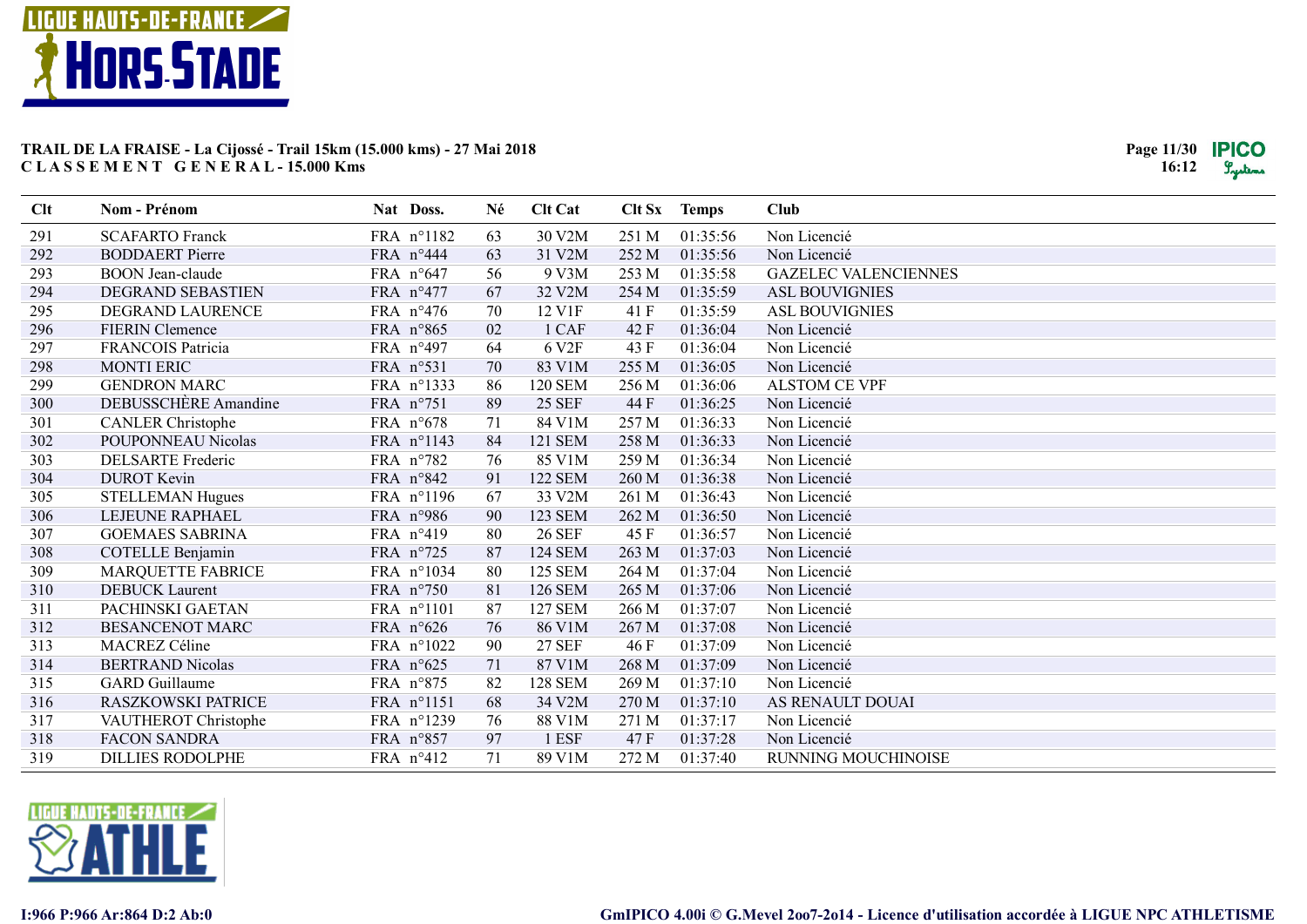

| Clt | Nom - Prénom              | Nat Doss.          | Né | <b>Clt Cat</b>    |       | Clt Sx Temps | <b>Club</b>                |
|-----|---------------------------|--------------------|----|-------------------|-------|--------------|----------------------------|
| 320 | <b>BAK ANTOINE</b>        | FRA n°605          | 93 | <b>129 SEM</b>    | 273 M | 01:37:41     | <b>JOGGING DES FRAISES</b> |
| 321 | <b>MIGNIEN Vincent</b>    | FRA n°1056         | 70 | 90 V1M            | 274 M | 01:37:44     | Non Licencié               |
| 322 | <b>VERQUIN YVES MARIE</b> | FRA n°1249         | 73 | 91 V1M            | 275 M | 01:37:46     | Non Licencié               |
| 323 | BAK Jean-François         | FRA $n^{\circ}606$ | 58 | 10 V3M            | 276 M | 01:37:46     | <b>JOGGING DES FRAISES</b> |
| 324 | <b>DESBONNET Antonin</b>  | FRA n°798          | 80 | <b>130 SEM</b>    | 277 M | 01:37:47     | Non Licencié               |
| 325 | <b>BOUGAMONT KARL</b>     | FRA $n^{\circ}404$ | 95 | 131 SEM           | 278 M | 01:37:51     | Non Licencié               |
| 326 | <b>ALLARD</b> Sebastien   | FRA n°590          | 80 | <b>132 SEM</b>    | 279M  | 01:37:52     | Non Licencié               |
| 327 | <b>BRUANT Yvon</b>        | FRA $n^{\circ}667$ | 75 | 92 V1M            | 280 M | 01:38:00     | Non Licencié               |
| 328 | <b>CHAMPENOIS JEROME</b>  | FRA n°707          | 74 | 93 V1M            | 281 M | 01:38:00     | Non Licencié               |
| 329 | LAUMAILLÉ Guillaume       | FRA n°963          | 79 | 133 SEM           | 282 M | 01:38:03     | Non Licencié               |
| 330 | <b>ARCHAS Maryline</b>    | FRA n°596          | 70 | 13 V1F            | 48 F  | 01:38:04     | Non Licencié               |
| 331 | LEVECQUE YANNICK          | FRA n°1004         | 73 | 94 V1M            | 283 M | 01:38:16     | Non Licencié               |
| 332 | <b>DEDISE</b> Fabien      | FRA n°753          | 73 | 95 V1M            | 284 M | 01:38:17     | Non Licencié               |
| 333 | <b>ARCHAS Laurence</b>    | FRA n°595          | 69 | 14 V1F            | 49 F  | 01:38:17     | Non Licencié               |
| 334 | GOSSEZ Jeremi             | FRA n°889          | 79 | 134 SEM           | 285 M | 01:38:24     | Non Licencié               |
| 335 | <b>MALARD Thierry</b>     | FRA n°1026         | 59 | 35 V2M            | 286 M | 01:38:27     | <b>PASS'RUNNING</b>        |
| 336 | MIHOUT Pierre             | FRA n°1058         | 78 | 96 V1M            | 287 M | 01:38:29     | Non Licencié               |
| 337 | <b>DEVOS CHRISTIAN</b>    | FRA n°813          | 53 | 11 V3M            | 288 M | 01:38:31     | <b>ECLA LANDAS</b>         |
| 338 | LE MAUFF Christophe       | FRA n°965          | 68 | 36 V2M            | 289 M | 01:38:33     | <b>ASCA PEUGEOT POISSY</b> |
| 339 | VARLET Jean-pierre        | FRA n°1237         | 60 | 37 V2M            | 290 M | 01:38:40     | Non Licencié               |
| 340 | GAROT Amélie              | FRA n°876          | 81 | <b>28 SEF</b>     | 50F   | 01:38:42     | Non Licencié               |
| 341 | <b>COURCEL SANDY</b>      | FRA n°407          | 96 | 2 ESF             | 51 F  | 01:38:45     | <b>HERGNIES AC</b>         |
| 342 | LOEUIL Christophe         | FRA n°1017         | 67 | 38 V2M            | 291 M | 01:38:48     | Non Licencié               |
| 343 | FEUTRIE Sophie            | FRA n°864          | 94 | <b>29 SEF</b>     | 52 F  | 01:38:53     | Non Licencié               |
| 344 | <b>BLANPAIN OLIVIER</b>   | FRA n°634          | 62 | 39 V2M            | 292 M | 01:38:58     | Non Licencié               |
| 345 | PICQUE ISABELLE           | FRA n°1119         | 66 | 7 V <sub>2F</sub> | 53 F  | 01:38:58     | Non Licencié               |
| 346 | <b>LEVRAT Antoine</b>     | FRA n°1008         | 64 | 40 V2M            | 293 M | 01:38:59     | Non Licencié               |
| 347 | DUBRULLE DIEUX Philippe   | FRA n°829          | 62 | 41 V2M            | 294 M | 01:39:13     | Non Licencié               |
| 348 | <b>CABANEL AURELIEN</b>   | FRA n°1329         | 83 | <b>135 SEM</b>    | 295 M | 01:39:16     | <b>ALSTOM CE VPF</b>       |

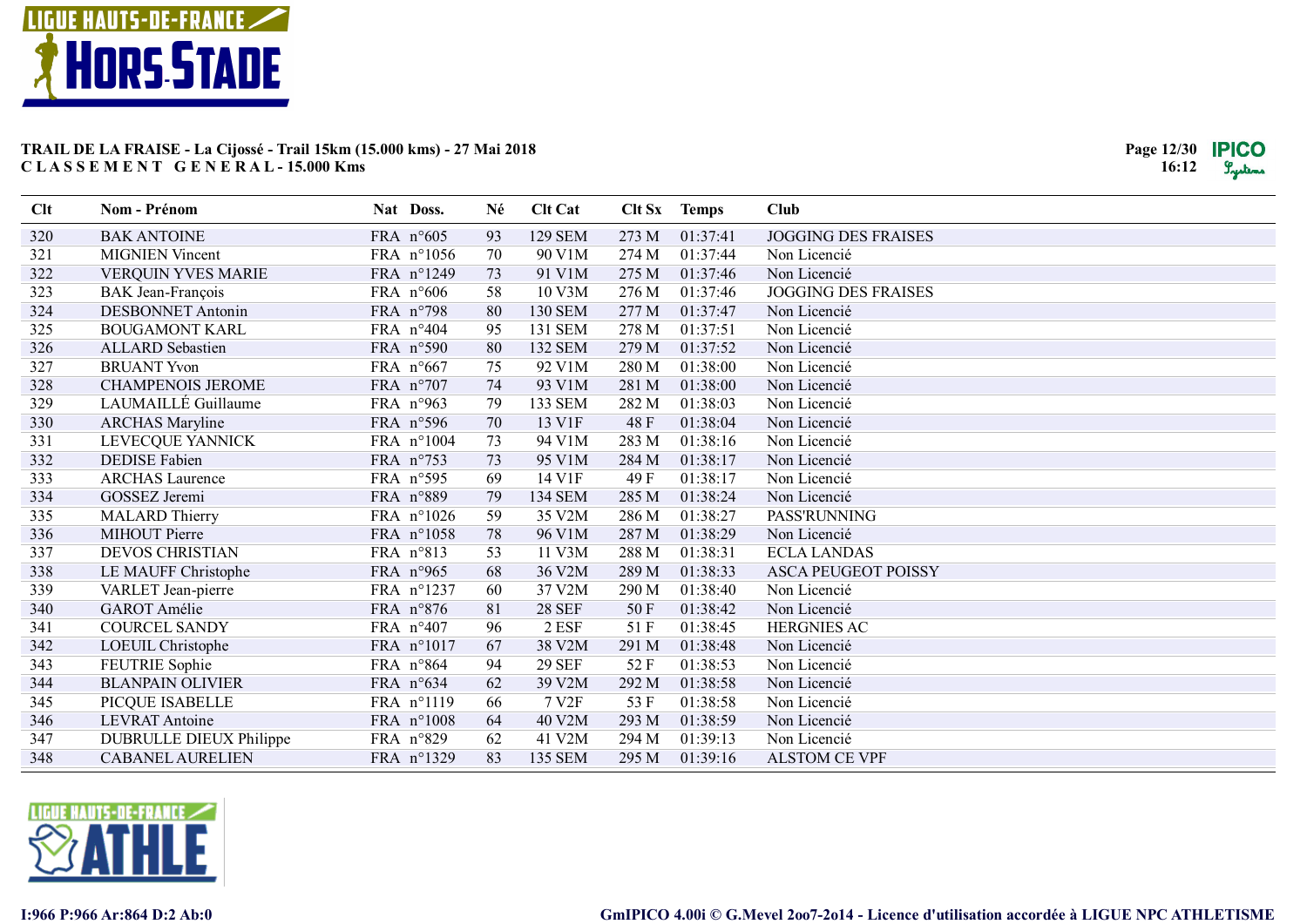

| Clt | <b>Nom - Prénom</b>       | Nat Doss.          |            | Né | <b>Clt Cat</b> |       | Clt Sx Temps | Club                 |
|-----|---------------------------|--------------------|------------|----|----------------|-------|--------------|----------------------|
| 349 | LELIÈVRE Patrick          | FRA n°988          |            | 73 | 97 V1M         | 296 M | 01:39:22     | ASC AGRATI RUNNING   |
| 350 | <b>BOURLET</b> Samuel     | FRA n°446          |            | 78 | 98 V1M         | 297 M | 01:39:25     | AS RENAULT DOUAI     |
| 351 | MARKOCKI ANDRE            |                    | FRA n°1033 | 59 | 42 V2M         | 298 M | 01:39:25     | AS RENAULT DOUAI     |
| 352 | <b>BELOT BRUNO</b>        | FRA n°618          |            | 64 | 43 V2M         | 299 M | 01:39:27     | Non Licencié         |
| 353 | <b>WATTELIER VALERIE</b>  |                    | FRA n°1263 | 71 | 15 V1F         | 54 F  | 01:39:28     | Non Licencié         |
| 354 | <b>CRUCQ</b> Sebastien    | FRA n°735          |            | 81 | 136 SEM        | 300 M | 01:39:29     | Non Licencié         |
| 355 | <b>CHARLES</b> marc       | FRA $n^{\circ}710$ |            | 53 | 12 V3M         | 301 M | 01:39:33     | Non Licencié         |
| 356 | <b>CAMUS JOHN</b>         | FRA n°676          |            | 54 | 13 V3M         | 302 M | 01:39:33     | Non Licencié         |
| 357 | DEVAUX David              | FRA n°810          |            | 78 | 99 V1M         | 303 M | 01:39:39     | Non Licencié         |
| 358 | DEVAUX Mélanie            | FRA n°811          |            | 76 | 16 V1F         | 55 F  | 01:39:40     | Non Licencié         |
| 359 | <b>DENIS Benoit</b>       | FRA n°789          |            | 69 | 100 V1M        | 304 M | 01:39:43     | Non Licencié         |
| 360 | <b>MASSE</b> Armelle      |                    | FRA n°1037 | 70 | 17 V1F         | 56F   | 01:39:48     | <b>RC ARRAS</b>      |
| 361 | KOZIOL Stéphane           | FRA n°949          |            | 61 | 44 V2M         | 305 M | 01:39:53     | Non Licencié         |
| 362 | <b>DOUAY</b> Isabelle     | FRA n°821          |            | 93 | <b>30 SEF</b>  | 57F   | 01:39:57     | Non Licencié         |
| 363 | LEVEQUE MAXIMILIEN        |                    | FRA n°1006 | 87 | <b>137 SEM</b> | 306 M | 01:40:07     | Non Licencié         |
| 364 | <b>BARBIER STEPHANE</b>   |                    | FRA n°1327 | 75 | 101 V1M        | 307 M | 01:40:10     | <b>ALSTOM CE VPF</b> |
| 365 | OSSOWSKI Loic             |                    | FRA n°1095 | 87 | <b>138 SEM</b> | 308 M | 01:40:14     | Non Licencié         |
| 366 | PETIAUX MORGANE           |                    | FRA n°1309 | 79 | <b>31 SEF</b>  | 58F   | 01:40:23     | ALC VIEUX CONDE      |
| 367 | <b>OUALI</b> Mathieu      |                    | FRA n°1097 | 72 | 102 V1M        | 309 M | 01:40:39     | Non Licencié         |
| 368 | OLLIVIER Maëlle           | FRA n°541          |            | 94 | <b>32 SEF</b>  | 59F   | 01:40:46     | Non Licencié         |
| 369 | TREHOU LAURA              |                    | FRA n°1216 | 93 | 33 SEF         | 60 F  | 01:40:46     | Non Licencié         |
| 370 | <b>HANCHIN Pascal</b>     | FRA n°908          |            | 70 | 103 V1M        | 310 M | 01:40:50     | Non Licencié         |
| 371 | HANCHIN Karin             | FRA n°907          |            | 72 | 18 V1F         | 61 F  | 01:40:50     | Non Licencié         |
| 372 | PENNEQUIN Hélène          | FRA n°1111         |            | 81 | 34 SEF         | 62 F  | 01:40:53     | Non Licencié         |
| 373 | <b>BLANCHART AMANDINE</b> | FRA n°402          |            | 80 | <b>35 SEF</b>  | 63 F  | 01:40:57     | <b>HERGNIES AC</b>   |
| 374 | CASIEZ Frédéric           | FRA n°459          |            | 86 | 139 SEM        | 311 M | 01:40:59     | Non Licencié         |
| 375 | F PHILIPPE                | FRA n°853          |            | 57 | 14 V3M         | 312 M | 01:41:00     | Non Licencié         |
| 376 | <b>HOULLIER Laurent</b>   | FRA n°926          |            | 74 | 104 V1M        | 313 M | 01:41:09     | Non Licencié         |
| 377 | PYCKAERT Corinne          |                    | FRA n°1144 | 70 | 19 V1F         | 64 F  | 01:41:16     | <b>RC ARRAS</b>      |

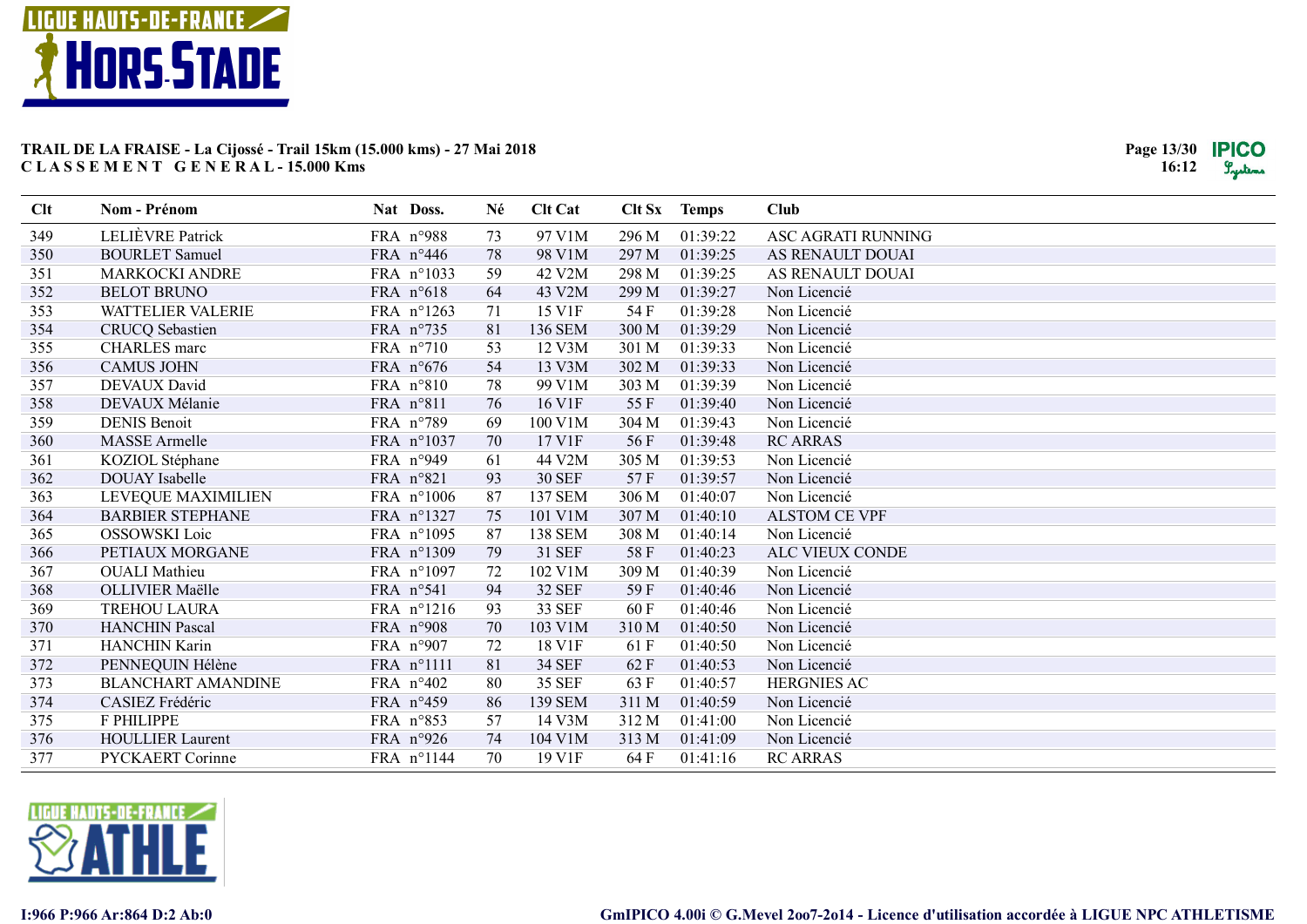

| Clt | <b>Nom - Prénom</b>      | Nat Doss.  | Né | <b>Clt Cat</b> |       | Clt Sx Temps | Club                           |
|-----|--------------------------|------------|----|----------------|-------|--------------|--------------------------------|
| 378 | <b>DUPILET JEREMIE</b>   | FRA n°1299 | 79 | <b>140 SEM</b> | 314 M | 01:41:17     | Non Licencié                   |
| 379 | <b>GURY</b> Julien       | FRA n°903  | 90 | 141 SEM        | 315 M | 01:41:21     | Non Licencié                   |
| 380 | <b>DUEZ Paul</b>         | FRA n°831  | 90 | 142 SEM        | 316 M | 01:41:21     | Non Licencié                   |
| 381 | WOJCIECHOWSKI DAVID      | FRA n°1267 | 70 | 105 V1M        | 317 M | 01:41:28     | Non Licencié                   |
| 382 | <b>BODART Nicolas</b>    | FRA n°641  | 69 | 106 V1M        | 318 M | 01:41:29     | Non Licencié                   |
| 383 | <b>BLEAUWART PATRICK</b> | FRA n°635  | 61 | 45 V2M         | 319 M | 01:41:29     | NOUVEAU ST AMAND ETUDIANT CLUB |
| 384 | <b>LICOUR Sabine</b>     | FRA n°1012 | 80 | <b>36 SEF</b>  | 65 F  | 01:41:30     | Non Licencié                   |
| 385 | WOJCIECHOWSKI ALAN       | FRA n°1266 | 97 | 6 ESM          | 320 M | 01:41:31     | Non Licencié                   |
| 386 | <b>JANIKOWSKI ROMAIN</b> | FRA n°507  | 89 | 143 SEM        | 321 M | 01:41:37     | Non Licencié                   |
| 387 | <b>SCHIETSE Albane</b>   | FRA n°559  | 87 | <b>37 SEF</b>  | 66 F  | 01:41:40     | Non Licencié                   |
| 388 | <b>DUFLOS Alice</b>      | FRA n°832  | 94 | <b>38 SEF</b>  | 67 F  | 01:41:48     | UNION SPORTIVE MARLY ATHLETISM |
| 389 | <b>LEMOINE MAXENCE</b>   | FRA n°993  | 01 | 3 CAM          | 322 M | 01:41:49     | Non Licencié                   |
| 390 | <b>RATON JULIEN</b>      | FRA n°1153 | 85 | <b>144 SEM</b> | 323 M | 01:41:56     | Non Licencié                   |
| 391 | <b>BOUET</b> Guillaume   | FRA n°651  | 78 | 107 V1M        | 324 M | 01:42:03     | Non Licencié                   |
| 392 | LASSEIGNE Christophe     | FRA n°962  | 68 | 46 V2M         | 325 M | 01:42:06     | <b>ASCA PEUGEOT POISSY</b>     |
| 393 | <b>FACON HUBERT</b>      | FRA n°856  | 71 | 108 V1M        | 326 M | 01:42:16     | Non Licencié                   |
| 394 | <b>WARTEL Tiphaine</b>   | FRA n°1262 | 82 | <b>39 SEF</b>  | 68 F  | 01:42:19     | Non Licencié                   |
| 395 | <b>BEAUCAMP</b> Valerie  | FRA n°612  | 76 | 20 V1F         | 69 F  | 01:42:22     | <b>WATT FOOTING</b>            |
| 396 | <b>LORTHIOIS Perrine</b> | FRA n°1020 | 85 | <b>40 SEF</b>  | 70 F  | 01:42:23     | Non Licencié                   |
| 397 | PINTE Marlène            | FRA n°1124 | 73 | 21 V1F         | 71 F  | 01:42:29     | Non Licencié                   |
| 398 | THUILLIEZ Kevin          | FRA n°1211 | 85 | <b>145 SEM</b> | 327 M | 01:42:31     | Non Licencié                   |
| 399 | THUILLIEZ REMI           | FRA n°565  | 88 | 146 SEM        | 328 M | 01:42:34     | Non Licencié                   |
| 400 | <b>BRUNIN JOHN</b>       | BEL n°669  | 78 | 109 V1M        | 329 M | 01:42:36     | Non Licencié                   |
| 401 | <b>BONNARD Anthony</b>   | FRA n°643  | 91 | 147 SEM        | 330 M | 01:42:38     | Non Licencié                   |
| 402 | <b>OUK Thavarak</b>      | FRA n°1098 | 76 | 110 V1M        | 331 M | 01:42:39     | Non Licencié                   |
| 403 | <b>BERTON</b> Jean-marc  | BEL n°624  | 61 | 47 V2M         | 332 M | 01:42:39     | Non Licencié                   |
| 404 | <b>MONARD</b> Melanie    | FRA n°529  | 81 | <b>41 SEF</b>  | 72 F  | 01:42:40     | <b>ECLA LANDAS</b>             |
| 405 | PIQUE LAURINE            | FRA n°1125 | 95 | <b>42 SEF</b>  | 73 F  | 01:42:40     | Non Licencié                   |
| 406 | OBIN Rodolphe            | FRA n°1092 | 80 | <b>148 SEM</b> | 333 M | 01:42:40     | Non Licencié                   |

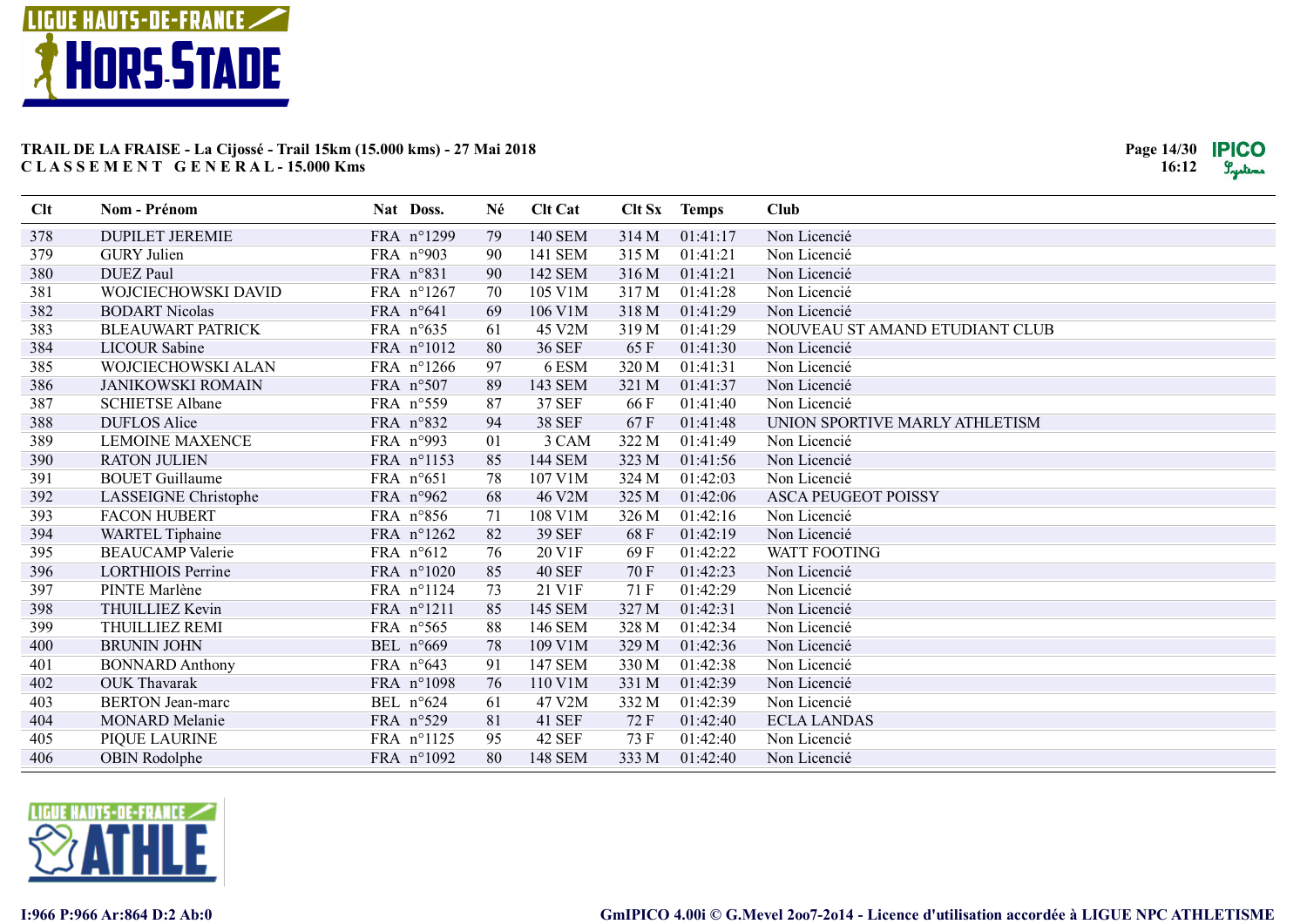

| Clt | Nom - Prénom                    | Nat Doss.          | Né | <b>Clt Cat</b>    | Clt Sx | <b>Temps</b> | <b>Club</b>                    |
|-----|---------------------------------|--------------------|----|-------------------|--------|--------------|--------------------------------|
| 407 | <b>AMIEL Olivier</b>            | FRA n°594          | 83 | <b>149 SEM</b>    | 334 M  | 01:42:46     | Non Licencié                   |
| 408 | D'HAUSSY Catherine              | FRA n°737          | 62 | 8 V <sub>2F</sub> | 74 F   | 01:42:46     | Non Licencié                   |
| 409 | MEZIERE SEBASTIEN               | FRA n°1055         | 83 | <b>150 SEM</b>    | 335 M  | 01:43:04     | Non Licencié                   |
| 410 | <b>ADJIR SOUMIA</b>             | FRA n°586          | 87 | 43 SEF            | 75 F   | 01:43:04     | Non Licencié                   |
| 411 | GIOVANARDI Claudia              | FRA n°883          | 62 | 9 V <sub>2F</sub> | 76 F   | 01:43:10     | Non Licencié                   |
| 412 | <b>DUEZ</b> Romain              | FRA n°488          | 86 | 151 SEM           | 336 M  | 01:43:11     | Non Licencié                   |
| 413 | LHOIR Sabrina                   | FRA n°1011         | 80 | <b>44 SEF</b>     | 77 F   | 01:43:12     | Non Licencié                   |
| 414 | <b>LABOUR STEPHANE</b>          | FRA n°1336         | 71 | 111 V1M           | 337 M  | 01:43:13     | <b>ALSTOM CE VPF</b>           |
| 415 | <b>KOZIEL MARIE</b>             | FRA n°1273         | 87 | <b>45 SEF</b>     | 78 F   | 01:43:19     | ASS SPORTIVE CULTUREL SMAN VAL |
| 416 | <b>HULOT</b> Donatien           | FRA n°931          | 74 | 112 V1M           | 338 M  | 01:43:19     | Non Licencié                   |
| 417 | SAÏZ Thierry                    | FRA n°1181         | 74 | 113 V1M           | 339 M  | 01:43:24     | Non Licencié                   |
| 418 | DAVID Anne                      | FRA n°743          | 79 | <b>46 SEF</b>     | 79 F   | 01:43:25     | Non Licencié                   |
| 419 | <b>LALY CORALINE</b>            | FRA n°954          | 83 | <b>47 SEF</b>     | 80 F   | 01:43:29     | NOUVEAU ST AMAND ETUDIANT CLUB |
| 420 | <b>VARLEZ Thibaut</b>           | FRA n°1238         | 73 | 114 V1M           | 340 M  | 01:43:31     | <b>JOGGING VALENCIENNES</b>    |
| 421 | <b>HALUCHA Thomas</b>           | FRA $n°906$        | 86 | <b>152 SEM</b>    | 341 M  | 01:43:32     | Non Licencié                   |
| 422 | HISTACE Jonathan                | FRA n°924          | 84 | <b>153 SEM</b>    | 342 M  | 01:43:33     | Non Licencié                   |
| 423 | <b>LEMAIRE</b> Mathieu          | FRA n°990          | 97 | 7 ESM             | 343 M  | 01:43:38     | Non Licencié                   |
| 424 | PAYEN RACHEL                    | FRA n°544          | 75 | 22 V1F            | 81F    | 01:43:41     | <b>AUCHAN</b>                  |
| 425 | <b>BEUNIER Antoine</b>          | FRA n°627          | 75 | 115 V1M           | 344 M  | 01:43:44     | Non Licencié                   |
| 426 | <b>LEROY Marc</b>               | FRA n°1001         | 64 | 48 V2M            | 345 M  | 01:43:45     | Non Licencié                   |
| 427 | <b>AGUETTAZ URBAIN Marjorie</b> | FRA n°431          | 75 | 23 V1F            | 82F    | 01:43:45     | Non Licencié                   |
| 428 | <b>COGNARD Arnaud</b>           | FRA n°721          | 71 | 116 V1M           | 346 M  | 01:43:46     | PASS'RUNNING                   |
| 429 | ROUCOU Maxime                   | FRA n°1168         | 86 | <b>154 SEM</b>    | 347 M  | 01:43:48     | Non Licencié                   |
| 430 | DELOMEZ FREDERIC                | FRA $n^{\circ}779$ | 69 | 117 V1M           | 348 M  | 01:43:52     | Non Licencié                   |
| 431 | <b>TRUBLIN Nicolas</b>          | FRA n°1219         | 87 | <b>155 SEM</b>    | 349 M  | 01:43:54     | Non Licencié                   |
| 432 | ROCHE Veronique                 | FRA n°1165         | 71 | 24 V1F            | 83F    | 01:44:00     | <b>RC ARRAS</b>                |
| 433 | <b>GROLIER Herve</b>            | FRA n°897          | 72 | 118 V1M           | 350 M  | 01:44:00     | Non Licencié                   |
| 434 | <b>CARREROT HERVE</b>           | FRA $n°692$        | 61 | 49 V2M            | 351 M  | 01:44:05     | Non Licencié                   |
| 435 | PAYA ARNAUD                     | FRA n°1108         | 78 | 119 V1M           | 352 M  | 01:44:10     | VALENCIENNES TRIATHLON         |

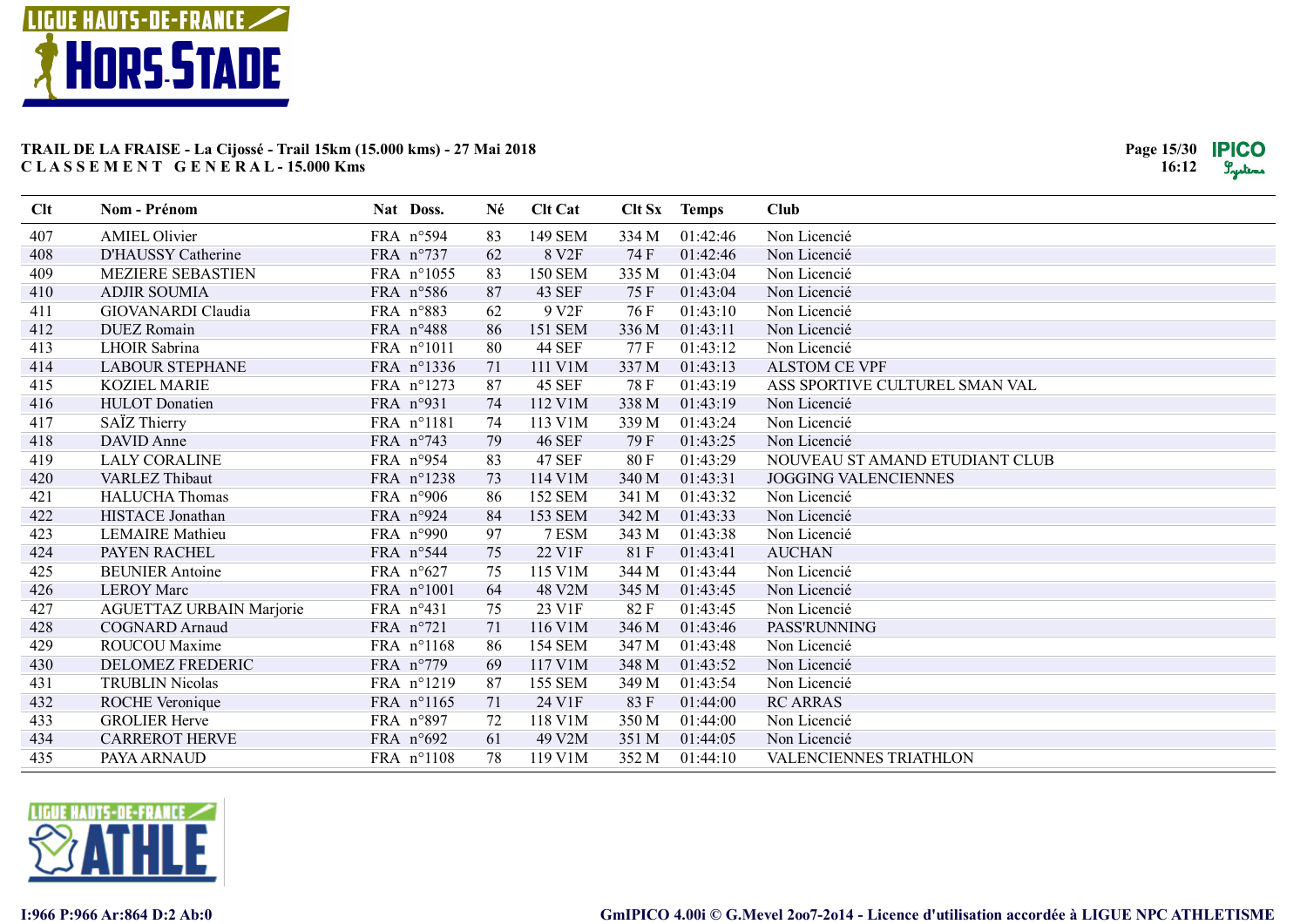

| Clt | Nom - Prénom              | Nat Doss.          | Né | <b>Clt Cat</b> |       | Clt Sx Temps | Club                           |
|-----|---------------------------|--------------------|----|----------------|-------|--------------|--------------------------------|
| 436 | LEFLON GUILLAUME          | FRA n°984          | 83 | <b>156 SEM</b> | 353 M | 01:44:16     | Non Licencié                   |
| 437 | <b>DEJEAN Gilles</b>      | FRA n°760          | 82 | <b>157 SEM</b> | 354 M | 01:44:21     | Non Licencié                   |
| 438 | <b>RUCART</b> Lionel      | FRA n°555          | 70 | 120 V1M        | 355 M | 01:44:21     | Non Licencié                   |
| 439 | <b>LALLEAU Yannick</b>    | FRA n°953          | 79 | <b>158 SEM</b> | 356 M | 01:44:22     | Non Licencié                   |
| 440 | <b>GERARD</b> Julien      | FRA n°880          | 82 | <b>159 SEM</b> | 357 M | 01:44:25     | Non Licencié                   |
| 441 | DELRUYTER FRANCOIS XAVIER | FRA n°409          | 59 | 50 V2M         | 358 M | 01:44:26     | <b>HERGNIES AC</b>             |
| 442 | VIGO Vincent              | FRA n°1254         | 65 | 51 V2M         | 359 M | 01:44:27     | BIEN DANS SES BASKETS A TILLOY |
| 443 | PLUCHARD SEBASTIEN        | FRA n°1288         | 75 | 121 V1M        | 360 M | 01:44:27     | <b>DENAIN AC</b>               |
| 444 | DUPONT mathilde           | FRA n°489          | 96 | 3 ESF          | 84 F  | 01:44:34     | Non Licencié                   |
| 445 | <b>CACHEUX Florence</b>   | FRA $n^{\circ}671$ | 72 | 25 V1F         | 85F   | 01:44:36     | Non Licencié                   |
| 446 | <b>CACHEUX</b> Ivan       | FRA n°672          | 70 | 122 V1M        | 361 M | 01:44:36     | Non Licencié                   |
| 447 | PIAT Simon                | FRA n°1117         | 88 | <b>160 SEM</b> | 362 M | 01:44:37     | Non Licencié                   |
| 448 | MERLEVEDE Sylvain         | FRA n°528          | 92 | <b>161 SEM</b> | 363 M | 01:44:40     | Non Licencié                   |
| 449 | <b>CARON MICHAEL</b>      | FRA n°686          | 72 | 123 V1M        | 364 M | 01:44:45     | Non Licencié                   |
| 450 | <b>DELAHOUSSE Lucie</b>   | FRA n°763          | 68 | 10 V2F         | 86 F  | 01:44:46     | <b>RUN IN BOUSBECQUE</b>       |
| 451 | PIQUE RICHARD             | FRA n°1126         | 65 | 52 V2M         | 365 M | 01:44:55     | Non Licencié                   |
| 452 | <b>CASTEL THIERRY</b>     | FRA n°698          | 64 | 53 V2M         | 366 M | 01:44:55     | <b>COM ESCAUDAIN</b>           |
| 453 | <b>DOYEN Vincent</b>      | FRA n°824          | 74 | 124 V1M        | 367 M | 01:45:02     | Non Licencié                   |
| 454 | MOLINA Tiffany            | FRA n°1064         | 91 | <b>48 SEF</b>  | 87F   | 01:45:02     | Non Licencié                   |
| 455 | <b>HAYE NICOLAS</b>       | FRA n°1360         | 79 | <b>162 SEM</b> | 368 M | 01:45:03     | Non Licencié                   |
| 456 | <b>ELBERG</b> Aline       | FRA n°849          | 77 | 26 V1F         | 88F   | 01:45:08     | Non Licencié                   |
| 457 | <b>DUVIVIER Caroline</b>  | FRA n°847          | 77 | 27 V1F         | 89F   | 01:45:14     | Non Licencié                   |
| 458 | <b>VENEL Daniel</b>       | FRA n°1241         | 62 | 54 V2M         | 369 M | 01:45:17     | AS. LOISON FOOTBALL            |
| 459 | <b>NEMRI DAVID</b>        | FRA n°1084         | 78 | 125 V1M        | 370 M | 01:45:18     | Non Licencié                   |
| 460 | <b>DUPAS REMY</b>         | FRA n°838          | 88 | <b>163 SEM</b> | 371 M | 01:45:18     | Non Licencié                   |
| 461 | <b>FACON BENJAMIN</b>     | FRA n°854          | 90 | <b>164 SEM</b> | 372 M | 01:45:18     | Non Licencié                   |
| 462 | <b>CAUDRELIER QUENTIN</b> | FRA n°702          | 88 | <b>165 SEM</b> | 373 M | 01:45:18     | Non Licencié                   |
| 463 | <b>LENQUETTE Gilles</b>   | FRA n°996          | 63 | 55 V2M         | 374 M | 01:45:18     | Non Licencié                   |
| 464 | <b>GUERY LAURENT</b>      | FRA n°900          | 81 | <b>166 SEM</b> | 375 M | 01:45:18     | Non Licencié                   |

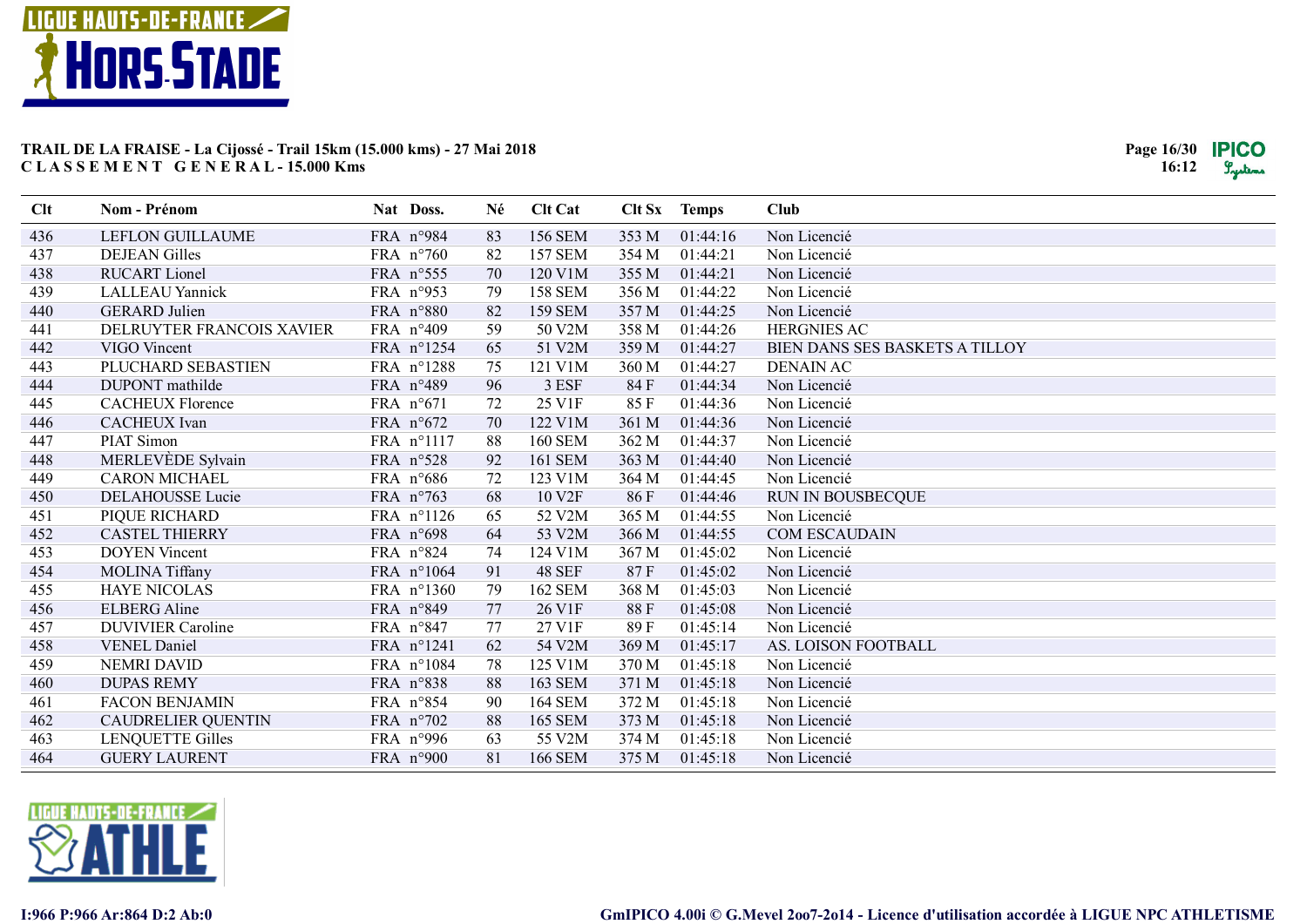

| Clt | Nom - Prénom               | Nat Doss.           | Né | <b>Clt Cat</b> | Clt Sx | <b>Temps</b> | <b>Club</b>               |
|-----|----------------------------|---------------------|----|----------------|--------|--------------|---------------------------|
| 465 | <b>MONTUELLE Gregoire</b>  | FRA n°532           | 90 | <b>167 SEM</b> | 376 M  | 01:45:18     | Non Licencié              |
| 466 | <b>DOOZE CLEMENT</b>       | FRA n°820           | 88 | <b>168 SEM</b> | 377 M  | 01:45:18     | Non Licencié              |
| 467 | <b>BASILE THOMAS</b>       | FRA n°610           | 91 | <b>169 SEM</b> | 378 M  | 01:45:19     | Non Licencié              |
| 468 | <b>BAILLEUX CLEMENT</b>    | FRA n°602           | 87 | <b>170 SEM</b> | 379 M  | 01:45:19     | Non Licencié              |
| 469 | <b>JONNIAUX ELENA</b>      | FRA n°942           | 00 | $1$ JUF        | 90 F   | 01:45:20     | Non Licencié              |
| 470 | <b>JONNIAUX PHILIPPE</b>   | FRA n°943           | 72 | 126 V1M        | 380 M  | 01:45:20     | Non Licencié              |
| 471 | LAIGLE Philippe            | FRA n°512           | 60 | 56 V2M         | 381 M  | 01:45:20     | Non Licencié              |
| 472 | COIFFIER Jean-christophe   | FRA n°722           | 67 | 57 V2M         | 382 M  | 01:45:24     | Non Licencié              |
| 473 | <b>BAYARD</b> Sabrina      | FRA n°438           | 73 | 28 V1F         | 91 F   | 01:45:26     | Non Licencié              |
| 474 | <b>CHAMPENOIS KATHY</b>    | FRA n°708           | 73 | 29 V1F         | 92F    | 01:45:29     | Non Licencié              |
| 475 | MINISCLOUX Alexandre       | FRA n°1062          | 91 | 171 SEM        | 383 M  | 01:45:34     | Non Licencié              |
| 476 | <b>DONNET</b> Jean Claude  | FRA n°819           | 66 | 58 V2M         | 384 M  | 01:45:37     | ASC AGRATI RUNNING        |
| 477 | <b>CANIAU CHARLOTTE</b>    | FRA $n^{\circ}677$  | 94 | <b>49 SEF</b>  | 93 F   | 01:45:43     | <b>ESTRUN DE BON PIED</b> |
| 478 | <b>BOODHUN RISHI</b>       | FRA n°646           | 76 | 127 V1M        | 385 M  | 01:45:48     | Non Licencié              |
| 479 | PENE MARION                | FRA n°1110          | 84 | <b>50 SEF</b>  | 94 F   | 01:45:48     | Non Licencié              |
| 480 | MIHOUT Marie               | FRA n°1057          | 75 | 30 V1F         | 95F    | 01:45:52     | Non Licencié              |
| 481 | NOTOT JERRY                | FRA n°1090          | 77 | 128 V1M        | 386 M  | 01:45:58     | Non Licencié              |
| 482 | PINATON RODRIGUE           | FRA n°1122          | 78 | 129 V1M        | 387 M  | 01:46:25     | Non Licencié              |
| 483 | <b>BISIAUX</b> Solenne     | FRA n°631           | 91 | 51 SEF         | 96 F   | 01:46:30     | Non Licencié              |
| 484 | <b>STIEN Kathy</b>         | FRA n°1199          | 94 | <b>52 SEF</b>  | 97 F   | 01:46:31     | Non Licencié              |
| 485 | <b>DUSAUSSOIS Anthony</b>  | FRA n°843           | 72 | 130 V1M        | 388 M  | 01:46:33     | Non Licencié              |
| 486 | <b>REAL FRANCK</b>         | FRA n°1156          | 72 | 131 V1M        | 389 M  | 01:46:36     | Non Licencié              |
| 487 | PIGOT ANNICK               | FRA n°1120          | 70 | 31 V1F         | 98 F   | 01:46:42     | Non Licencié              |
| 488 | <b>RAIMONDI Pascal</b>     | FRA n°1147          | 78 | 132 V1M        | 390 M  | 01:46:45     | Non Licencié              |
| 489 | <b>DUCOULOMBIER Julien</b> | FRA n°830           | 79 | 172 SEM        | 391 M  | 01:46:57     | Non Licencié              |
| 490 | <b>RICQ</b> Sebastien      | FRA n°1162          | 75 | 133 V1M        | 392 M  | 01:46:59     | Non Licencié              |
| 491 | <b>DERCHE</b> Stephanie    | FRA n°791           | 80 | <b>53 SEF</b>  | 99 F   | 01:46:59     | Non Licencié              |
| 492 | <b>DAUDENTHUN Benoît</b>   | FRA $n^{\circ}$ 742 | 79 | <b>173 SEM</b> | 393 M  | 01:47:00     | Non Licencié              |
| 493 | <b>BARROO</b> Estelle      | FRA n°608           | 70 | 32 V1F         | 100 F  | 01:47:08     | Non Licencié              |

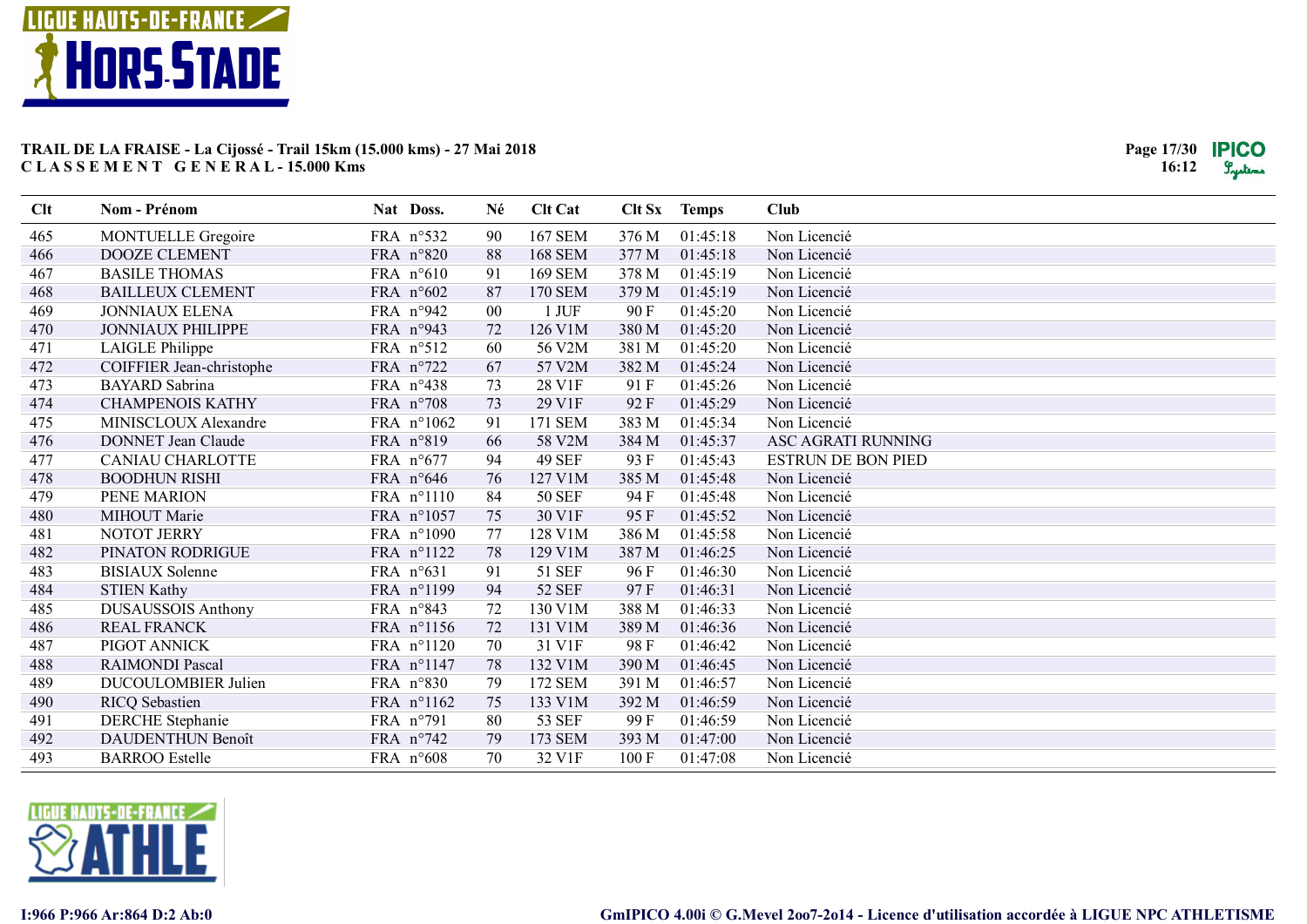

| Clt | Nom - Prénom               | Nat Doss.           | Né | <b>Clt Cat</b> |       | Clt Sx Temps | <b>Club</b>                |
|-----|----------------------------|---------------------|----|----------------|-------|--------------|----------------------------|
| 494 | <b>BARROO Léonie</b>       | FRA n°609           | 98 | 4 ESF          | 101F  | 01:47:08     | Non Licencié               |
| 495 | <b>BOURRICAT HELENE</b>    | FRA n°658           | 98 | 5 ESF          | 102F  | 01:47:12     | Non Licencié               |
| 496 | PENNE SYLVIE               | FRA n°1317          | 72 | 33 V1F         | 103F  | 01:47:15     | ALC VIEUX CONDE            |
| 497 | <b>TURPIN Sébastien</b>    | FRA n°1222          | 71 | 134 V1M        | 394 M | 01:47:15     | Non Licencié               |
| 498 | SZULC Céline               | FRA n°1203          | 89 | <b>54 SEF</b>  | 104F  | 01:47:18     | Non Licencié               |
| 499 | CHABÉ Mickaël              | FRA $n°706$         | 81 | 174 SEM        | 395 M | 01:47:22     | Non Licencié               |
| 500 | <b>WATTEL THOMAS</b>       | FRA n°1319          | 85 | 175 SEM        | 396 M | 01:47:26     | Non Licencié               |
| 501 | <b>BLAT Xavier</b>         | FRA n°442           | 62 | 59 V2M         | 397 M | 01:47:31     | Non Licencié               |
| 502 | <b>MANESSE EMMANUEL</b>    | FRA n°1030          | 80 | 176 SEM        | 398 M | 01:47:38     | Non Licencié               |
| 503 | <b>FAVERO</b> Olivier      | FRA n°862           | 69 | 135 V1M        | 399 M | 01:47:38     | Non Licencié               |
| 504 | <b>JOLIET Arthur</b>       | FRA n°940           | 91 | <b>177 SEM</b> | 400 M | 01:47:40     | Non Licencié               |
| 505 | NIEDZWIECKI SANDRA         | FRA n°1310          | 79 | <b>55 SEF</b>  | 105F  | 01:47:46     | ALC VIEUX CONDE            |
| 506 | <b>GOSSELIN Eric</b>       | FRA n°888           | 65 | 60 V2M         | 401 M | 01:47:47     | Non Licencié               |
| 507 | <b>SENECAT PHILIPPE</b>    | FRA n°1187          | 68 | 61 V2M         | 402 M | 01:47:49     | Non Licencié               |
| 508 | <b>LEVERD PATRICE</b>      | FRA n°1007          | 60 | 62 V2M         | 403 M | 01:47:50     | AS RENAULT DOUAI           |
| 509 | D'HAUSSY Justine           | FRA n°738           | 97 | 6 ESF          | 106 F | 01:48:09     | Non Licencié               |
| 510 | <b>CAILLIAUX Alexandre</b> | FRA n°674           | 85 | <b>178 SEM</b> | 404 M | 01:48:11     | Non Licencié               |
| 511 | <b>VIENNE JEROME</b>       | FRA $n^{\circ}430$  | 72 | 136 V1M        | 405 M | 01:48:20     | <b>RUNNING MOUCHINOISE</b> |
| 512 | DUMUR Jean-Luc             | FRA n°837           | 60 | 63 V2M         | 406 M | 01:48:21     | PASS'RUNNING               |
| 513 | <b>CHAUVIN</b> Angeline    | FRA $n^{\circ}$ 712 | 78 | 34 V1F         | 107 F | 01:48:22     | Non Licencié               |
| 514 | BRUNEAU Jean-François      | FRA n°668           | 71 | 137 V1M        | 407 M | 01:48:23     | <b>IC LAMBERSART</b>       |
| 515 | <b>DESPREZ</b> Gonzague    | FRA n°807           | 74 | 138 V1M        | 408 M | 01:48:26     | Non Licencié               |
| 516 | <b>AUDIGNON SEBASTIEN</b>  | FRA n°597           | 72 | 139 V1M        | 409 M | 01:48:26     | Non Licencié               |
| 517 | <b>CARLIER PHILIPPE</b>    | FRA n°683           | 64 | 64 V2M         | 410 M | 01:48:28     | <b>BOMBARDIER</b>          |
| 518 | <b>DECOCK BRIGITTE</b>     | FRA n°408           | 58 | 1 V3F          | 108F  | 01:48:28     | <b>RUNNING MOUCHINOISE</b> |
| 519 | HENRIOT Mikaël             | FRA n°918           | 74 | 140 V1M        | 411 M | 01:48:28     | Non Licencié               |
| 520 | VIVOT Christine            | FRA n°572           | 72 | 35 V1F         | 109F  | 01:48:31     | Non Licencié               |
| 521 | <b>DAMIEN Maxime</b>       | FRA $n^{\circ}740$  | 90 | 179 SEM        | 412 M | 01:48:34     | Non Licencié               |
| 522 | POLI MATHIEU               | FRA n°1136          | 86 | <b>180 SEM</b> | 413 M | 01:48:43     | <b>BOMBARDIER</b>          |

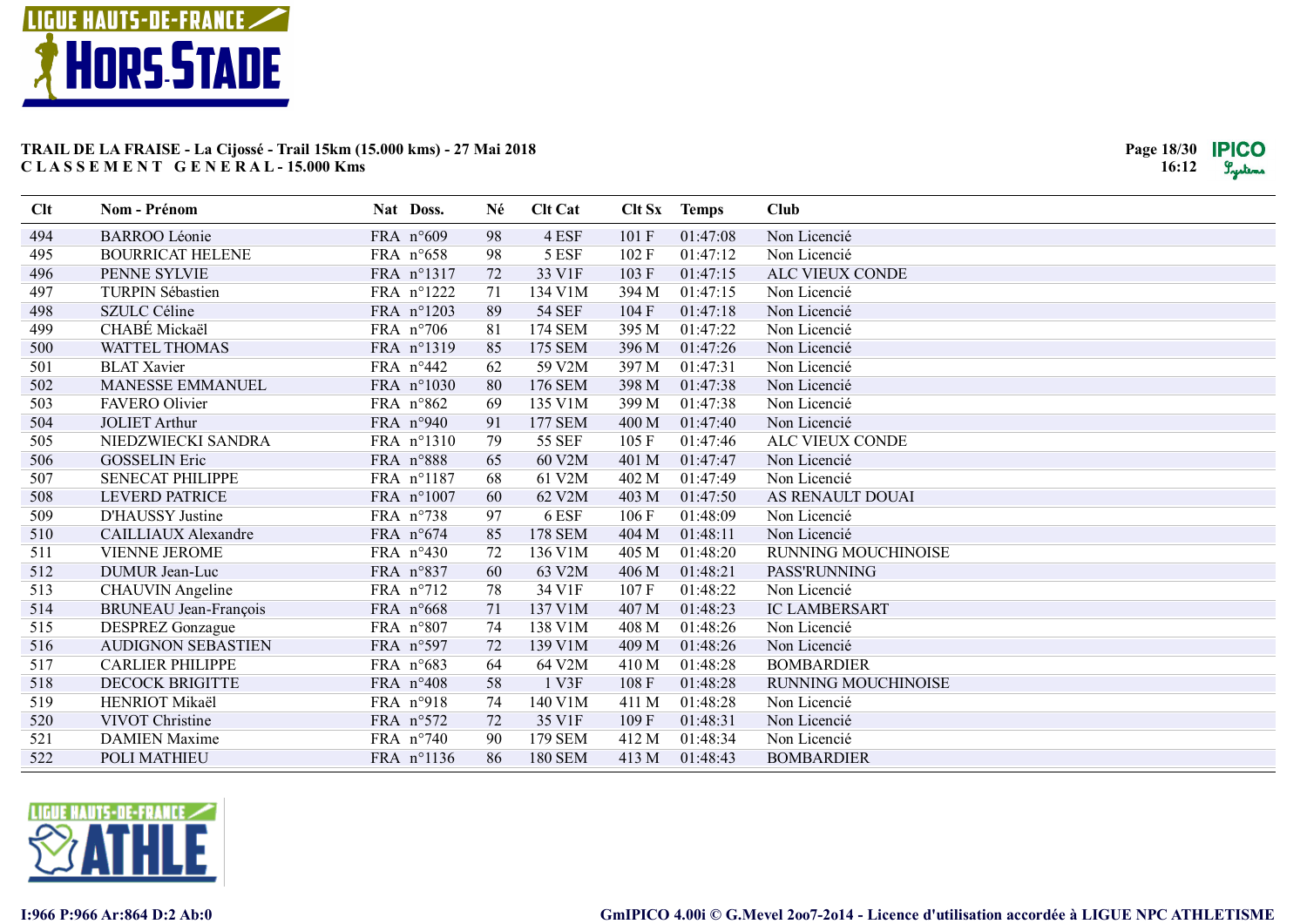

| Clt | <b>Nom - Prénom</b>            | Nat Doss.           | Né | <b>Clt Cat</b>     |       | Clt Sx Temps | Club                       |
|-----|--------------------------------|---------------------|----|--------------------|-------|--------------|----------------------------|
| 523 | <b>BAIZIGUE OUAFA</b>          | FRA n°604           | 85 | <b>56 SEF</b>      | 110F  | 01:48:51     | <b>BOMBARDIER</b>          |
| 524 | HUTTIN CHRISTOPHER             | FRA n°1320          | 86 | <b>181 SEM</b>     | 414 M | 01:48:54     | Non Licencié               |
| 525 | <b>GUILLAUME Florent</b>       | FRA n°901           | 72 | 141 V1M            | 415 M | 01:48:58     | Non Licencié               |
| 526 | <b>CARPENTIER Laurence</b>     | FRA n°689           | 71 | 36 V1F             | 111 F | 01:48:59     | Non Licencié               |
| 527 | <b>MALEUVRE Sébastien</b>      | FRA n°1028          | 72 | 142 V1M            | 416 M | 01:49:00     | Non Licencié               |
| 528 | <b>GOFFIN MIRIELLE</b>         | FRA n°501           | 77 | 37 V1F             | 112F  | 01:49:01     | <b>AUCHAN</b>              |
| 529 | <b>COPIN VICTOIRE</b>          | FRA n°1330          | 94 | <b>57 SEF</b>      | 113 F | 01:49:05     | <b>ALSTOM CE VPF</b>       |
| 530 | ROUSERE CHRISTELLE             | FRA n°1169          | 72 | 38 V1F             | 114F  | 01:49:09     | Non Licencié               |
| 531 | <b>MOLINA VERA Marie-Anges</b> | ESP $n^{\circ}1065$ | 73 | 39 V1F             | 115F  | 01:49:14     | Non Licencié               |
| 532 | <b>LORTHIOIS Louise</b>        | FRA n°1019          | 90 | <b>58 SEF</b>      | 116F  | 01:49:16     | Non Licencié               |
| 533 | <b>LEBOURG</b> Didier          | FRA n°969           | 70 | 143 V1M            | 417 M | 01:49:17     | Non Licencié               |
| 534 | <b>DEDISE</b> Valerie          | FRA n°754           | 75 | 40 V1F             | 117F  | 01:49:18     | Non Licencié               |
| 535 | FONTENELLE LAURENCE            | FRA n°496           | 68 | 11 V <sub>2F</sub> | 118 F | 01:49:18     | Non Licencié               |
| 536 | <b>MONAQUE Xavier</b>          | FRA n°1066          | 59 | 65 V2M             | 418 M | 01:49:23     | Non Licencié               |
| 537 | <b>DUPUIS PATRICE</b>          | FRA n°413           | 56 | 15 V3M             | 419 M | 01:49:26     | <b>RUNNING MOUCHINOISE</b> |
| 538 | <b>MERCIER Aurélie</b>         | FRA n°526           | 78 | 41 V1F             | 119F  | 01:49:28     | Non Licencié               |
| 539 | <b>WILLAERT LARA</b>           | FRA n°1264          | 76 | 42 V1F             | 120F  | 01:49:28     | Non Licencié               |
| 540 | <b>DESPRES Alexis</b>          | FRA n°806           | 94 | <b>182 SEM</b>     | 420 M | 01:49:30     | Non Licencié               |
| 541 | <b>DUBOIS VALERIE</b>          | FRA n°828           | 74 | 43 V1F             | 121 F | 01:49:34     | Non Licencié               |
| 542 | <b>CARTAL Florian</b>          | FRA n°695           | 01 | 4 CAM              | 421 M | 01:49:38     | Non Licencié               |
| 543 | <b>CARTAL Fabrice</b>          | FRA n°694           | 70 | 144 V1M            | 422 M | 01:49:38     | Non Licencié               |
| 544 | VANDENBROECKE Guillaume        | FRA n°1229          | 85 | <b>183 SEM</b>     | 423 M | 01:49:42     | Non Licencié               |
| 545 | <b>MORIN Claire</b>            | FRA n°1075          | 90 | <b>59 SEF</b>      | 122F  | 01:49:46     | Non Licencié               |
| 546 | <b>SCHIEJA Thomas</b>          | FRA n°1183          | 90 | <b>184 SEM</b>     | 424 M | 01:49:47     | Non Licencié               |
| 547 | <b>MATYSEK PIERRE</b>          | FRA n°1043          | 86 | <b>185 SEM</b>     | 425 M | 01:49:50     | Non Licencié               |
| 548 | DEGRAEVE Jeremy                | FRA n°756           | 86 | <b>186 SEM</b>     | 426 M | 01:49:50     | Non Licencié               |
| 549 | FRUT Xavier                    | FRA n°499           | 74 | 145 V1M            | 427 M | 01:49:51     | Non Licencié               |
| 550 | <b>BERTHELOT</b> Franck        | FRA n°623           | 75 | 146 V1M            | 428 M | 01:49:51     | Non Licencié               |
| 551 | <b>LAFORCE EMERIC</b>          | FRA n°952           | 79 | <b>187 SEM</b>     | 429 M | 01:49:53     | Non Licencié               |

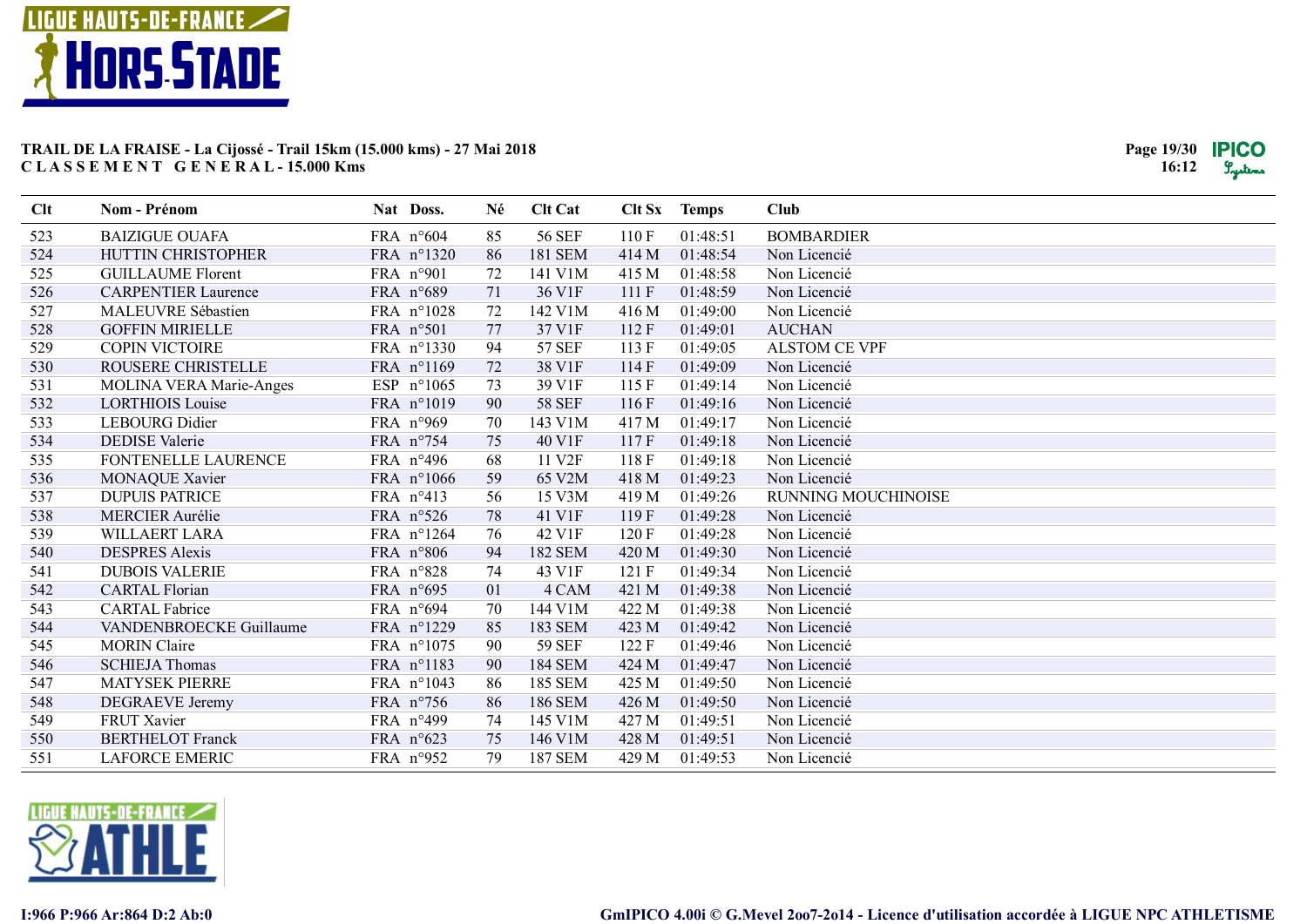

| Clt | Nom - Prénom                   | Nat Doss.  | Né | <b>Clt Cat</b>     |       | Clt Sx Temps | <b>Club</b>                    |
|-----|--------------------------------|------------|----|--------------------|-------|--------------|--------------------------------|
| 552 | ROUSSEAU JULIEN                | FRA n°1170 | 78 | 147 V1M            | 430 M | 01:49:53     | Non Licencié                   |
| 553 | HOUVENAGHEL Philippe           | FRA n°927  | 60 | 66 V2M             | 431 M | 01:49:53     | Non Licencié                   |
| 554 | <b>ERNOT</b> Marie             | FRA n°852  | 91 | <b>60 SEF</b>      | 123 F | 01:49:55     | Non Licencié                   |
| 555 | <b>SOHY Manon</b>              | FRA n°561  | 94 | <b>61 SEF</b>      | 124 F | 01:49:56     | Non Licencié                   |
| 556 | <b>BRUNIAUX JEREMY</b>         | FRA n°1328 | 84 | <b>188 SEM</b>     | 432 M | 01:50:05     | <b>ALSTOM CE VPF</b>           |
| 557 | <b>SDAO LAETITIA</b>           | FRA n°1343 | 77 | 44 V1F             | 125F  | 01:50:05     | <b>ALSTOM CE VPF</b>           |
| 558 | <b>LANGLET DOUANNES SYLVIE</b> | FRA n°1337 | 73 | 45 V1F             | 126F  | 01:50:05     | <b>ALSTOM CE VPF</b>           |
| 559 | <b>SKROBALA VERONIQUE</b>      | FRA n°1344 | 65 | 12 V <sub>2F</sub> | 127F  | 01:50:06     | <b>ALSTOM CE VPF</b>           |
| 560 | <b>FINET ERIC</b>              | FRA n°867  | 71 | 148 V1M            | 433 M | 01:50:08     | Non Licencié                   |
| 561 | VIALART claudie                | FRA n°1251 | 67 | 13 V <sub>2F</sub> | 128F  | 01:50:09     | Non Licencié                   |
| 562 | TUROSTOWSKI Noé                | FRA n°1220 | 02 | 5 CAM              | 434 M | 01:50:09     | Non Licencié                   |
| 563 | TUROSTOWSKI Olivier            | FRA n°1221 | 71 | 149 V1M            | 435 M | 01:50:09     | Non Licencié                   |
| 564 | <b>VERNIERS GUY</b>            | FRA n°1248 | 63 | 67 V2M             | 436 M | 01:50:10     | Non Licencié                   |
| 565 | PORREYE Philippe               | FRA n°1137 | 56 | 16 V3M             | 437 M | 01:50:11     | VILLENEUVE D ASCQ FRETIN ATHLE |
| 566 | <b>DANNEELS KEVIN</b>          | FRA n°473  | 85 | <b>189 SEM</b>     | 438 M | 01:50:12     | <b>AUCHAN</b>                  |
| 567 | <b>DUBOIS STEPHANE</b>         | FRA n°1364 | 71 | 150 V1M            | 439 M | 01:50:12     | NOUVEAU ST AMAND ETUDIANT CLUB |
| 568 | <b>SZCZUREK Adeline</b>        | FRA n°1202 | 88 | 62 SEF             | 129F  | 01:50:21     | Non Licencié                   |
| 569 | <b>EECKHOUT Christine</b>      | BEL n°491  | 89 | <b>63 SEF</b>      | 130F  | 01:50:21     | Non Licencié                   |
| 570 | <b>CROAIN Elise</b>            | FRA n°733  | 81 | <b>64 SEF</b>      | 131 F | 01:50:26     | Non Licencié                   |
| 571 | VASSELLE Cynthia               | FRA n°569  | 88 | <b>65 SEF</b>      | 132F  | 01:50:30     | Non Licencié                   |
| 572 | VAILLANT Patrice               | FRA n°1225 | 64 | 68 V2M             | 440 M | 01:50:35     | <b>TEAM TERNOIS</b>            |
| 573 | ROUZÉ Elisabeth                | FRA n°1173 | 80 | <b>66 SEF</b>      | 133 F | 01:50:49     | Non Licencié                   |
| 574 | <b>MAHE</b> Pauline            | FRA n°1025 | 80 | <b>67 SEF</b>      | 134 F | 01:50:49     | Non Licencié                   |
| 575 | <b>REMY FRANCK</b>             | FRA n°422  | 75 | 151 V1M            | 441 M | 01:50:59     | RUNNING MOUCHINOISE            |
| 576 | DEHONDT Christopher            | FRA n°758  | 85 | <b>190 SEM</b>     | 442 M | 01:51:01     | Non Licencié                   |
| 577 | <b>DESCOMBRIS Olivier</b>      | FRA n°801  | 72 | 152 V1M            | 443 M | 01:51:02     | Non Licencié                   |
| 578 | <b>NOTELET Eric</b>            | FRA n°1089 | 69 | 153 V1M            | 444 M | 01:51:05     | Non Licencié                   |
| 579 | DESCAMPS Christophe            | FRA n°800  | 72 | 154 V1M            | 445 M | 01:51:07     | Non Licencié                   |
| 580 | <b>HURET</b> Martin            | FRA n°932  | 02 | 6 CAM              | 446 M | 01:51:10     | Non Licencié                   |

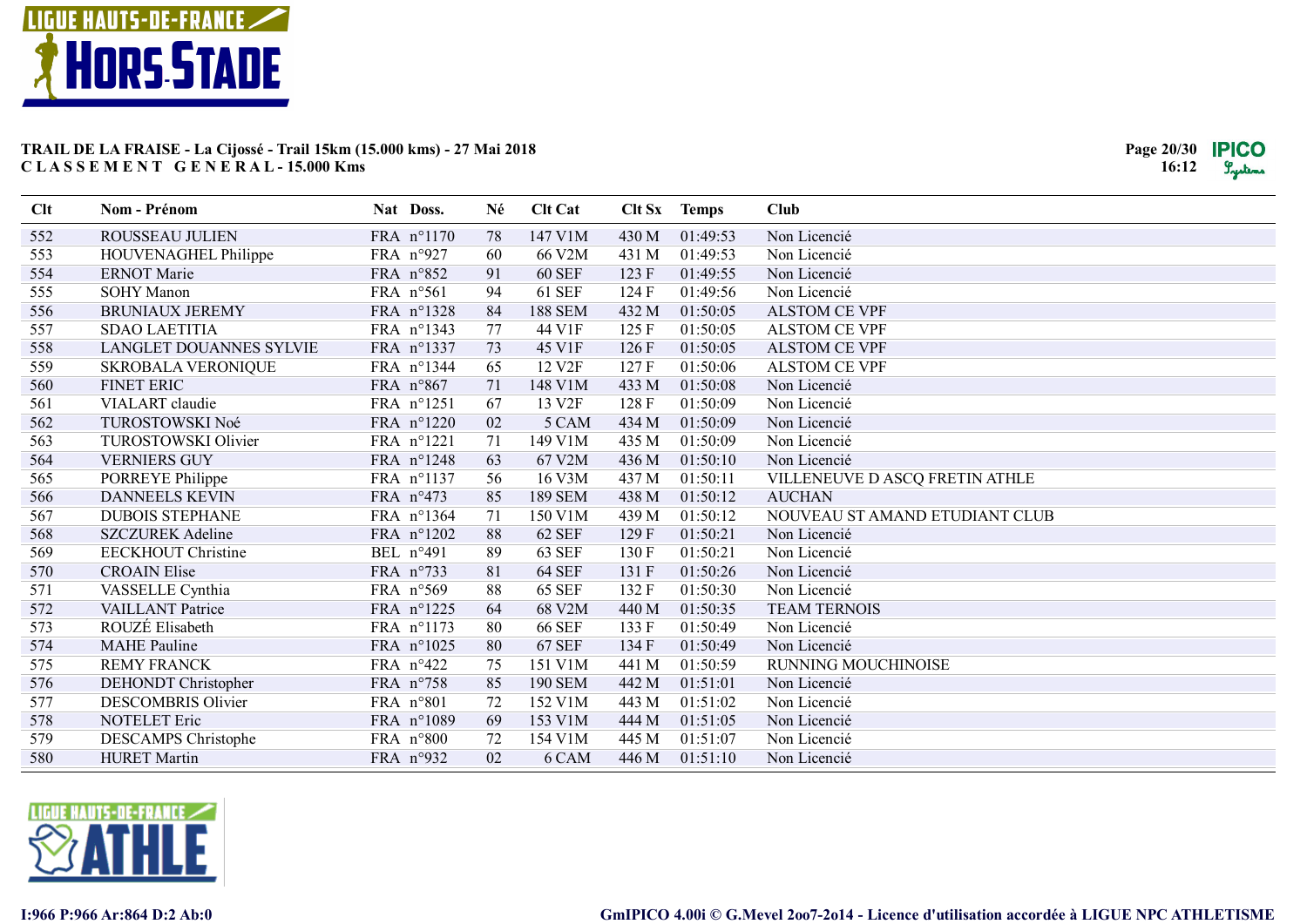

| Clt | Nom - Prénom                | Nat Doss.  | Né | <b>Clt Cat</b>     |       | Clt Sx Temps | <b>Club</b>                    |
|-----|-----------------------------|------------|----|--------------------|-------|--------------|--------------------------------|
| 581 | <b>DELOT</b> Thierry        | FRA n°780  | 75 | 155 V1M            | 447 M | 01:51:24     | Non Licencié                   |
| 582 | HENNEUSE Isaline            | FRA n°915  | 87 | <b>68 SEF</b>      | 135F  | 01:51:25     | Non Licencié                   |
| 583 | <b>MARTINACHE Veronique</b> | FRA n°1035 | 69 | 46 V1F             | 136F  | 01:51:26     | Non Licencié                   |
| 584 | <b>BOURDON Roselyne</b>     | FRA n°655  | 58 | 2 V3F              | 137F  | 01:51:29     | ASC AGRATI RUNNING             |
| 585 | DATHY CHRISTELLE            | FRA n°581  | 77 | 47 V1F             | 138 F | 01:51:31     | Non Licencié                   |
| 586 | <b>TABARY BRUNILDE</b>      | FRA n°1204 | 90 | <b>69 SEF</b>      | 139F  | 01:51:33     | Non Licencié                   |
| 587 | <b>COULIER REMI</b>         | FRA n°726  | 74 | 156 V1M            | 448 M | 01:51:42     | NOUVEAU ST AMAND ETUDIANT CLUB |
| 588 | FIOR Caroline               | FRA n°868  | 78 | 48 V1F             | 140 F | 01:51:53     | Non Licencié                   |
| 589 | <b>BRISSON VIRGINIE</b>     | FRA n°665  | 74 | 49 V1F             | 141 F | 01:51:55     | Non Licencié                   |
| 590 | PIETTRE GAETAN              | FRA n°1270 | 92 | 191 SEM            | 449 M | 01:51:55     | Non Licencié                   |
| 591 | <b>STIEN Yohan</b>          | FRA n°1200 | 88 | 192 SEM            | 450 M | 01:51:58     | Non Licencié                   |
| 592 | <b>DELRUE</b> Christophe    | FRA n°781  | 82 | 193 SEM            | 451 M | 01:52:09     | Non Licencié                   |
| 593 | <b>TERRIER Yan</b>          | FRA n°1208 | 81 | 194 SEM            | 452 M | 01:52:17     | Non Licencié                   |
| 594 | VANDENBROECKE Vincent       | FRA n°1230 | 85 | <b>195 SEM</b>     | 453 M | 01:52:22     | Non Licencié                   |
| 595 | <b>SARAZIN CATHERINE</b>    | FRA n°1179 | 58 | 3 V3F              | 142 F | 01:52:22     | Non Licencié                   |
| 596 | <b>GONCALVES Laura</b>      | FRA n°886  | 66 | 14 V2F             | 143 F | 01:52:26     | Non Licencié                   |
| 597 | <b>GUERY Corentin</b>       | FRA n°899  | 96 | 8 ESM              | 454 M | 01:52:32     | Non Licencié                   |
| 598 | <b>CAPITAINE</b> Stephane   | FRA n°456  | 75 | 157 V1M            | 455 M | 01:52:32     | Non Licencié                   |
| 599 | CARPENTIER Hélène           | FRA n°688  | 77 | 50 V1F             | 144 F | 01:52:36     | <b>RUNNER EN NORD</b>          |
| 600 | DELEVALLEE Denis            | FRA n°482  | 80 | <b>196 SEM</b>     | 456 M | 01:52:36     | Non Licencié                   |
| 601 | MARQUETTE Jean-francois     | FRA n°525  | 66 | 69 V2M             | 457 M | 01:52:38     | Non Licencié                   |
| 602 | KALINOWSKI Odile            | FRA n°945  | 76 | 51 V1F             | 145 F | 01:52:39     | Non Licencié                   |
| 603 | <b>CARLIER JEAN-YVES</b>    | FRA n°405  | 64 | 70 V2M             | 458 M | 01:52:49     | <b>HERGNIES AC</b>             |
| 604 | <b>MURZEAU Veronique</b>    | FRA n°1080 | 81 | <b>70 SEF</b>      | 146 F | 01:52:52     | <b>CO TRITH</b>                |
| 605 | DUSAUSSOIS Stephanie        | FRA n°844  | 75 | 52 V1F             | 147F  | 01:52:53     | Non Licencié                   |
| 606 | <b>CAUDRY GEORGES</b>       | FRA n°703  | 65 | 71 V2M             | 459 M | 01:53:01     | Non Licencié                   |
| 607 | <b>OUVERLOT DIDIER</b>      | FRA n°1341 | 68 | 72 V2M             | 460 M | 01:53:03     | <b>ALSTOM CE VPF</b>           |
| 608 | <b>RIVIERE VALERIE</b>      | FRA n°1351 | 64 | 15 V <sub>2F</sub> | 148 F | 01:53:03     | Non Licencié                   |
| 609 | <b>BOURLA PHILIPPE</b>      | FRA n°656  | 60 | 73 V2M             | 461 M | 01:53:03     | Non Licencié                   |

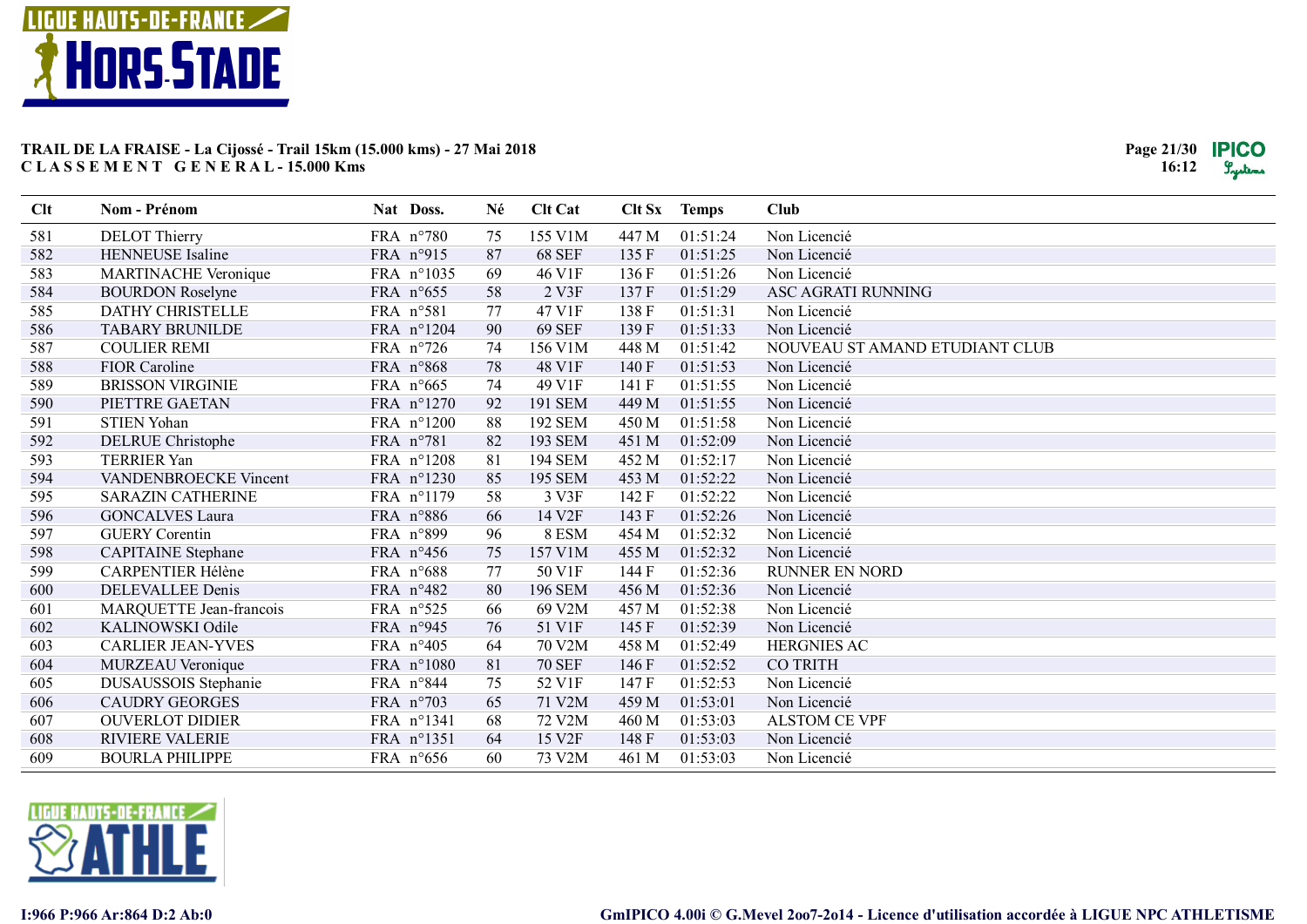

| Clt | <b>Nom - Prénom</b>            | Nat Doss.          | Né | <b>Clt Cat</b>     |       | Clt Sx Temps | <b>Club</b>             |
|-----|--------------------------------|--------------------|----|--------------------|-------|--------------|-------------------------|
| 610 | <b>RIVIERE ROBERT</b>          | FRA n°1350         | 64 | 74 V2M             | 462 M | 01:53:03     | Non Licencié            |
| 611 | <b>VERRIEZ LUCIE</b>           | FRA n°1250         | 95 | <b>71 SEF</b>      | 149F  | 01:53:03     | Non Licencié            |
| 612 | <b>GIRARD</b> Michel           | FRA n°1349         | 61 | 75 V2M             | 463 M | 01:53:03     | Non Licencié            |
| 613 | <b>PLACE Yannick</b>           | FRA n°1130         | 49 | 17 V3M             | 464 M | 01:53:03     | <b>VUC SPORT NATURE</b> |
| 614 | <b>BAILLEUX JEAN-PIERRE</b>    | FRA n°603          | 61 | 76 V2M             | 465 M | 01:53:04     | Non Licencié            |
| 615 | <b>GRISLIN MARTIAL</b>         | FRA n°895          | 68 | 77 V2M             | 466 M | 01:53:04     | Non Licencié            |
| 616 | CRUCQ Jean francois            | FRA n°734          | 74 | 158 V1M            | 467 M | 01:53:07     | Non Licencié            |
| 617 | <b>BILLET</b> Megane           | FRA n°441          | 95 | <b>72 SEF</b>      | 150 F | 01:53:15     | Non Licencié            |
| 618 | LECLERCQ Sophie                | FRA n°515          | 79 | <b>73 SEF</b>      | 151 F | 01:53:17     | Non Licencié            |
| 619 | DEGREMONT STEPHANE             | FRA n°757          | 73 | 159 V1M            | 468 M | 01:53:18     | Non Licencié            |
| 620 | CHIARENZA Cataldo              | ITA $n^{\circ}462$ | 64 | 78 V2M             | 469 M | 01:53:33     | Non Licencié            |
| 621 | <b>SALOMEZ Grégory</b>         | FRA n°1176         | 76 | 160 V1M            | 470 M | 01:53:42     | Non Licencié            |
| 622 | <b>LEGRAND Christian</b>       | FRA n°985          | 51 | 18 V3M             | 471 M | 01:53:50     | Non Licencié            |
| 623 | LEVRAT Sylvie                  | FRA n°1010         | 67 | 16 V <sub>2F</sub> | 152F  | 01:53:51     | Non Licencié            |
| 624 | <b>LEVRAT Claire</b>           | FRA n°1009         | 93 | <b>74 SEF</b>      | 153 F | 01:53:51     | Non Licencié            |
| 625 | DERBAL DEBORAH                 | FRA n°1304         | 78 | 53 V1F             | 154 F | 01:53:52     | ALC VIEUX CONDE         |
| 626 | <b>NAMUR CEDRIC</b>            | FRA n°538          | 73 | 161 V1M            | 472 M | 01:53:56     | <b>AUCHAN</b>           |
| 627 | <b>WARTEL Faustine</b>         | FRA n°1261         | 80 | <b>75 SEF</b>      | 155F  | 01:54:04     | Non Licencié            |
| 628 | DANJOU Myriam                  | FRA $n^{\circ}741$ | 77 | 54 V1F             | 156F  | 01:54:05     | Non Licencié            |
| 629 | <b>BOUTEILLER BARDIN ALINE</b> | FRA n°659          | 73 | 55 V1F             | 157F  | 01:54:13     | RUN IN BOUSBECQUE       |
| 630 | CULOT Frédéric                 | FRA n°470          | 74 | 162 V1M            | 473 M | 01:54:13     | Non Licencié            |
| 631 | <b>CULOT Tony</b>              | FRA $n^{\circ}471$ | 94 | <b>197 SEM</b>     | 474 M | 01:54:15     | Non Licencié            |
| 632 | <b>DREUMONT ANDRE</b>          | FRA n°825          | 70 | 163 V1M            | 475 M | 01:54:16     | Non Licencié            |
| 633 | <b>FONTAINE FRANCOIS</b>       | FRA n°582          | 80 | <b>198 SEM</b>     | 476 M | 01:54:17     | Non Licencié            |
| 634 | <b>CHIOMENTO Jacques</b>       | FRA n°715          | 49 | 19 V3M             | 477 M | 01:54:18     | Non Licencié            |
| 635 | <b>MERIAU Olivier</b>          | FRA n°1051         | 71 | 164 V1M            | 478 M | 01:54:20     | Non Licencié            |
| 636 | ROUZÉ émilie                   | FRA n°554          | 75 | 56 V1F             | 158F  | 01:54:20     | Non Licencié            |
| 637 | <b>FIEROBE ALAIN</b>           | FRA n°866          | 62 | 79 V2M             | 479 M | 01:54:21     | Non Licencié            |
| 638 | <b>CULOT</b> Christophe        | FRA n°736          | 77 | 165 V1M            | 480 M | 01:54:23     | Non Licencié            |

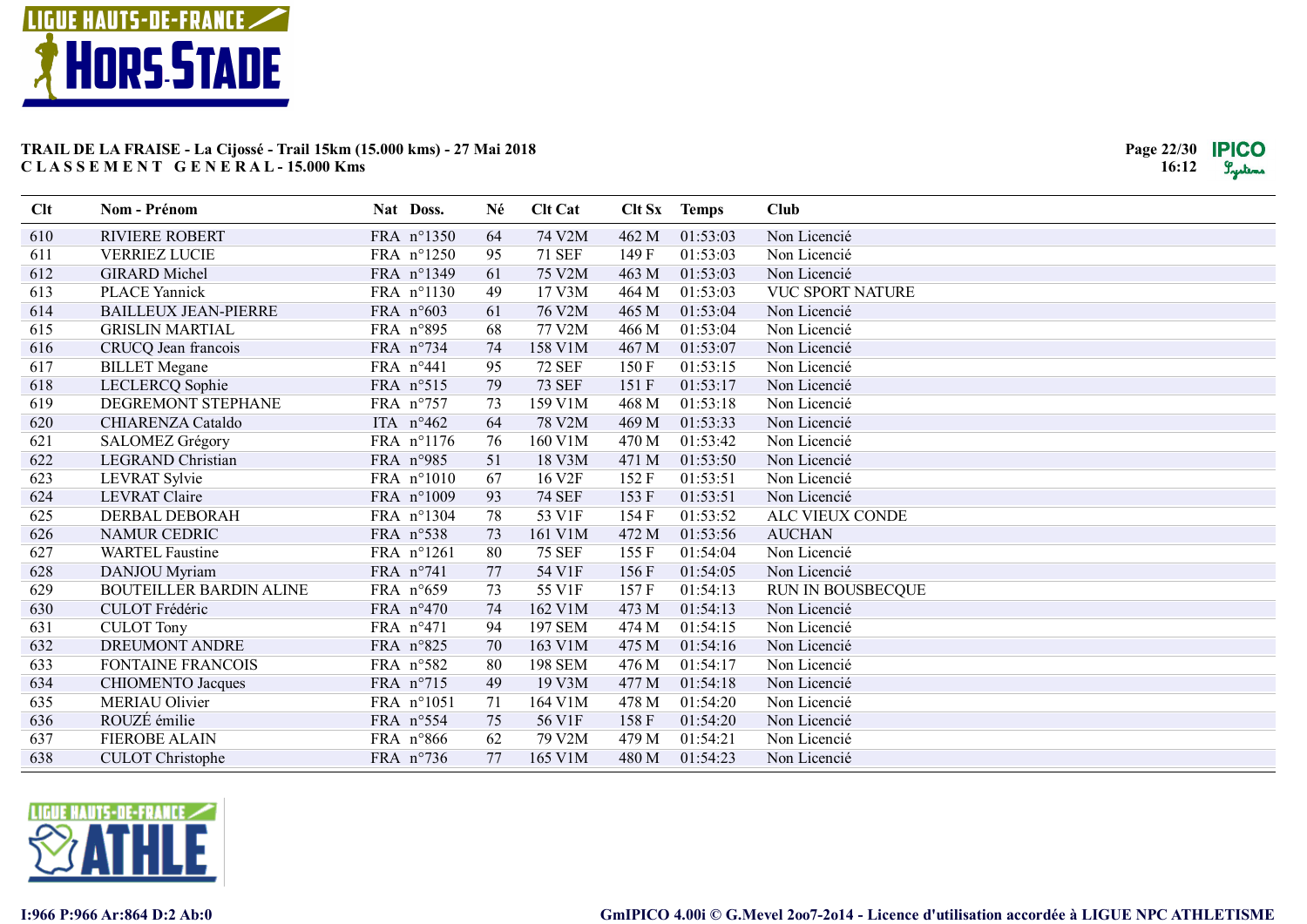

| Clt | Nom - Prénom                | Nat Doss.          |            | Né | <b>Clt Cat</b>     |       | Clt Sx Temps | <b>Club</b>              |
|-----|-----------------------------|--------------------|------------|----|--------------------|-------|--------------|--------------------------|
| 639 | <b>CLAISSE</b> Renaud       | FRA n°720          |            | 83 | <b>199 SEM</b>     | 481 M | 01:54:27     | Non Licencié             |
| 640 | <b>DELCROIX Patrice</b>     | FRA n°768          |            | 63 | 80 V2M             | 482 M | 01:54:31     | <b>MAUBEUGE MARATHON</b> |
| 641 | <b>CASTEL Christelle</b>    | FRA $n^{\circ}460$ |            | 65 | 17 V2F             | 159F  | 01:54:33     | Non Licencié             |
| 642 | <b>HANTON Clémence</b>      | FRA n°909          |            | 94 | <b>76 SEF</b>      | 160F  | 01:54:42     | Non Licencié             |
| 643 | DELFORGE Jeremy             | FRA n°773          |            | 83 | <b>200 SEM</b>     | 483 M | 01:54:48     | Non Licencié             |
| 644 | <b>DELFORGE Sylvie</b>      | FRA n°775          |            | 64 | 18 V <sub>2F</sub> | 161F  | 01:54:53     | <b>ECLA LANDAS</b>       |
| 645 | <b>BODART DOMINIQUE</b>     | FRA n°1326         |            | 64 | 19 V <sub>2F</sub> | 162F  | 01:54:55     | Non Licencié             |
| 646 | <b>BOCHINSKI</b> Christelle | FRA n°638          |            | 75 | 57 V1F             | 163F  | 01:55:11     | Non Licencié             |
| 647 | <b>REZAGUI MICKAEL</b>      | FRA n°552          |            | 90 | <b>201 SEM</b>     | 484 M | 01:55:12     | <b>AUCHAN</b>            |
| 648 | <b>BRISSON JEROME</b>       | FRA n°664          |            | 74 | 166 V1M            | 485 M | 01:55:15     | Non Licencié             |
| 649 | <b>CARPENTIER ODILE</b>     | FRA n°690          |            | 64 | 20 V2F             | 164 F | 01:55:22     | <b>ECLA LANDAS</b>       |
| 650 | <b>DUTHOIT David</b>        | FRA n°845          |            | 71 | 167 V1M            | 486 M | 01:55:34     | Non Licencié             |
| 651 | <b>CAUDRY TATIANA</b>       | FRA n°704          |            | 75 | 58 V1F             | 165F  | 01:55:39     | Non Licencié             |
| 652 | PAVIN stefan                | FRA n°1107         |            | 71 | 168 V1M            | 487 M | 01:56:01     | Non Licencié             |
| 653 | PAVIN EGLANTINE             | FRA n°1106         |            | 75 | 59 V1F             | 166F  | 01:56:01     | Non Licencié             |
| 654 | VERDAVAINE Delphine         | FRA n°1243         |            | 72 | 60 V1F             | 167F  | 01:56:21     | Non Licencié             |
| 655 | <b>GRARE STEPHANIE</b>      | FRA n°1362         |            | 75 | 61 V1F             | 168F  | 01:56:22     | Non Licencié             |
| 656 | <b>HOGUET HUBERT</b>        | FRA n°1361         |            | 65 | 81 V2M             | 488 M | 01:56:22     | Non Licencié             |
| 657 | <b>BODEN</b> Dominique      | FRA n°642          |            | 63 | 82 V2M             | 489 M | 01:56:30     | Non Licencié             |
| 658 | <b>CAMUS</b> Pierre         | FRA n°453          |            | 61 | 83 V2M             | 490 M | 01:56:32     | Non Licencié             |
| 659 | SENEGON Stéphanie           | FRA n°1188         |            | 86 | <b>77 SEF</b>      | 169F  | 01:56:33     | Non Licencié             |
| 660 | LEFEBVRE Mickaël            | FRA n°982          |            | 84 | <b>202 SEM</b>     | 491 M | 01:56:34     | Non Licencié             |
| 661 | <b>MAZIERES</b> Solène      |                    | FRA n°1046 | 97 | 7 ESF              | 170F  | 01:56:35     | Non Licencié             |
| 662 | <b>MAZIÈRES</b> Blandine    | FRA n°1047         |            | 67 | 21 V2F             | 171 F | 01:56:36     | Non Licencié             |
| 663 | SALVAGGIO Salvatore         | FRA n°1177         |            | 65 | 84 V2M             | 492 M | 01:56:43     | Non Licencié             |
| 664 | VANDERLYNDEN HELENE         | FRA n°1232         |            | 78 | 62 V1F             | 172F  | 01:56:47     | RUN IN BOUSBECQUE        |
| 665 | <b>WERY DAVID</b>           | FRA n°574          |            | 73 | 169 V1M            | 493 M | 01:57:03     | Non Licencié             |
| 666 | WERY-BOUCAUT CAROLINE       | FRA n°575          |            | 79 | <b>78 SEF</b>      | 173 F | 01:57:03     | Non Licencié             |
| 667 | <b>DELFORGE Ludivine</b>    | FRA n°774          |            | 87 | <b>79 SEF</b>      | 174F  | 01:57:07     | Non Licencié             |

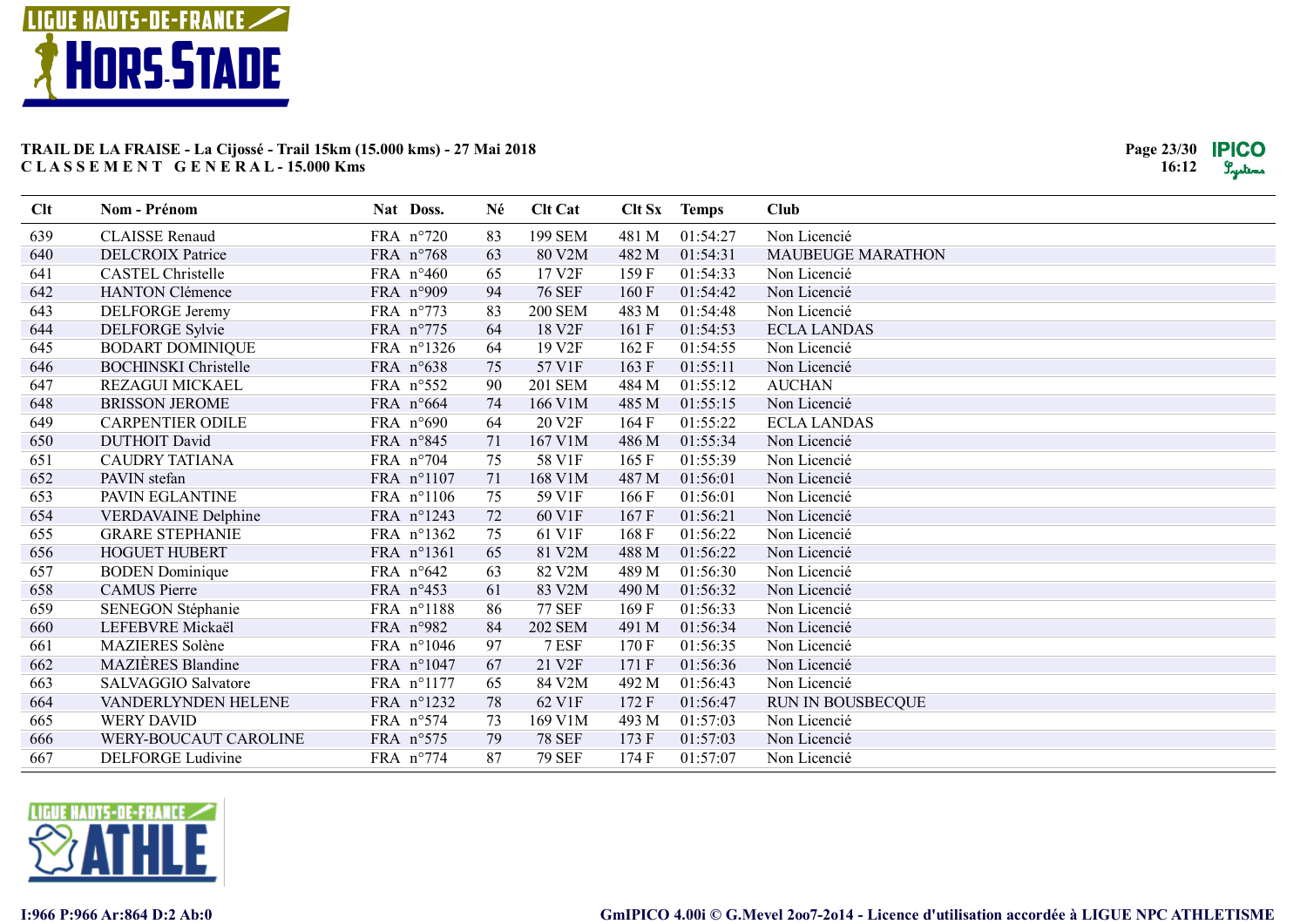

| Clt | Nom - Prénom              | Nat Doss.           | Né | <b>Clt Cat</b>     |       | Clt Sx Temps | Club                           |
|-----|---------------------------|---------------------|----|--------------------|-------|--------------|--------------------------------|
| 668 | <b>BOURDEAU CEDRIC</b>    | FRA n°445           | 78 | 170 V1M            | 494 M | 01:57:09     | <b>AUCHAN</b>                  |
| 669 | LECOCQ JEAN-MICHEL        | FRA n°973           | 67 | 85 V2M             | 495 M | 01:57:16     | US VALENCIENNES ATHLETISME     |
| 670 | <b>TABARY FLORENCE</b>    | FRA n°1205          | 65 | 22 V <sub>2F</sub> | 175 F | 01:57:30     | <b>COM ESCAUDAIN</b>           |
| 671 | <b>BERNARD</b> Christophe | FRA n°621           | 71 | 171 V1M            | 496 M | 01:57:32     | Non Licencié                   |
| 672 | ADONEL Hervé              | FRA n°587           | 64 | 86 V2M             | 497 M | 01:57:44     | Non Licencié                   |
| 673 | MEUNIER HELENE            | FRA n°1054          | 65 | 23 V2F             | 176 F | 01:57:44     | Non Licencié                   |
| 674 | <b>OURDOUILLIE Louis</b>  | FRA n°1099          | 01 | 7 CAM              | 498 M | 01:57:46     | Non Licencié                   |
| 675 | <b>POCLET</b> Patrice     | FRA n°1135          | 65 | 87 V2M             | 499 M | 01:57:46     | Non Licencié                   |
| 676 | <b>CHEVAL DANY</b>        | FRA n°1275          | 66 | 88 V2M             | 500 M | 01:57:51     | ASS SPORTIVE CULTUREL SMAN VAL |
| 677 | PAILLEUX MAXIME           | FRA n°1274          | 76 | 172 V1M            | 501 M | 01:57:51     | ASS SPORTIVE CULTUREL SMAN VAL |
| 678 | <b>DELBASSEE Sandrine</b> | FRA $n^{\circ}$ 766 | 67 | 24 V2F             | 177F  | 01:57:53     | Non Licencié                   |
| 679 | VION CHARLOTTE            | FRA n°1281          | 88 | <b>80 SEF</b>      | 178F  | 01:57:53     | Non Licencié                   |
| 680 | <b>BOUCNIAUX</b> Anne     | FRA n°649           | 71 | 63 V1F             | 179F  | 01:58:13     | Non Licencié                   |
| 681 | <b>OBRINGER Daniel</b>    | FRA n°1093          | 54 | 20 V3M             | 502 M | 01:58:27     | ASC AGRATI RUNNING             |
| 682 | <b>MONGER Isabelle</b>    | FRA n°1067          | 66 | 25 V2F             | 180F  | 01:58:27     | Non Licencié                   |
| 683 | <b>STOCK Amandine</b>     | FRA n°1201          | 86 | <b>81 SEF</b>      | 181 F | 01:58:29     | Non Licencié                   |
| 684 | <b>RADOLA Florence</b>    | FRA n°1146          | 86 | <b>82 SEF</b>      | 182F  | 01:58:37     | Non Licencié                   |
| 685 | PEREZ Jean-Claude         | FRA n°1112          | 63 | 89 V2M             | 503 M | 01:58:40     | Non Licencié                   |
| 686 | PEREZ Rafaële             | FRA n°1113          | 93 | <b>83 SEF</b>      | 183F  | 01:58:40     | Non Licencié                   |
| 687 | MOUSSA VERONIQUE          | FRA n°536           | 74 | 64 V1F             | 184 F | 01:58:42     | <b>AUCHAN</b>                  |
| 688 | <b>TECHER GUILLAUME</b>   | FRA n°1324          | 88 | <b>203 SEM</b>     | 504 M | 01:58:42     | Non Licencié                   |
| 689 | <b>DUSART GUY</b>         | FRA n°1352          | 61 | 90 V2M             | 505 M | 01:59:11     | Non Licencié                   |
| 690 | <b>CAPON CHRISTIAN</b>    | FRA n°680           | 59 | 91 V2M             | 506 M | 01:59:16     | Non Licencié                   |
| 691 | KRZONKALLA Samuel         | FRA n°950           | 90 | <b>204 SEM</b>     | 507 M | 01:59:16     | Non Licencié                   |
| 692 | <b>LEFEBVRE</b> Marie     | FRA n°981           | 90 | <b>84 SEF</b>      | 185F  | 01:59:18     | Non Licencié                   |
| 693 | LEFEBVRE Francois         | FRA n°517           | 86 | <b>205 SEM</b>     | 508 M | 01:59:19     | Non Licencié                   |
| 694 | <b>TISON RICHARD</b>      | FRA n°1354          | 67 | 92 V2M             | 509 M | 01:59:20     | Non Licencié                   |
| 695 | <b>MOULIS Delphine</b>    | FRA n°1078          | 78 | 65 V1F             | 186F  | 01:59:22     | Non Licencié                   |
| 696 | <b>LECERF Marc</b>        | FRA n°971           | 53 | 21 V3M             | 510 M | 01:59:24     | <b>ASCA PEUGEOT POISSY</b>     |

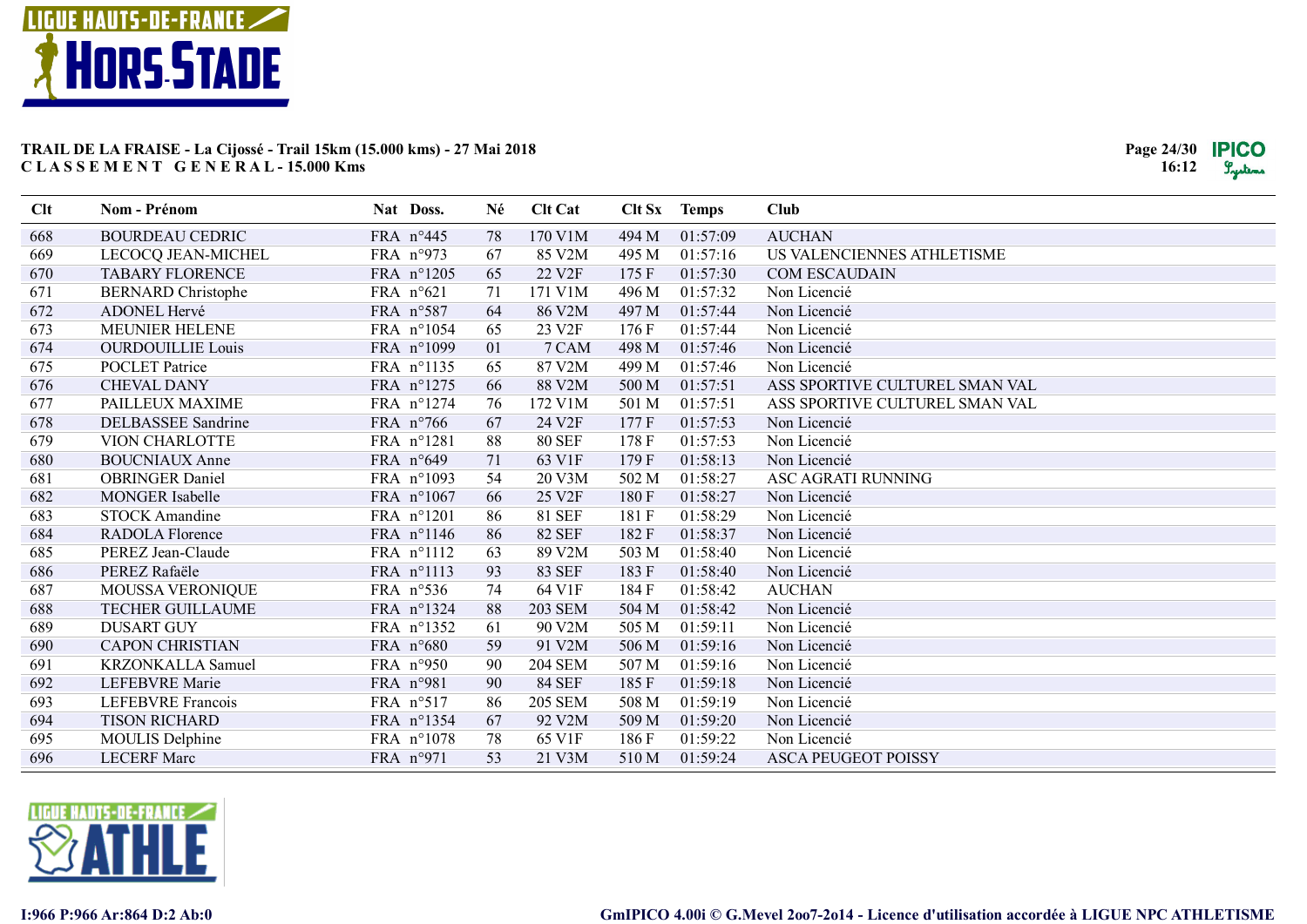

| Clt | Nom - Prénom                | Nat Doss.  | Né | <b>Clt Cat</b>     |       | Clt Sx Temps | <b>Club</b>                    |
|-----|-----------------------------|------------|----|--------------------|-------|--------------|--------------------------------|
| 697 | <b>RABEL Maryse</b>         | FRA n°550  | 56 | 4 V3F              | 187F  | 01:59:39     | Non Licencié                   |
| 698 | VANCOPPENOLLE Eric          | FRA n°1228 | 76 | 173 V1M            | 511 M | 01:59:43     | Non Licencié                   |
| 699 | TONEGUZZO Stephane          | FRA n°1213 | 84 | <b>206 SEM</b>     | 512 M | 01:59:46     | Non Licencié                   |
| 700 | <b>MARIAGE Delphine</b>     | FRA n°1032 | 79 | <b>85 SEF</b>      | 188F  | 02:00:01     | Non Licencié                   |
| 701 | <b>VERFAILLIE Pascal</b>    | FRA n°1244 | 80 | <b>207 SEM</b>     | 513 M | 02:00:01     | VILLENEUVE D ASCQ FRETIN ATHLE |
| 702 | NGUYEN TAN Ailan            | FRA n°1085 | 87 | <b>86 SEF</b>      | 189F  | 02:00:09     | Non Licencié                   |
| 703 | <b>MORTELETTE Berengere</b> | FRA n°1077 | 82 | <b>87 SEF</b>      | 190F  | 02:00:09     | Non Licencié                   |
| 704 | LEMAIRE Benjamin            | FRA n°989  | 85 | <b>208 SEM</b>     | 514 M | 02:00:09     | Non Licencié                   |
| 705 | <b>OCTAU CHARLENE</b>       | FRA n°1340 | 92 | <b>88 SEF</b>      | 191 F | 02:00:18     | <b>ALSTOM CE VPF</b>           |
| 706 | <b>ACQUETTE MAXENCE</b>     | FRA n°585  | 99 | 6 JUM              | 515 M | 02:00:25     | Non Licencié                   |
| 707 | SAEGERMAN DOMINIQUE         | FRA n°425  | 77 | 66 V1F             | 192F  | 02:00:28     | <b>HERGNIES AC</b>             |
| 708 | SAEGERMAN ARNAUD            | FRA n°424  | 77 | 174 V1M            | 516 M | 02:00:30     | HERGNIES AC                    |
| 709 | DECOBECQ IRIANE             | FRA n°1301 | 98 | 8 ESF              | 193 F | 02:00:43     | Non Licencié                   |
| 710 | <b>PAREYT Elise</b>         | FRA n°1369 | 95 | <b>89 SEF</b>      | 194 F | 02:00:50     | Non Licencié                   |
| 711 | <b>CARTON Séverine</b>      | FRA n°697  | 78 | 67 V1F             | 195 F | 02:00:53     | Non Licencié                   |
| 712 | <b>CARLIER Magali</b>       | FRA n°682  | 80 | <b>90 SEF</b>      | 196F  | 02:00:53     | TEAM DU CAILLOU                |
| 713 | <b>MERESSE Aline</b>        | FRA n°1050 | 82 | 91 SEF             | 197F  | 02:01:23     | Non Licencié                   |
| 714 | <b>DUBOIS SANDRINE</b>      | FRA n°827  | 76 | 68 V1F             | 198F  | 02:02:02     | Non Licencié                   |
| 715 | GOUNY Frédérique            | FRA n°502  | 70 | 69 V1F             | 199F  | 02:02:05     | Non Licencié                   |
| 716 | <b>HENRI Ludovic</b>        | FRA n°917  | 70 | 175 V1M            | 517 M | 02:02:05     | Non Licencié                   |
| 717 | <b>HEMPTE</b> Nathalie      | BEL n°914  | 80 | <b>92 SEF</b>      | 200 F | 02:02:09     | Non Licencié                   |
| 718 | PAREZ Jérémy                | BEL n°1104 | 88 | <b>209 SEM</b>     | 518 M | 02:02:09     | Non Licencié                   |
| 719 | POTTIER PHILIPPE            | FRA n°1355 | 53 | 22 V3M             | 519 M | 02:02:11     | Non Licencié                   |
| 720 | <b>RAMETTE Patricia</b>     | FRA n°551  | 61 | 26 V <sub>2F</sub> | 201 F | 02:02:12     | Non Licencié                   |
| 721 | LEFEBVRE Mélanie            | FRA n°983  | 97 | 9 ESF              | 202 F | 02:02:24     | Non Licencié                   |
| 722 | DE BELS SYLVIE              | FRA n°745  | 71 | 70 V1F             | 203 F | 02:02:32     | Non Licencié                   |
| 723 | <b>KHAZAAL Rola</b>         | FRA n°510  | 71 | 71 V1F             | 204 F | 02:02:33     | Non Licencié                   |
| 724 | KIRITCHOUCK HELENE          | BEL n°511  | 65 | 27 V2F             | 205 F | 02:02:40     | <b>HERGNIES AC</b>             |
| 725 | <b>SACCHETTO ANTON</b>      | BEL n°556  | 98 | 9 ESM              | 520 M | 02:02:40     | Non Licencié                   |

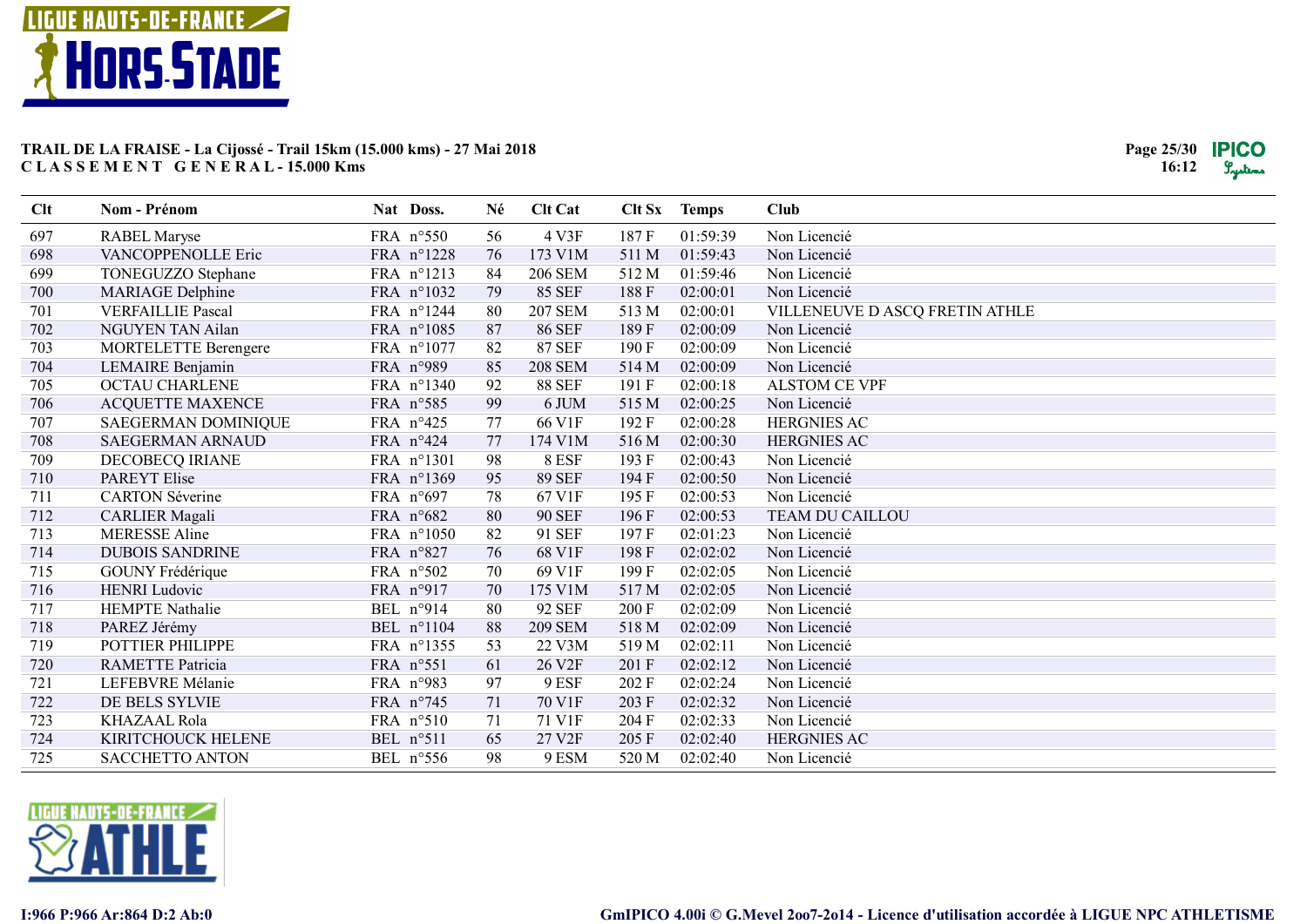

| Clt | Nom - Prénom               | Nat Doss.  | Né | <b>Clt Cat</b>     | Clt Sx | <b>Temps</b> | <b>Club</b>                 |
|-----|----------------------------|------------|----|--------------------|--------|--------------|-----------------------------|
| 726 | <b>BEIRNAERT PETER</b>     | FRA n°616  | 73 | 176 V1M            | 521 M  | 02:02:48     | Non Licencié                |
| 727 | LEVEQUE HERVE              | FRA n°1005 | 69 | 177 V1M            | 522 M  | 02:02:49     | Non Licencié                |
| 728 | <b>ZEIGHEM HERVE</b>       | FRA n°1363 | 67 | 93 V2M             | 523 M  | 02:02:51     | Non Licencié                |
| 729 | MINEL Christophe           | FRA n°1061 | 77 | 178 V1M            | 524 M  | 02:02:54     | Non Licencié                |
| 730 | FRANCOIS Lydie             | FRA n°872  | 72 | 72 V1F             | 206 F  | 02:03:05     | Non Licencié                |
| 731 | WADBLED Laetitia           | FRA n°1260 | 81 | 93 SEF             | 207 F  | 02:03:26     | Non Licencié                |
| 732 | LEURENT Catherine          | FRA n°1003 | 68 | 28 V2F             | 208 F  | 02:03:34     | Non Licencié                |
| 733 | <b>BEGHIN Yves</b>         | FRA n°615  | 66 | 94 V2M             | 525 M  | 02:03:50     | Non Licencié                |
| 734 | <b>RASSEL Albine</b>       | FRA n°1150 | 70 | 73 V1F             | 209 F  | 02:03:51     | Non Licencié                |
| 735 | MRUCZEK Emmanuelle         | FRA n°537  | 82 | <b>94 SEF</b>      | 210F   | 02:04:01     | Non Licencié                |
| 736 | <b>LOCHEGNIES Coraline</b> | FRA n°1016 | 89 | <b>95 SEF</b>      | 211 F  | 02:04:02     | Non Licencié                |
| 737 | PERRON Andréa              | FRA n°1114 | 98 | <b>10 ESF</b>      | 212 F  | 02:04:02     | Non Licencié                |
| 738 | <b>COURSEZ Fabian</b>      | BEL n°469  | 70 | 179 V1M            | 526 M  | 02:04:05     | Non Licencié                |
| 739 | <b>CARON</b> Catherine     | FRA n°685  | 59 | 29 V2F             | 213 F  | 02:04:10     | <b>TEAM TERNOIS</b>         |
| 740 | THERY DOROTHEE             | FRA n°1209 | 67 | 30 V2F             | 214F   | 02:04:13     | JOGGING AVENTURE RONCQUOISE |
| 741 | <b>DALLENNE</b> Christelle | FRA n°739  | 71 | 74 V1F             | 215 F  | 02:04:18     | Non Licencié                |
| 742 | <b>FRANCK Elsa</b>         | FRA n°871  | 77 | 75 V1F             | 216F   | 02:04:18     | Non Licencié                |
| 743 | <b>VERLEY CAMILLE</b>      | FRA n°1285 |    | <b>96 SEF</b>      | 217F   | 02:04:20     | Non Licencié                |
| 744 | MORANCÉ Gwenaëlle          | FRA n°533  | 98 | <b>11 ESF</b>      | 218F   | 02:04:22     | Non Licencié                |
| 745 | SAUVAGE Alexandra          | FRA n°557  | 85 | 97 SEF             | 219F   | 02:04:27     | Non Licencié                |
| 746 | LEBRUN Jean philippe       | FRA n°970  | 86 | <b>210 SEM</b>     | 527 M  | 02:04:44     | Non Licencié                |
| 747 | <b>AFFLARD DORINNE</b>     | FRA n°588  | 59 | 31 V2F             | 220 F  | 02:04:48     | Non Licencié                |
| 748 | <b>HUBERT Cecile</b>       | FRA n°928  | 62 | 32 V2F             | 221 F  | 02:04:49     | <b>LILLE TRIATHLON</b>      |
| 749 | COINE Stéphanie            | FRA n°465  | 86 | <b>98 SEF</b>      | 222 F  | 02:04:56     | Non Licencié                |
| 750 | POTTIEZ Angele             | FRA n°547  | 88 | <b>99 SEF</b>      | 223 F  | 02:05:22     | Non Licencié                |
| 751 | STRAGAPEDE Elyse           | FRA n°562  | 88 | <b>100 SEF</b>     | 224 F  | 02:05:22     | Non Licencié                |
| 752 | <b>LEDENT Christine</b>    | FRA n°978  | 59 | 33 V <sub>2F</sub> | 225F   | 02:05:23     | Non Licencié                |
| 753 | <b>VERMAULT Eric</b>       | FRA n°1246 | 55 | 23 V3M             | 528 M  | 02:05:24     | Non Licencié                |
| 754 | POUCHET--RUFFIN Elisabeth  | FRA n°1139 | 77 | 76 V1F             | 226 F  | 02:05:24     | Non Licencié                |

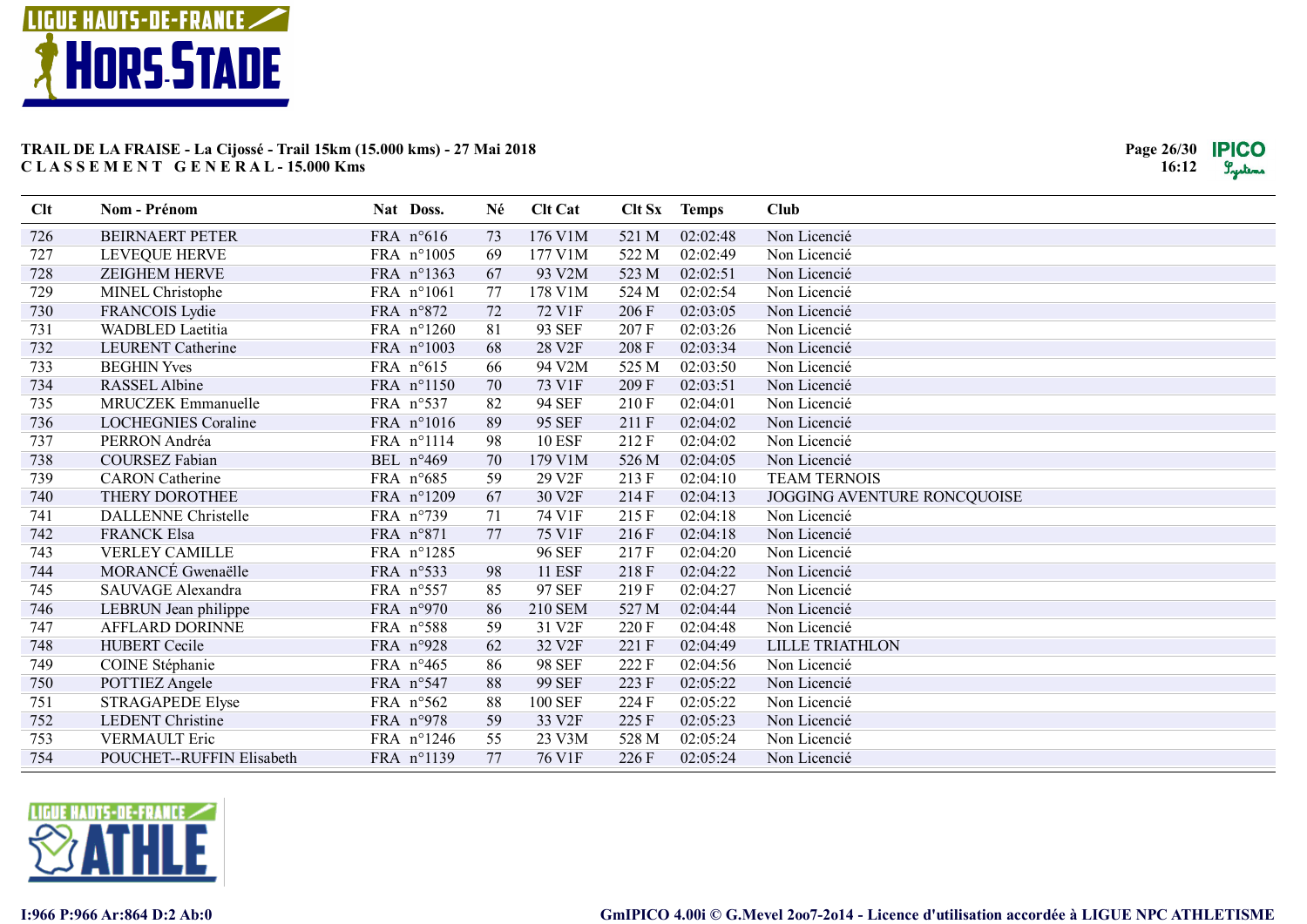

| Clt | Nom - Prénom                | Nat Doss.          | Né | <b>Clt Cat</b> | Clt Sx | <b>Temps</b> | <b>Club</b>               |
|-----|-----------------------------|--------------------|----|----------------|--------|--------------|---------------------------|
| 755 | DEBRUYNE Frédéric           | FRA n°749          | 79 | 211 SEM        | 529 M  | 02:05:28     | Non Licencié              |
| 756 | <b>RAMETTE Valentine</b>    | FRA n°1149         | 89 | 101 SEF        | 227F   | 02:05:37     | Non Licencié              |
| 757 | <b>CATALDI</b> Arnaud       | FRA $n°700$        | 77 | 180 V1M        | 530 M  | 02:06:02     | Non Licencié              |
| 758 | NOEL Tiffany                | FRA n°1088         | 86 | 102 SEF        | 228 F  | 02:06:04     | Non Licencié              |
| 759 | <b>MORELLE Delphine</b>     | FRA n°534          | 76 | 77 V1F         | 229 F  | 02:06:06     | Non Licencié              |
| 760 | <b>BERRIER David</b>        | FRA n°622          | 70 | 181 V1M        | 531 M  | 02:06:06     | Non Licencié              |
| 761 | KAIKINGER Sébastien         | FRA n°944          | 69 | 182 V1M        | 532 M  | 02:06:25     | Non Licencié              |
| 762 | <b>CASTOT Pierrick</b>      | FRA n°699          | 83 | 212 SEM        | 533 M  | 02:06:26     | Non Licencié              |
| 763 | STAWINSKI Pascal            | FRA n°1195         | 75 | 183 V1M        | 534 M  | 02:06:27     | Non Licencié              |
| 764 | <b>BAILLET</b> Audrey       | FRA n°435          | 80 | <b>103 SEF</b> | 230 F  | 02:06:33     | Non Licencié              |
| 765 | <b>TENEUR Christophe</b>    | FRA n°1207         | 64 | 95 V2M         | 535 M  | 02:06:46     | Non Licencié              |
| 766 | <b>DEMAIN Alain</b>         | FRA n°785          | 54 | 24 V3M         | 536 M  | 02:07:02     | <b>COM ESCAUDAIN</b>      |
| 767 | SAUVAGE Amélie              | FRA n°558          | 81 | <b>104 SEF</b> | 231 F  | 02:07:11     | Non Licencié              |
| 768 | PIRIOU Johanne              | FRA n°1127         | 82 | 105 SEF        | 232 F  | 02:07:19     | Non Licencié              |
| 769 | <b>DUPONT Marine</b>        | FRA n°840          | 85 | 106 SEF        | 233 F  | 02:07:20     | Non Licencié              |
| 770 | <b>TIBERGHIEN Thomas</b>    | FRA n°1212         | 73 | 184 V1M        | 537 M  | 02:07:30     | PASS'RUNNING              |
| 771 | CHOCHOY Michael             | FRA n°716          | 80 | 213 SEM        | 538 M  | 02:07:31     | Non Licencié              |
| 772 | <b>HERVAS</b> Emmanuel      | FRA n°923          | 65 | 96 V2M         | 539 M  | 02:07:33     | Non Licencié              |
| 773 | DEVERNAY Nathalie           | FRA n°812          | 65 | 34 V2F         | 234 F  | 02:07:33     | Non Licencié              |
| 774 | POIRSON Marie               | FRA n°546          | 79 | <b>107 SEF</b> | 235 F  | 02:07:55     | Non Licencié              |
| 775 | DEREGNAUCOURT Leila         | FRA n°793          | 82 | <b>108 SEF</b> | 236 F  | 02:07:55     | Non Licencié              |
| 776 | DELCROIX Stéphanie          | FRA n°770          | 76 | 78 V1F         | 237F   | 02:08:26     | Non Licencié              |
| 777 | <b>SCHERPEREEL OLIVIER</b>  | FRA n°426          | 72 | 185 V1M        | 540 M  | 02:08:45     | RUNNING MOUCHINOISE       |
| 778 | <b>HERPELINCK Alexandre</b> | FRA n°921          | 93 | <b>214 SEM</b> | 541 M  | 02:08:58     | Non Licencié              |
| 779 | PAQUIE Valentine            | FRA n°1102         | 96 | <b>12 ESF</b>  | 238 F  | 02:08:58     | Non Licencié              |
| 780 | NIEPSUI Eugène              | FRA n°1087         | 46 | 1 V4M          | 542 M  | 02:09:02     | <b>ASC AGRATI RUNNING</b> |
| 781 | <b>DILLIES JULIETTE</b>     | FRA $n^{\circ}411$ | 73 | 79 V1F         | 239 F  | 02:09:04     | RUNNING MOUCHINOISE       |
| 782 | <b>CARTON Cindy</b>         | FRA $n^{\circ}696$ | 79 | 109 SEF        | 240 F  | 02:09:07     | Non Licencié              |
| 783 | <b>MALECOT</b> Fabrice      | FRA n°1027         | 76 | 186 V1M        | 543 M  | 02:09:21     | Non Licencié              |

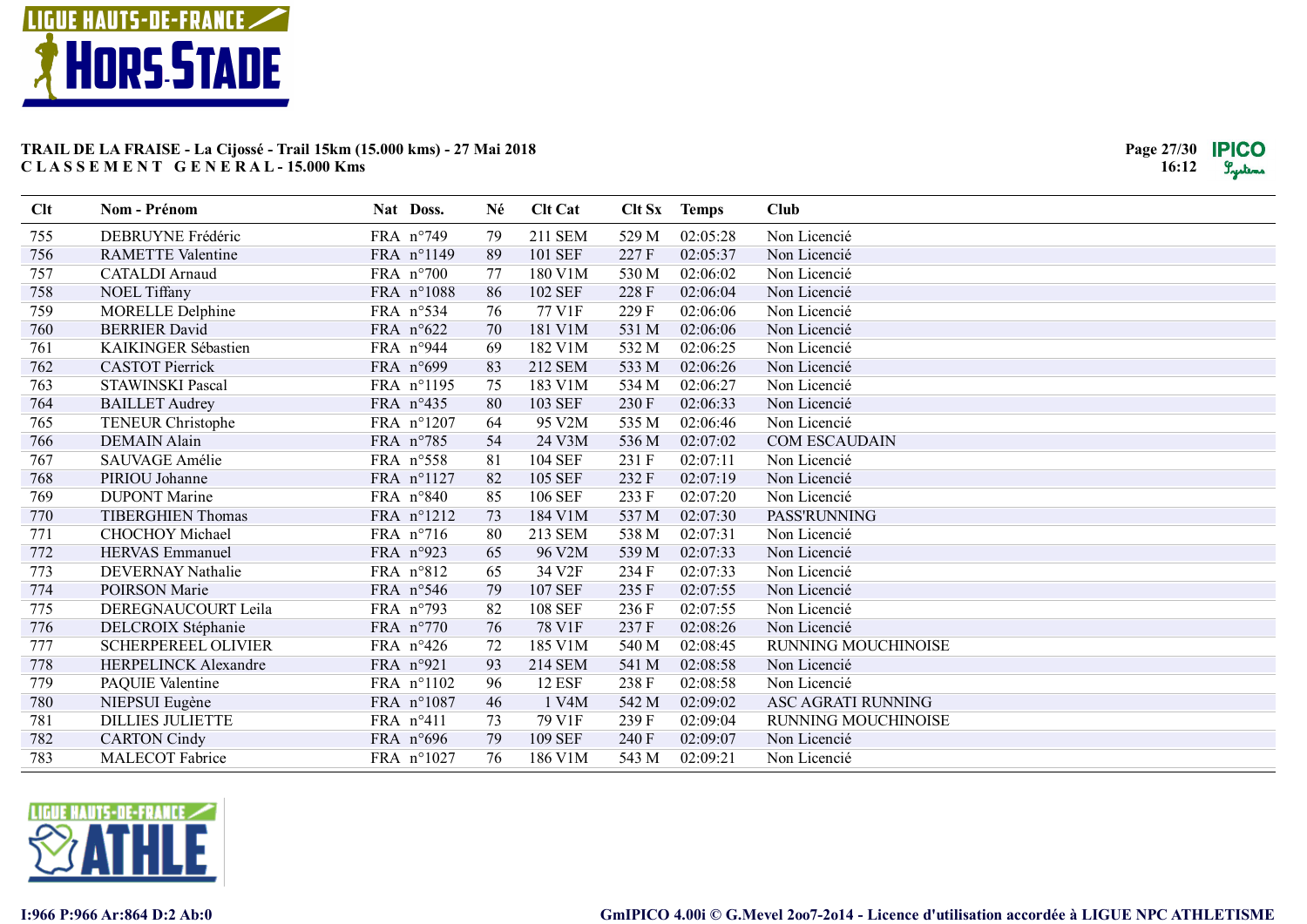

| Clt | Nom - Prénom             | Nat Doss.          | Né | <b>Clt Cat</b>     | Clt Sx | <b>Temps</b> | <b>Club</b>                    |
|-----|--------------------------|--------------------|----|--------------------|--------|--------------|--------------------------------|
| 784 | <b>BARBIER</b> Ingrid    | FRA n°607          | 85 | 110 SEF            | 241 F  | 02:09:28     | Non Licencié                   |
| 785 | LEROUGE Gerard           | FRA n°999          | 70 | 187 V1M            | 544 M  | 02:09:33     | Non Licencié                   |
| 786 | <b>BUSTIN Florence</b>   | BEL n°670          | 84 | 111 SEF            | 242 F  | 02:09:33     | Non Licencié                   |
| 787 | DEROUAUX Sylvain         | BEL n°796          | 84 | 215 SEM            | 545 M  | 02:09:33     | Non Licencié                   |
| 788 | <b>FRANKE THIERRY</b>    | FRA n°415          | 74 | 188 V1M            | 546 M  | 02:09:47     | <b>HERGNIES AC</b>             |
| 789 | <b>PREZ Juliette</b>     | FRA n°549          | 79 | 112 SEF            | 243 F  | 02:09:49     | Non Licencié                   |
| 790 | <b>LIEVEN CLAIRE</b>     | FRA n°1014         | 61 | 35 V2F             | 244 F  | 02:10:09     | Non Licencié                   |
| 791 | <b>LIEVEN</b> Didier     | FRA n°1015         | 58 | 25 V3M             | 547 M  | 02:10:09     | VILLENEUVE D ASCQ FRETIN ATHLE |
| 792 | <b>HUTTIN MELISSA</b>    | FRA n°936          | 87 | 113 SEF            | 245 F  | 02:10:15     | Non Licencié                   |
| 793 | <b>LEMAIRE Perrine</b>   | BEL n°519          | 90 | 114 SEF            | 246F   | 02:10:27     | Non Licencié                   |
| 794 | <b>DOYEN</b> Stephane    | FRA n°823          | 74 | 189 V1M            | 548 M  | 02:10:33     | Non Licencié                   |
| 795 | <b>TYBERGHIEN Sarah</b>  | FRA n°1223         | 81 | 115 SEF            | 247F   | 02:10:42     | Non Licencié                   |
| 796 | PIT CAROLE               | FRA n°1129         | 64 | 36 V <sub>2F</sub> | 248 F  | 02:10:42     | <b>FOULEES LOONOISES</b>       |
| 797 | <b>HARDY Fanny</b>       | FRA n°911          | 77 | 80 V1F             | 249F   | 02:10:42     | <b>LILLE TRIATHLON</b>         |
| 798 | <b>GAMBLIN MICHAEL</b>   | FRA n°874          | 76 | 190 V1M            | 549 M  | 02:10:42     | Non Licencié                   |
| 799 | <b>CHERI CLEMENT</b>     | FRA n°1325         | 98 | <b>10 ESM</b>      | 550 M  | 02:11:13     | Non Licencié                   |
| 800 | <b>BRUGGEMAN Fanny</b>   | FRA n°447          | 75 | 81 V1F             | 250 F  | 02:11:20     | Non Licencié                   |
| 801 | <b>MATTON Daphné</b>     | FRA n°1042         | 71 | 82 V1F             | 251 F  | 02:11:21     | Non Licencié                   |
| 802 | <b>VITAL Florence</b>    | FRA n°1257         | 65 | 37 V2F             | 252 F  | 02:11:52     | Non Licencié                   |
| 803 | CHIARENZA LAURENCE       | FRA n°714          | 69 | 83 V1F             | 253 F  | 02:11:53     | Non Licencié                   |
| 804 | VANDERMEIRSSCHE Isabelle | FRA n°1233         | 70 | 84 V1F             | 254 F  | 02:11:53     | Non Licencié                   |
| 805 | VANDERMEIRSSCHE Vincent  | FRA n°1234         | 69 | 191 V1M            | 551 M  | 02:11:53     | Non Licencié                   |
| 806 | RAVIART Sophie           | BEL n°1155         | 71 | 85 V1F             | 255 F  | 02:12:00     | Non Licencié                   |
| 807 | LECLERC Anne sophie      | FRA n°514          | 70 | 86 V1F             | 256F   | 02:12:00     | Non Licencié                   |
| 808 | <b>STERNADEL Alain</b>   | FRA n°1198         | 65 | 97 V2M             | 552 M  | 02:12:11     | Non Licencié                   |
| 809 | DESPATURES DELPHINE      | FRA n°805          | 85 | 116 SEF            | 257F   | 02:12:11     | Non Licencié                   |
| 810 | PLUST PATRICIA           | FRA n°1134         | 57 | 5 V3F              | 258 F  | 02:12:11     | Non Licencié                   |
| 811 | ALDERWEIRELT Lucie       | FRA n°433          | 89 | <b>117 SEF</b>     | 259F   | 02:12:11     | Non Licencié                   |
| 812 | <b>VIENNE ANGELIQUE</b>  | FRA $n^{\circ}429$ | 73 | 87 V1F             | 260 F  | 02:12:21     | RUNNING MOUCHINOISE            |

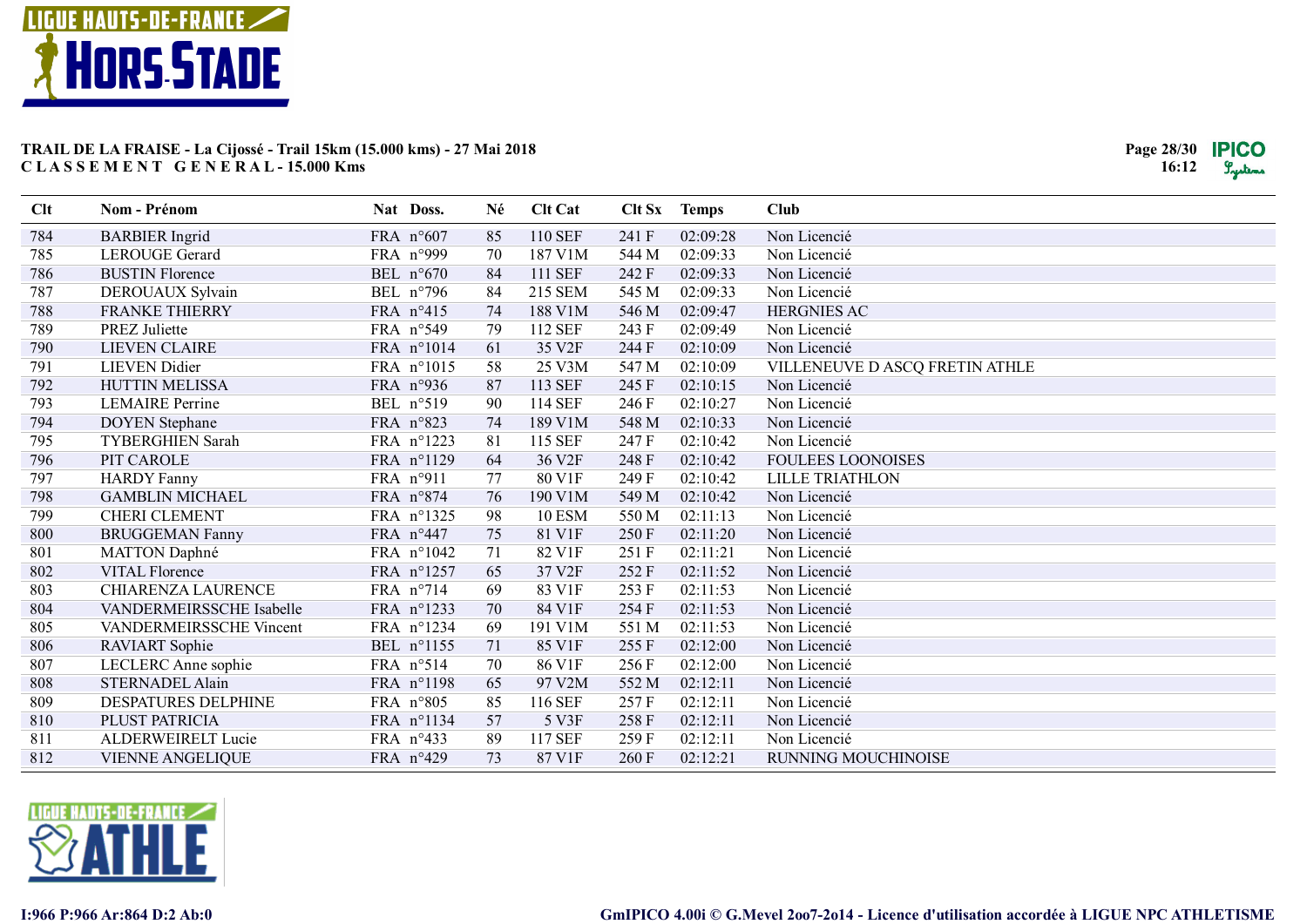

| Clt | <b>Nom - Prénom</b>       | Nat Doss.  | Né | <b>Clt Cat</b> | Clt Sx | <b>Temps</b> | Club                      |
|-----|---------------------------|------------|----|----------------|--------|--------------|---------------------------|
| 813 | SCHERPEREEL VERONIQUE     | FRA n°427  | 70 | 88 V1F         | 261 F  | 02:12:21     | RUNNING MOUCHINOISE       |
| 814 | <b>MATTON</b> Amandine    | FRA n°1041 | 94 | <b>118 SEF</b> | 262 F  | 02:12:51     | Non Licencié              |
| 815 | <b>LARCANCHE PIERRE</b>   | FRA n°420  | 65 | 98 V2M         | 553 M  | 02:12:57     | Non Licencié              |
| 816 | <b>SHITTU OSSENI</b>      | FRA n°560  | 79 | 119 SEF        | 263 F  | 02:12:57     | <b>AUCHAN</b>             |
| 817 | PAREYT Agathe             | FRA n°1368 | 92 | <b>120 SEF</b> | 264 F  | 02:13:08     | Non Licencié              |
| 818 | <b>LECOUTRE Eva</b>       | FRA n°977  | 98 | <b>13 ESF</b>  | 265 F  | 02:13:29     | Non Licencié              |
| 819 | <b>CHAUVET</b> Fabrice    | FRA n°461  | 97 | <b>11 ESM</b>  | 554 M  | 02:13:29     | Non Licencié              |
| 820 | <b>DUHEM Delphine</b>     | FRA n°835  | 70 | 89 V1F         | 266F   | 02:13:32     | Non Licencié              |
| 821 | PHILIPPE Nicolas          | FRA n°1116 | 77 | 192 V1M        | 555 M  | 02:13:34     | Non Licencié              |
| 822 | PHILIPPE Fanny            | FRA n°1115 | 75 | 90 V1F         | 267F   | 02:13:34     | Non Licencié              |
| 823 | PLATTEAU Olivier          | FRA n°1372 | 68 | 99 V2M         | 556 M  | 02:13:35     | Non Licencié              |
| 824 | <b>CARON</b> Audrey       | FRA n°684  | 73 | 91 V1F         | 268 F  | 02:13:37     | RONCHIN ATHLETIC CLUB     |
| 825 | <b>LARCANCHE ROBIN</b>    | FRA n°421  | 98 | 12 ESM         | 557 M  | 02:14:49     | Non Licencié              |
| 826 | <b>HURET</b> Sandrine     | FRA n°933  | 75 | 92 V1F         | 269F   | 02:14:50     | Non Licencié              |
| 827 | HURET Sébastien           | FRA n°934  | 72 | 193 V1M        | 558 M  | 02:14:50     | Non Licencié              |
| 828 | <b>GERMAIN Sébastien</b>  | FRA n°881  | 87 | 216 SEM        | 559 M  | 02:15:13     | Non Licencié              |
| 829 | <b>LAMBLIN</b> Quentin    | FRA n°513  | 99 | 7 JUM          | 560 M  | 02:15:53     | Non Licencié              |
| 830 | <b>BRONSARD Carole</b>    | FRA n°666  | 91 | 121 SEF        | 270 F  | 02:15:58     | Non Licencié              |
| 831 | <b>DERNIAME</b> Nathalie  | FRA n°795  | 84 | <b>122 SEF</b> | 271 F  | 02:15:58     | Non Licencié              |
| 832 | <b>DELMOTTE</b> Sophie    | FRA n°777  | 86 | 123 SEF        | 272 F  | 02:16:40     | Non Licencié              |
| 833 | DELMOTTE adrien           | FRA n°778  |    | <b>217 SEM</b> | 561 M  | 02:16:40     | Non Licencié              |
| 834 | <b>VAAST</b> Axelle       | FRA n°1224 | 86 | 124 SEF        | 273 F  | 02:16:50     | Non Licencié              |
| 835 | <b>DELCROIX Sebastien</b> | FRA n°769  | 75 | 194 V1M        | 562 M  | 02:16:51     | Non Licencié              |
| 836 | <b>FRANKE MARYLINE</b>    | FRA n°414  | 74 | 93 V1F         | 274 F  | 02:17:41     | <b>HERGNIES AC</b>        |
| 837 | CAMBERLIN Jacqueline      | FRA n°452  | 67 | 38 V2F         | 275F   | 02:17:54     | <b>ESTRUN DE BON PIED</b> |
| 838 | LECOMTE Céline            | FRA n°976  | 85 | 125 SEF        | 276F   | 02:17:54     | Non Licencié              |
| 839 | <b>GOBERT CLOTILDE</b>    | FRA n°417  | 78 | 94 V1F         | 277F   | 02:18:45     | <b>HERGNIES AC</b>        |
| 840 | <b>GOBERT SAMUEL</b>      | FRA n°418  | 76 | 195 V1M        | 563 M  | 02:18:46     | <b>HERGNIES AC</b>        |
| 841 | <b>LELEUX SYLVIE</b>      | FRA n°987  | 72 | 95 V1F         | 278F   | 02:19:07     | Non Licencié              |